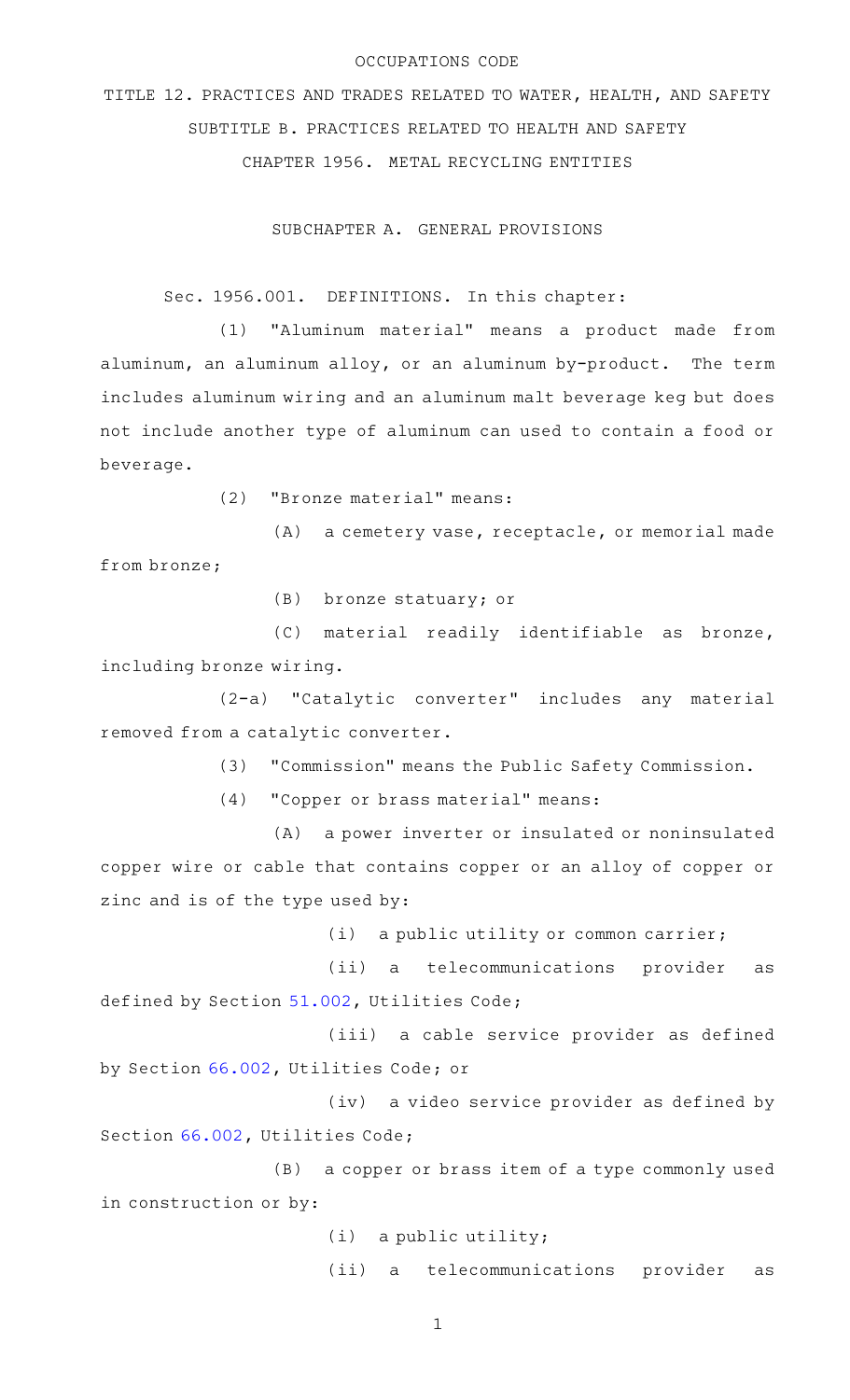defined by Section [51.002](https://statutes.capitol.texas.gov/GetStatute.aspx?Code=UT&Value=51.002), Utilities Code;

(iii) a cable service provider as defined by Section [66.002](https://statutes.capitol.texas.gov/GetStatute.aspx?Code=UT&Value=66.002), Utilities Code; or

(iv) a video service provider as defined by Section [66.002](https://statutes.capitol.texas.gov/GetStatute.aspx?Code=UT&Value=66.002), Utilities Code; or

(C) copper pipe or copper tubing.

(5) "Department" means the Texas Department of Public Safety.

(6) "Director" means the public safety director.

(6-a) "Explosive device" means a device or material that contains explosive powder, primer, fluid, or gas or a detonator. The term does not include:

 $(A)$  a device that is designed, made, or adapted for delivering or shooting ammunition of.50 caliber or less and that is purchased for personal or security reasons recognized under state or federal law;

(B) a component of a motor vehicle or mechanical equipment, including equipment that is used in the exploration or production of minerals;

(C) any type of compressed cylinder that is commonly used in a residence or commercial business; or

(D) any type of scrap metal that is routinely purchased in the metal recycling industry and that is not associated with military weaponry.

 $(6-b)$  "Lead material" means:

(A) a commercial grade lead battery, lead-acid battery, or spiral cell battery; or

(B) a material or an item readily identifiable as being made of or containing lead.

(7) "Metal recycling entity" means a business that is operated from a fixed location and is predominantly engaged in:

(A) performing the manufacturing process by which scrap, used, or obsolete ferrous or nonferrous metal is converted into raw material products consisting of prepared grades and having an existing or potential economic value, by a method that in part requires the use of powered tools and equipment, including processes that involve processing, sorting, cutting, classifying,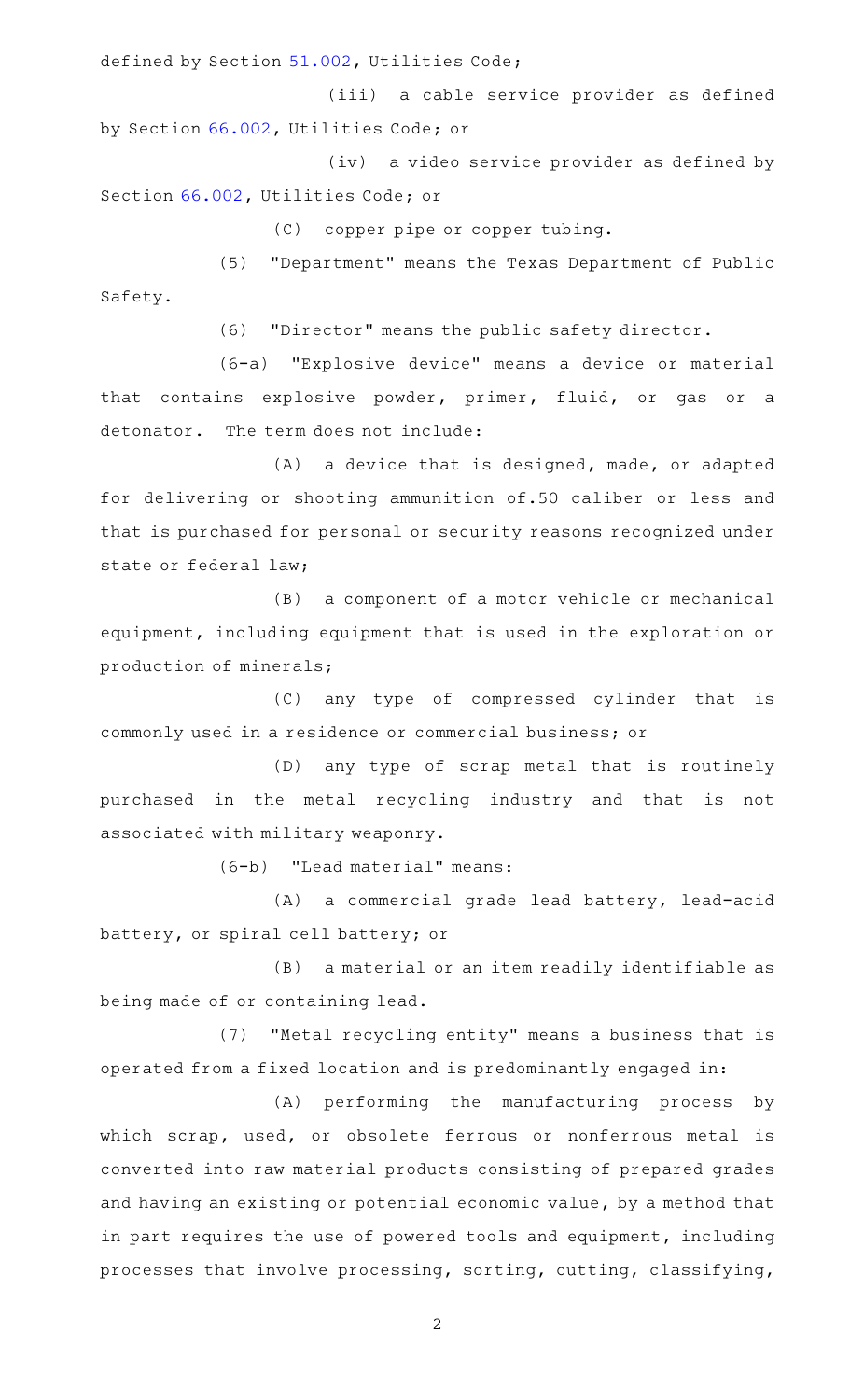cleaning, baling, wrapping, shredding, shearing, or changing the physical form of that metal;

(B) the use of raw material products described under Paragraph (A) in the manufacture of producer or consumer goods; or

(C) purchasing or otherwise acquiring scrap, used, or obsolete ferrous or nonferrous metals for the eventual use of the metal for the purposes described by Paragraph (A) or (B).

(8) "Personal identification document" means:

(A) a valid driver's license issued by a state in the United States;

(B) a United States military identification card; or

(C) a personal identification certificate issued by the department under Section [521.101,](https://statutes.capitol.texas.gov/GetStatute.aspx?Code=TN&Value=521.101) Transportation Code, or a corresponding card or certificate issued by another state.

(9) "Regulated material" means:

- $(A)$  aluminum material;
- $(B)$  bronze material;
- (C) copper or brass material;
- (D) lead material; or
- (E) regulated metal.

(10) "Regulated metal" means:

- $(A)$  manhole covers;
- $(B)$  guardrails;

(C) metal cylinders designed to contain compressed air, oxygen, gases, or liquids;

(D) malt beverage kegs made from metal other than

aluminum;

(E) historical markers or cemetery vases, receptacles, or memorials made from metal other than aluminum;

- $(F)$  unused rebar;
- (G) street signs;
- $(H)$  drain gates;
- $(I)$  safes;
- (J) communication, transmission, and service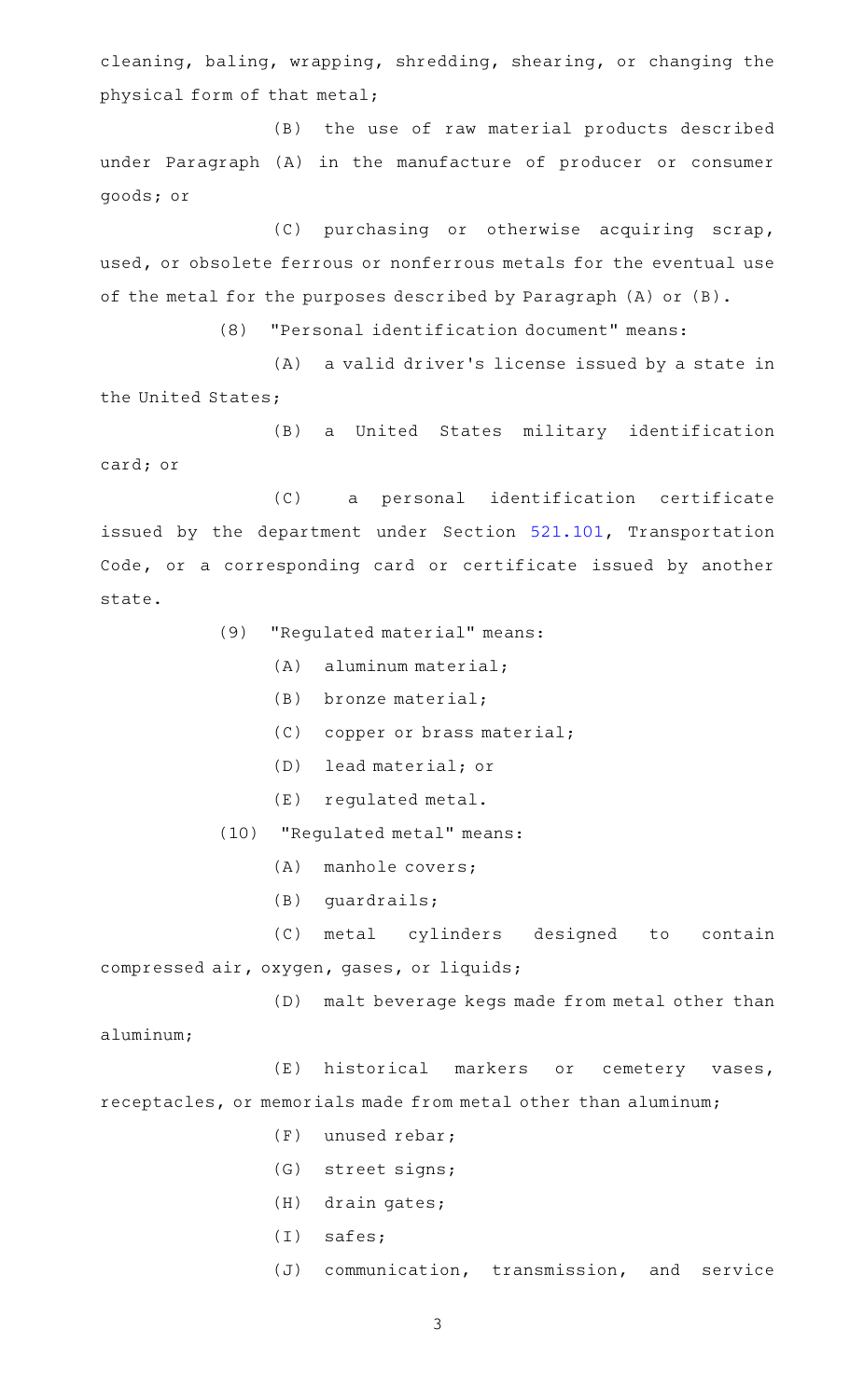wire or cable;

(K) condensing or evaporator coils for central heating or air conditioning units;

(L) utility structures, including the fixtures and hardware;

(M) aluminum or stainless steel containers designed to hold propane for fueling forklifts;

(N) metal railroad equipment, including tie plates, signal houses, control boxes, signs, signals, traffic devices, traffic control devices, traffic control signals, switch plates, e-clips, and rail tie functions;

(0) catalytic converters not attached to a vehicle;

(P) fire hydrants;

(Q) metal bleachers or other seating facilities used in recreational areas or sporting arenas;

(R) any metal item clearly and conspicuously marked with any form of the name, initials, or logo of a governmental entity, utility, cemetery, or railroad;

(S) insulated utility, communications, or electrical wire that has been burned in whole or in part to remove the insulation;

(T) backflow valves;

(U) metal in the form of commonly recognized products of the industrial metals recycling process, including bales, briquettes, billets, sows, ingots, pucks, and chopped or shredded metals; and

(V) commercial grade lead batteries or lead-acid batteries. Added by Acts 2001, 77th Leg., ch. 1421, Sec. 4, eff. June 1, 2003.

Amended by:

Acts 2007, 80th Leg., R.S., Ch. 1316 (S.B. [1154](http://www.legis.state.tx.us/tlodocs/80R/billtext/html/SB01154F.HTM)), Sec. 2, eff. September 1, 2007.

Acts 2011, 82nd Leg., R.S., Ch. 1234 (S.B. [694](http://www.legis.state.tx.us/tlodocs/82R/billtext/html/SB00694F.HTM)), Sec. 1, eff. September 1, 2011.

Acts 2015, 84th Leg., R.S., Ch. 1065 (H.B. [2187](http://www.legis.state.tx.us/tlodocs/84R/billtext/html/HB02187F.HTM)), Sec. 1, eff. September 1, 2015.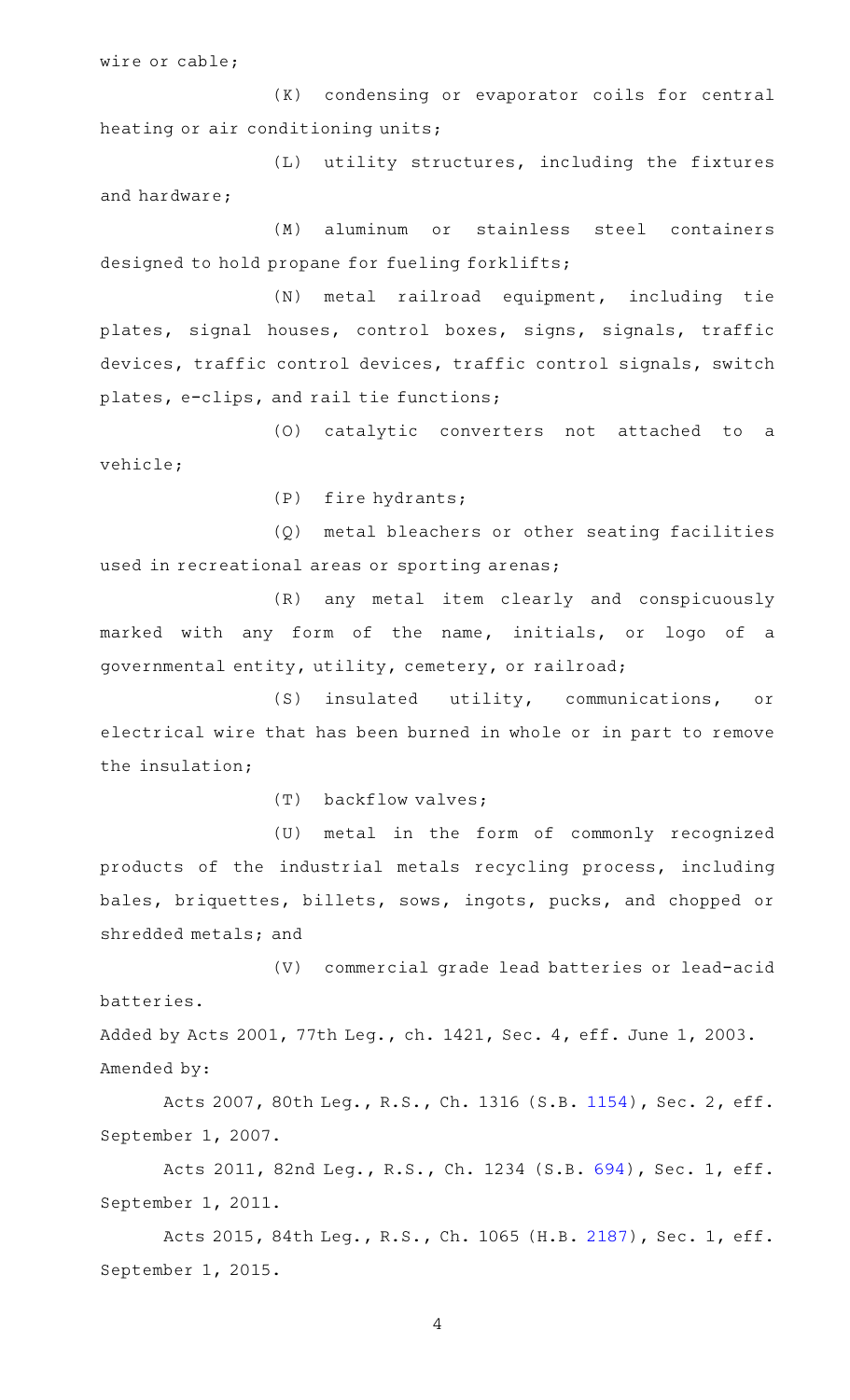Acts 2017, 85th Leg., R.S., Ch. 191 (S.B. [208](http://www.legis.state.tx.us/tlodocs/85R/billtext/html/SB00208F.HTM)), Sec. 1, eff. September 1, 2017.

Acts 2019, 86th Leg., R.S., Ch. 1359 (H.B. [1545](http://www.legis.state.tx.us/tlodocs/86R/billtext/html/HB01545F.HTM)), Sec. 394, eff. September 1, 2021.

Acts 2021, 87th Leg., R.S., Ch. 1040 (H.B. [4110](http://www.legis.state.tx.us/tlodocs/87R/billtext/html/HB04110F.HTM)), Sec. 1, eff. September 1, 2021.

Sec. 1956.002. EXCEPTION. This chapter does not apply to:

(1) a purchase of regulated material from a public utility, a telecommunications provider as defined by Section [51.002](https://statutes.capitol.texas.gov/GetStatute.aspx?Code=UT&Value=51.002), Utilities Code, a cable service provider as defined by Section [66.002](https://statutes.capitol.texas.gov/GetStatute.aspx?Code=UT&Value=66.002), Utilities Code, a video service provider as defined by Section [66.002](https://statutes.capitol.texas.gov/GetStatute.aspx?Code=UT&Value=66.002), Utilities Code, or a manufacturing, industrial, commercial, retail, or other seller that sells regulated material in the ordinary course of the seller's business;

(2) a purchase of regulated material by a manufacturer whose primary business is the manufacture of iron and steel products made from melting scrap iron and scrap steel; or

(3) the transport or hauling of recyclable materials to or from the metal recycling entity. Added by Acts 2001, 77th Leg., ch. 1421, Sec. 4, eff. June 1, 2003. Amended by:

Acts 2007, 80th Leg., R.S., Ch. 1316 (S.B. [1154](http://www.legis.state.tx.us/tlodocs/80R/billtext/html/SB01154F.HTM)), Sec. 2, eff. September 1, 2007.

Acts 2015, 84th Leg., R.S., Ch. 1065 (H.B. [2187](http://www.legis.state.tx.us/tlodocs/84R/billtext/html/HB02187F.HTM)), Sec. 2, eff. September 1, 2015.

Sec. 1956.003. LOCAL LAW; CRIMINAL PENALTY. (a) A county, municipality, or political subdivision of this state may adopt a rule, charter, or ordinance or issue an order or impose standards that are more stringent than but do not conflict with this chapter or rules adopted under this chapter.

 $(a-1)$  A county, municipality, or other political subdivision may require the record of purchase described under Section [1956.033](https://statutes.capitol.texas.gov/GetStatute.aspx?Code=OC&Value=1956.033) to contain a clear and legible thumbprint of a seller of regulated material.

 $(a-2)$  A county, municipality, or other political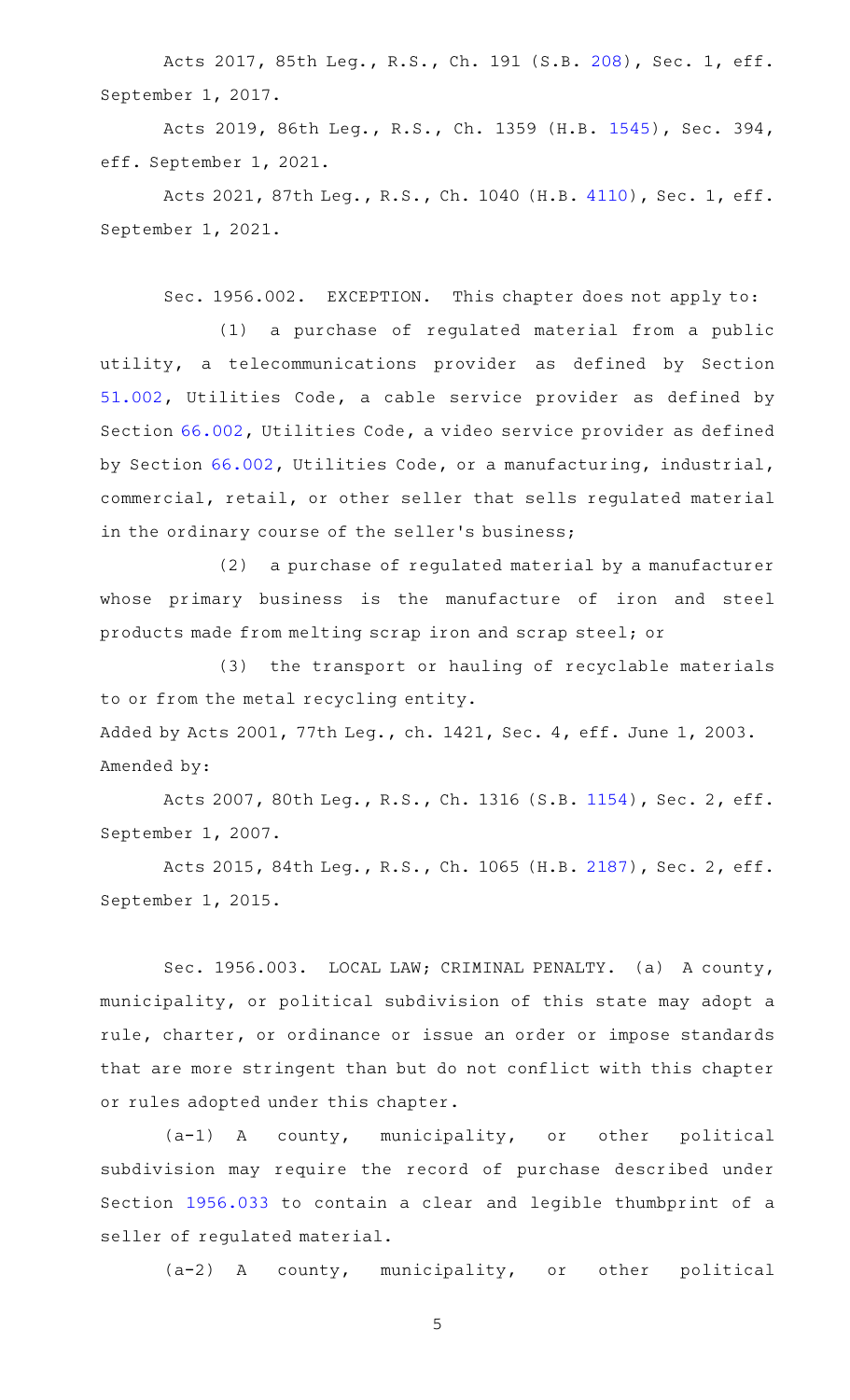subdivision that, as authorized under Subsection (a), requires a metal recycling entity to report to the county, municipality, or political subdivision information relating to a sale of regulated material shall:

(1) include in any contract entered into by the county, municipality, or political subdivision relating to the reporting of the information a provision that:

(A) requires any contractor, subcontractor, or third party that has access to, comes into possession of, or otherwise obtains information relating to a sale of regulated material to maintain the confidentiality of all information received, including the name of the seller, the price paid for a purchase of regulated material, and the quantity of regulated material purchased; and

 $(B)$  allows the county, municipality, or political subdivision to terminate the contract of any contractor, subcontractor, or third party that violates the confidentiality provision required by Paragraph (A); and

(2) investigate a complaint alleging that a contractor, subcontractor, or third party has failed to maintain the confidentiality of information relating to a sale of regulated material.

(b) A county, municipality, or political subdivision of this state may issue a license or permit to a business to allow the business to act as a metal recycling entity in that county or municipality and may impose a fee not to exceed \$250 for the issuance or renewal of the license or permit.

(c) A county, municipality, or political subdivision of this state that issues a license or permit to a business as authorized under Subsection (b) shall submit to the department in the manner required by the department information on each business that is issued a license or permit, including inspection reports for the business, information regarding violations of this chapter by the business, and information regarding disciplinary actions initiated against the business.

(d) A municipality or political subdivision of this state, other than a county, may not increase the local license or permit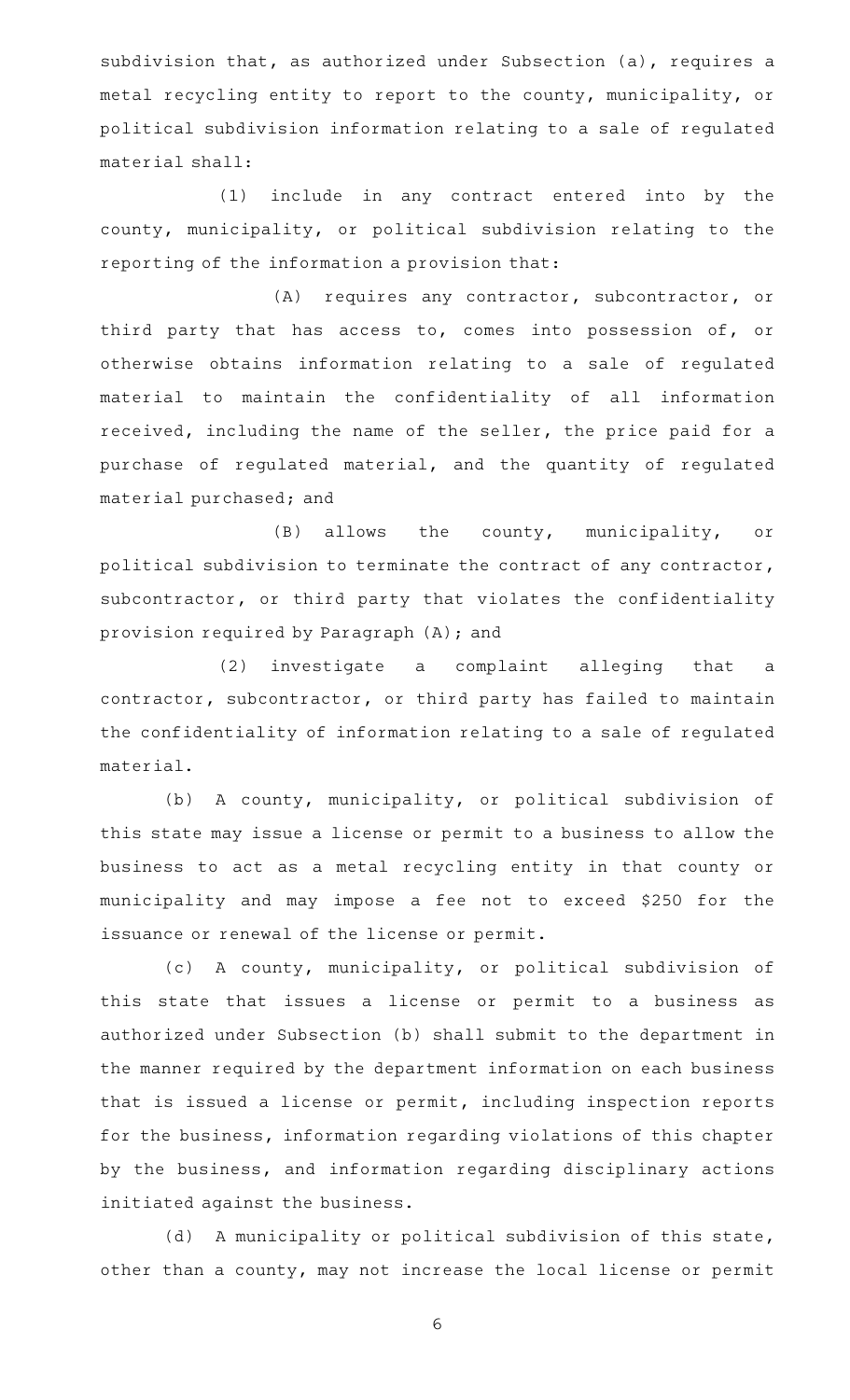fee imposed on a metal recycling facility unless the increase is approved by the local governing body. A request for an increase in the local license or permit fee must be based on the costs associated with law enforcement and administration of the licensing or permitting program. The municipality or political subdivision must submit a report to the department on the law enforcement and administrative costs associated with the fee increase.

(e) A county may increase the local license or permit fee imposed on a metal recycling facility one additional time before the second anniversary of the date of the initial fee increase. The fee increase must be based on the average cost charged by municipalities statewide.

(f)AAA person commits an offense if the person owns or operates a metal recycling entity and does not hold a license or permit required by a county, municipality, or other political subdivision as authorized under Subsection (b). An offense under this subsection is a Class B misdemeanor unless it is shown on the trial of the offense that the person has been previously convicted under this subsection, in which event the offense is a Class A misdemeanor.

(g) Notwithstanding any other law, a county, municipality, or other political subdivision must provide a minimum 30-day notice followed by a public hearing prior to enacting a prohibition on the sale or use of a recyclable product.

Added by Acts 2001, 77th Leg., ch. 1421, Sec. 4, eff. June 1, 2003. Amended by:

Acts 2007, 80th Leg., R.S., Ch. 1316 (S.B. [1154](http://www.legis.state.tx.us/tlodocs/80R/billtext/html/SB01154F.HTM)), Sec. 2, eff. September 1, 2007.

Acts 2011, 82nd Leg., R.S., Ch. 1234 (S.B. [694](http://www.legis.state.tx.us/tlodocs/82R/billtext/html/SB00694F.HTM)), Sec. 2, eff. September 1, 2011.

Acts 2011, 82nd Leg., R.S., Ch. 1234 (S.B. [694](http://www.legis.state.tx.us/tlodocs/82R/billtext/html/SB00694F.HTM)), Sec. 3, eff. September 1, 2011.

Acts 2011, 82nd Leg., R.S., Ch. 1234 (S.B. [694](http://www.legis.state.tx.us/tlodocs/82R/billtext/html/SB00694F.HTM)), Sec. 3, eff. March 1, 2012.

Acts 2017, 85th Leg., R.S., Ch. 191 (S.B. [208](http://www.legis.state.tx.us/tlodocs/85R/billtext/html/SB00208F.HTM)), Sec. 2, eff. September 1, 2017.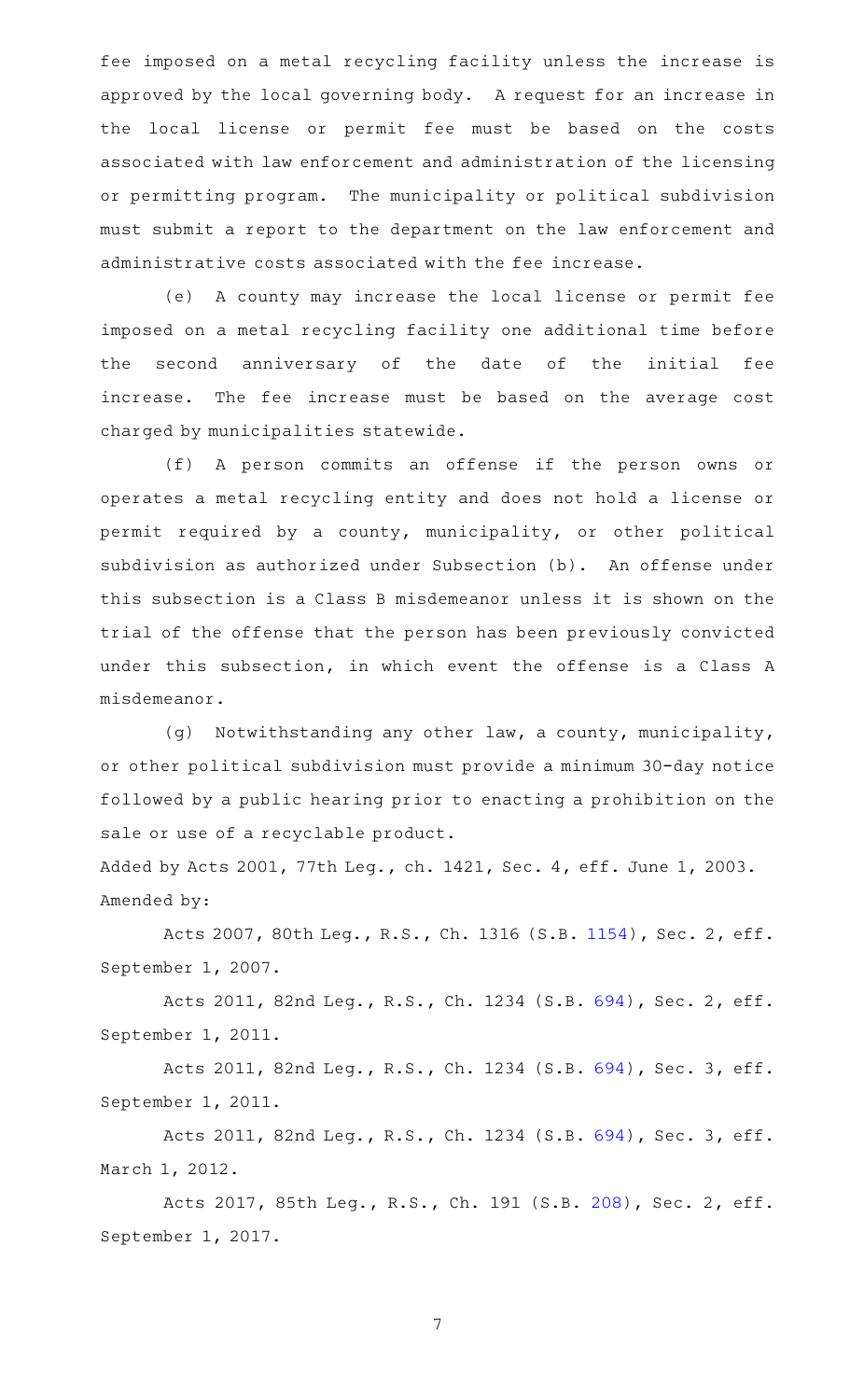Sec. 1956.004. CIVIL PENALTY. (a) A person who owns or operates a metal recycling entity and does not hold a license or permit required by a county, municipality, or other political subdivision as authorized under Section [1956.003](https://statutes.capitol.texas.gov/GetStatute.aspx?Code=OC&Value=1956.003)(b) is subject to a civil penalty of not more than \$1,000 for each violation. In determining the amount of the civil penalty, the court shall consider:

(1) any other violations by the person; and

(2) the amount necessary to deter future violations.

(b) A district attorney, county attorney, or municipal attorney may institute an action to collect the civil penalty provided by this section.

(c) Each day a violation occurs or continues to occur is a separate violation.

(d) The district attorney, county attorney, or municipal attorney may recover reasonable expenses incurred in obtaining a civil penalty under this section, including court costs, reasonable attorney 's fees, investigative costs, witness fees, and deposition expenses.

Added by Acts 2011, 82nd Leg., R.S., Ch. 1234 (S.B. [694](http://www.legis.state.tx.us/tlodocs/82R/billtext/html/SB00694F.HTM)), Sec. 4, eff. March 1, 2012.

### SUBCHAPTER A-1. POWERS AND DUTIES

Sec. 1956.011. ADMINISTRATION OF CHAPTER. The department shall administer this chapter. Added by Acts 2007, 80th Leg., R.S., Ch. 1316 (S.B. [1154\)](http://www.legis.state.tx.us/tlodocs/80R/billtext/html/SB01154F.HTM), Sec. 2,

eff. September 1, 2007.

Sec. 1956.012. DEPARTMENT STAFF. The department may employ administrative and clerical staff as necessary to carry out this chapter.

Added by Acts 2007, 80th Leg., R.S., Ch. 1316 (S.B. [1154\)](http://www.legis.state.tx.us/tlodocs/80R/billtext/html/SB01154F.HTM), Sec. 2, eff. September 1, 2007.

Sec. 1956.013. RULES. The commission may adopt rules to administer this chapter, including rules: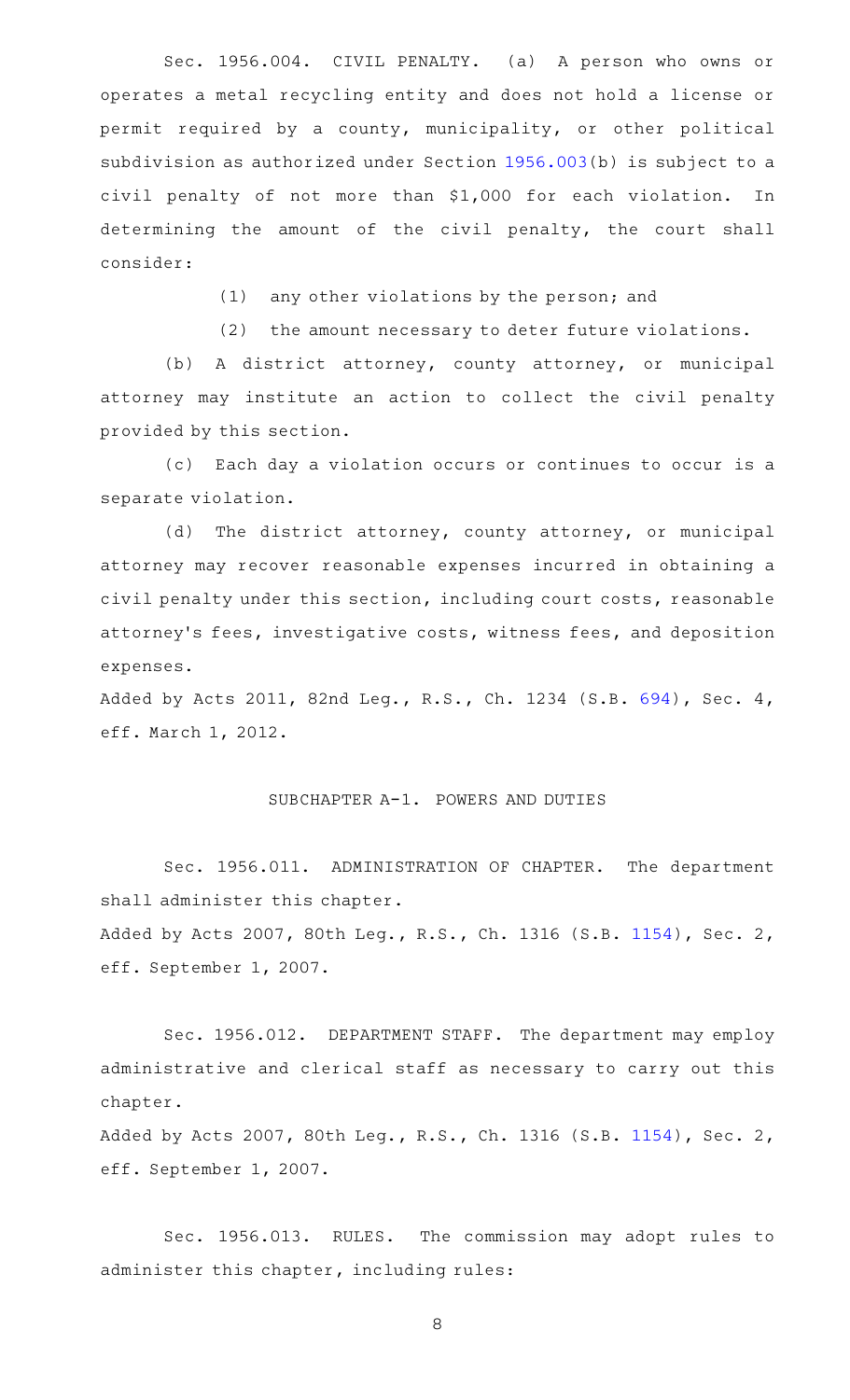(1) establishing minimum requirements for registration under this chapter; and

(2) adopting forms required by this chapter. Added by Acts 2007, 80th Leg., R.S., Ch. 1316 (S.B. [1154\)](http://www.legis.state.tx.us/tlodocs/80R/billtext/html/SB01154F.HTM), Sec. 2, eff. September 1, 2007.

Sec. 1956.014. FEES; REPORTS. (a) The commission by rule shall prescribe fees in reasonable amounts sufficient to cover the costs of administering this chapter, including fees for:

(1) an initial application for a certificate of registration;

 $(2)$  issuance of a certificate of registration;

(3) issuance of a renewal certificate of registration; and

(4) issuance of a duplicate certificate of registration or duplicate renewal certificate of registration.

(b) Repealed by Acts 2019, 86th Leg., R.S., Ch. 595 (S.B. [616\)](http://www.legis.state.tx.us/tlodocs/86R/billtext/html/SB00616F.HTM), Sec. 3.010(1), eff. September 1, 2019.

(c) Repealed by Acts 2019, 86th Leg., R.S., Ch. 595 (S.B. [616\)](http://www.legis.state.tx.us/tlodocs/86R/billtext/html/SB00616F.HTM), Sec. 3.010(1), eff. September 1, 2019. Added by Acts 2007, 80th Leg., R.S., Ch. 1316 (S.B. [1154\)](http://www.legis.state.tx.us/tlodocs/80R/billtext/html/SB01154F.HTM), Sec. 2, eff. September 1, 2007.

Amended by:

Acts 2019, 86th Leg., R.S., Ch. 595 (S.B. [616\)](http://www.legis.state.tx.us/tlodocs/86R/billtext/html/SB00616F.HTM), Sec. 3.010(1), eff. September 1, 2019.

Sec. 1956.015. STATEWIDE ELECTRONIC REPORTING SYSTEM. (a) The department shall establish a statewide electronic reporting system to track the sales of regulated metal reported to the department under Section [1956.036.](https://statutes.capitol.texas.gov/GetStatute.aspx?Code=OC&Value=1956.036)

(b) The department shall post a summary of the reports provided to the department under Section [1956.036](https://statutes.capitol.texas.gov/GetStatute.aspx?Code=OC&Value=1956.036) on the department's Internet website. The summary must include by county or region the frequency with which a person presents regulated materials for sale to a metal recycling entity. The summary may not identify any person to which the metal recycling entity sells the regulated materials.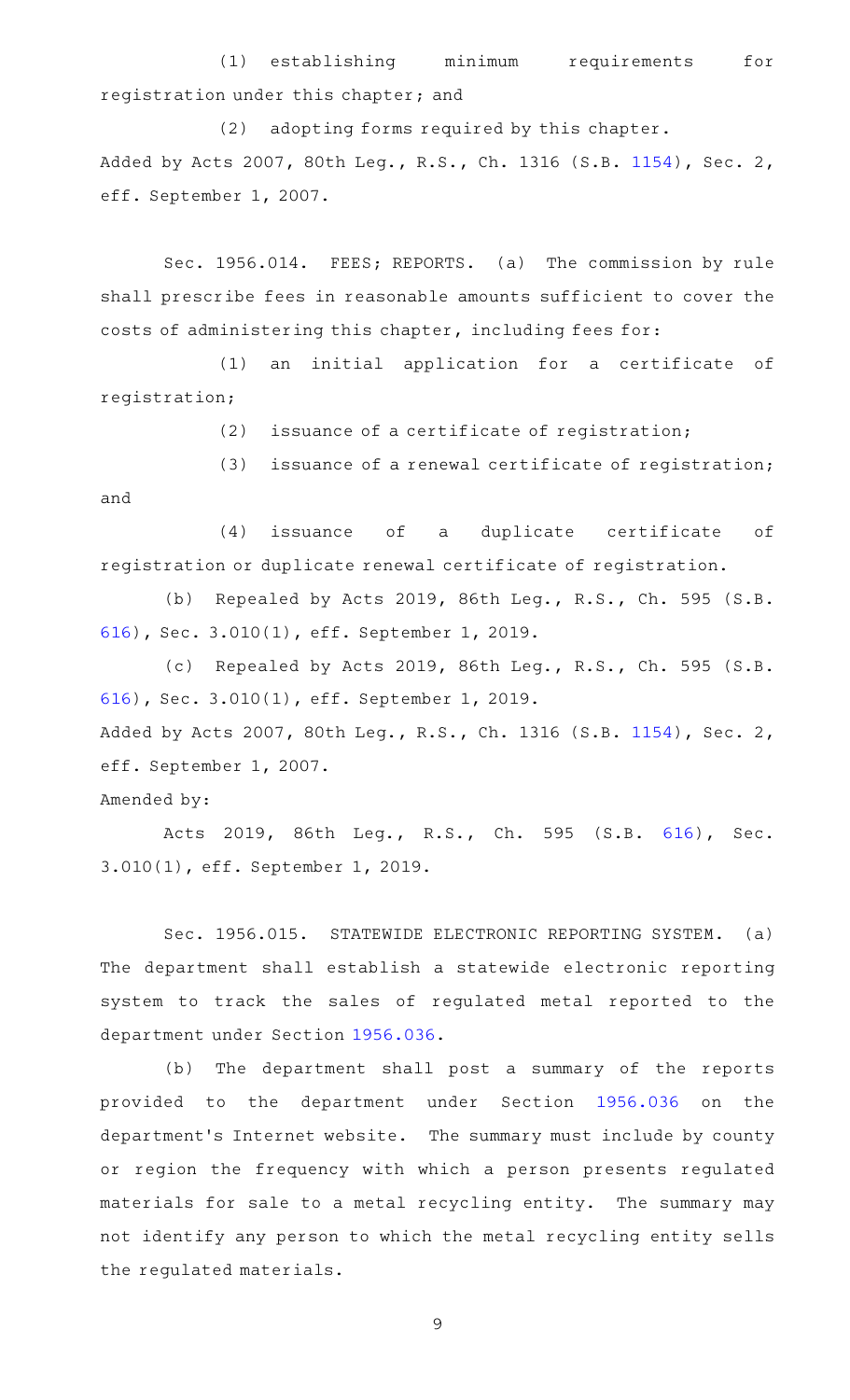(c) Subsection (b) does not apply to regulated material sold by a utility company, municipality, manufacturer, railroad, cemetery, cable or satellite entity, or other business entity that routinely has access to regulated metal.

(d) Information provided under this section is not subject to disclosure under Chapter [552](https://statutes.capitol.texas.gov/GetStatute.aspx?Code=GV&Value=552), Government Code. The department may use information provided under this section for law enforcement purposes. Except as provided by this subsection, the department shall maintain the confidentiality of all information provided under this section, including the name of the seller, the price paid for a purchase of regulated material, and the quantity of regulated material purchased.

(e) The department may enter into contracts relating to the operation of the statewide electronic reporting system established by this section. A contract under this subsection must:

(1) require that any contractor, subcontractor, or third party that has access to, comes into possession of, or otherwise obtains information provided under this section maintain the confidentiality of all information provided under this section, including the name of the seller, the price paid for a purchase of regulated material, and the quantity of regulated material purchased; and

(2) provide that the department may terminate the contract of any contractor, subcontractor, or third party that violates the confidentiality provision required by Subdivision (1).

(f) The department shall investigate a complaint alleging that a contractor, subcontractor, or third party has failed to maintain the confidentiality of information relating to a sale of regulated material.

Added by Acts 2007, 80th Leg., R.S., Ch. 1316 (S.B. [1154\)](http://www.legis.state.tx.us/tlodocs/80R/billtext/html/SB01154F.HTM), Sec. 2, eff. September 1, 2007.

# Amended by:

Acts 2011, 82nd Leg., R.S., Ch. 1234 (S.B. [694](http://www.legis.state.tx.us/tlodocs/82R/billtext/html/SB00694F.HTM)), Sec. 5, eff. September 1, 2011.

Sec. 1956.016. REGISTRATION DATABASE. The department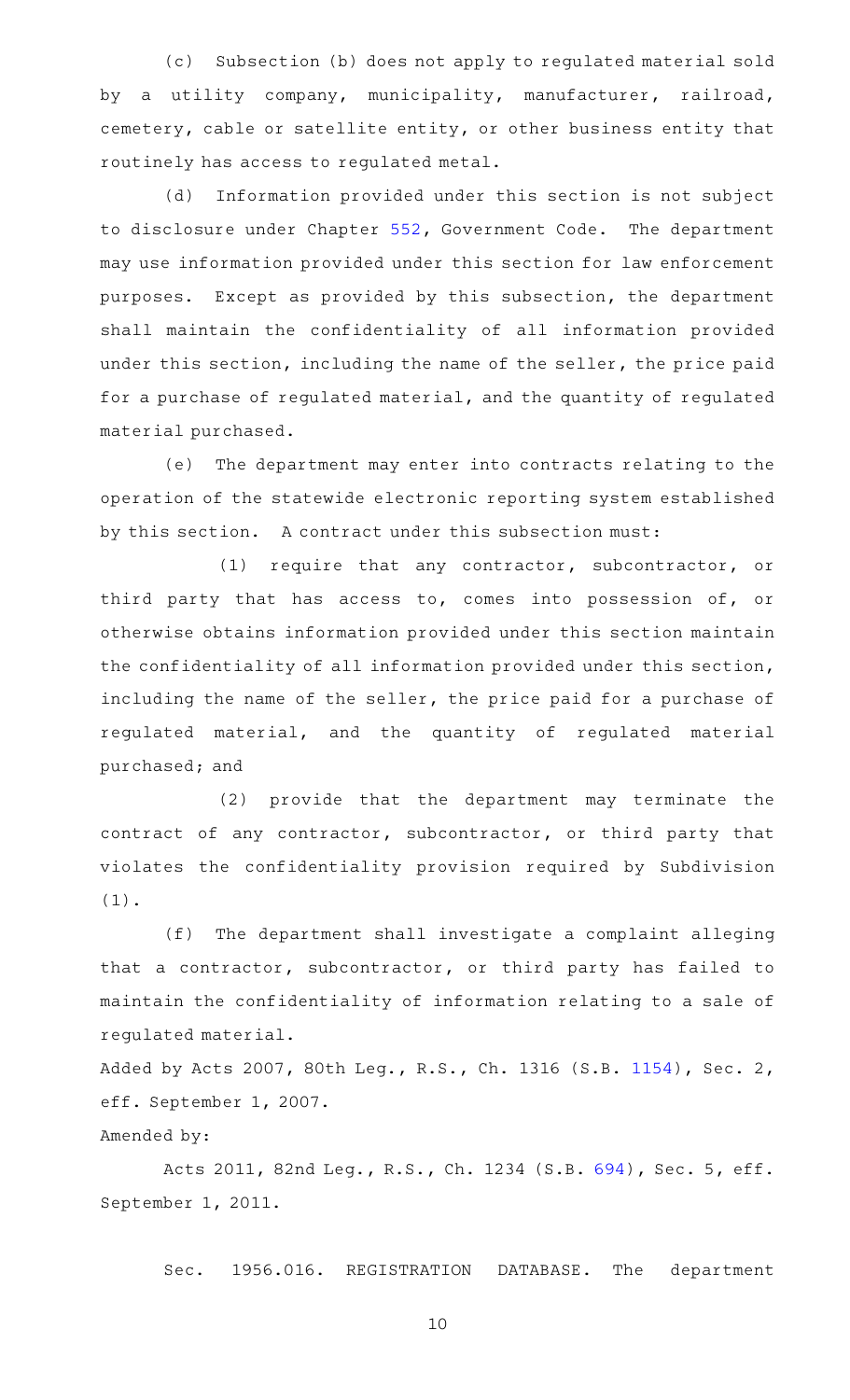shall make available on its Internet website a publicly accessible list of all registered metal recycling entities. The list must contain the following for each registered metal recycling entity:

 $(1)$  the entity's name;

(2) the entity's physical address; and

(3) the name of and contact information for a representative of the entity.

Added by Acts 2011, 82nd Leg., R.S., Ch. 1234 (S.B. [694](http://www.legis.state.tx.us/tlodocs/82R/billtext/html/SB00694F.HTM)), Sec. 6, eff. September 1, 2011.

Sec. 1956.017. ADVISORY COMMITTEE. (a) The department shall establish an advisory committee to advise the department on matters related to the department 's regulation of metal recycling entities under this chapter.

(b) The advisory committee consists of 15 members appointed by the director as follows:

 $(1)$  one representative of the department;

(2) two representatives of local law enforcement agencies located in different municipalities, each with a population of 500,000 or more;

(3) two representatives of local law enforcement agencies located in different municipalities, each with a population of 200,000 or more but less than 500,000;

(4) one representative of a local law enforcement agency located in a municipality with a population of less than 200,000;

(5) five representatives of metal recycling entities;

(6) two members who represent industries that are impacted by theft of regulated material;

(7) one sheriff of a county with a population of 500,000 or more; and

(8) one sheriff of a county with a population of less than 500,000.

(c) The director shall ensure that the members of the advisory committee reflect the diverse geographic regions of this state.

(d) The advisory committee shall elect a presiding officer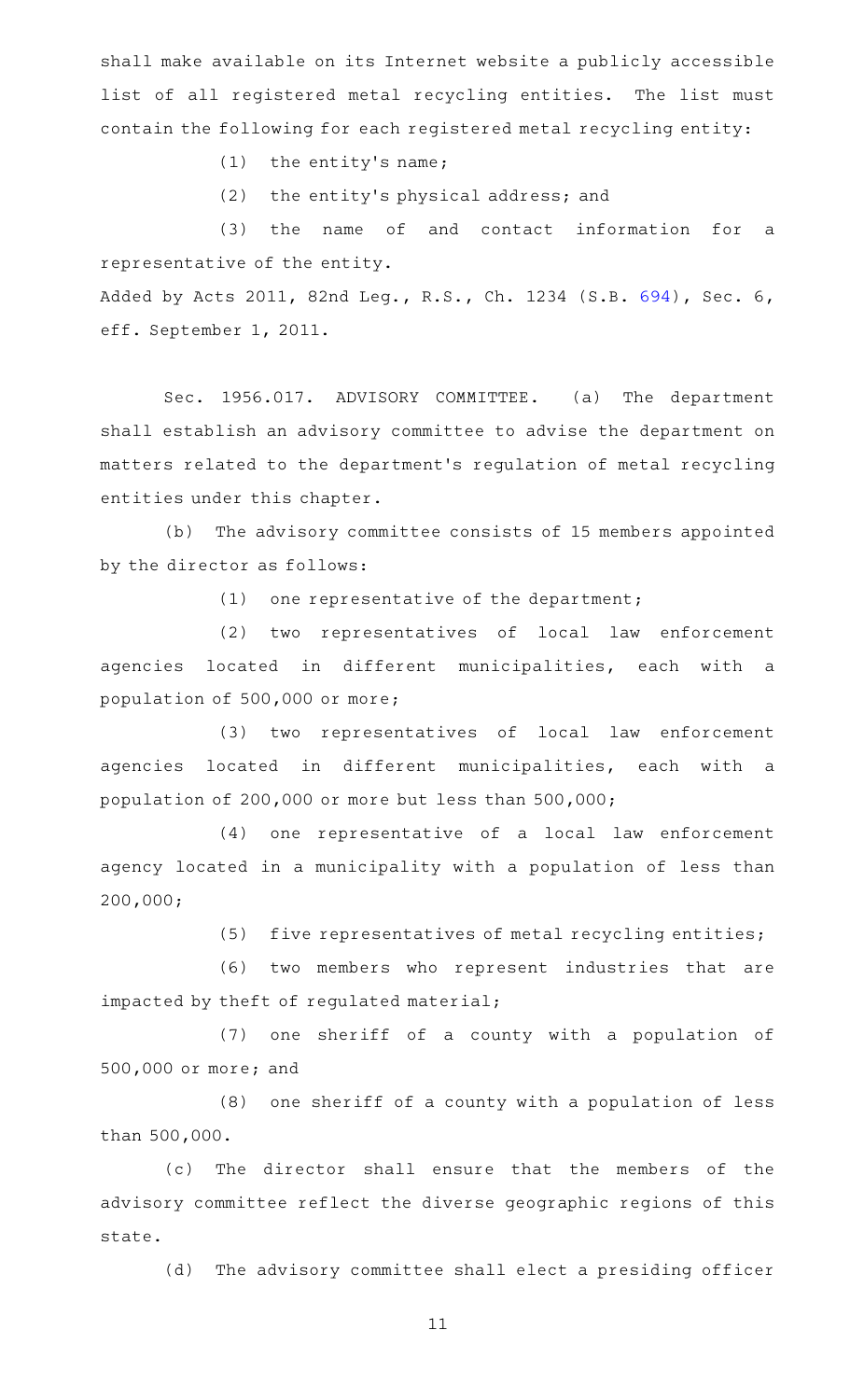from among its members to serve a two-year term. A member may serve more than one term as presiding officer.

(e) The advisory committee shall meet annually and at the call of the presiding officer or the director.

(f) An advisory committee member is not entitled to compensation or reimbursement of expenses.

(g) Chapter [2110](https://statutes.capitol.texas.gov/GetStatute.aspx?Code=GV&Value=2110), Government Code, does not apply to the size, composition, or duration of the advisory committee or to the appointment of the committee 's presiding officer. Added by Acts 2011, 82nd Leg., R.S., Ch. 1234 (S.B. [694](http://www.legis.state.tx.us/tlodocs/82R/billtext/html/SB00694F.HTM)), Sec. 6,

eff. September 1, 2011.

Amended by:

Acts 2015, 84th Leg., R.S., Ch. 1065 (H.B. [2187](http://www.legis.state.tx.us/tlodocs/84R/billtext/html/HB02187F.HTM)), Sec. 3, eff. September 1, 2015.

SUBCHAPTER A-2. CERTIFICATE OF REGISTRATION

Sec. 1956.021. REGISTRATION REQUIRED. A person may not act as a metal recycling entity or represent to the public that the person is a metal recycling entity unless the person is registered under this chapter.

Added by Acts 2007, 80th Leg., R.S., Ch. 1316 (S.B. [1154\)](http://www.legis.state.tx.us/tlodocs/80R/billtext/html/SB01154F.HTM), Sec. 2, eff. September 1, 2007.

Sec. 1956.022. ISSUANCE OF CERTIFICATE; QUALIFICATIONS. (a) The department shall issue a certificate of registration to an applicant who:

(1) applies and pays a registration fee; and

(2) presents any relevant evidence relating to the applicant 's qualifications as required by commission rule.

(b) The commission by rule may establish qualifications for the holder of a certificate of registration under this chapter, which may include accepting copies of a license or permit issued by a county or municipality authorizing a metal recycling entity to conduct business in that county or municipality.

Added by Acts 2007, 80th Leg., R.S., Ch. 1316 (S.B. [1154\)](http://www.legis.state.tx.us/tlodocs/80R/billtext/html/SB01154F.HTM), Sec. 2, eff. September 1, 2007.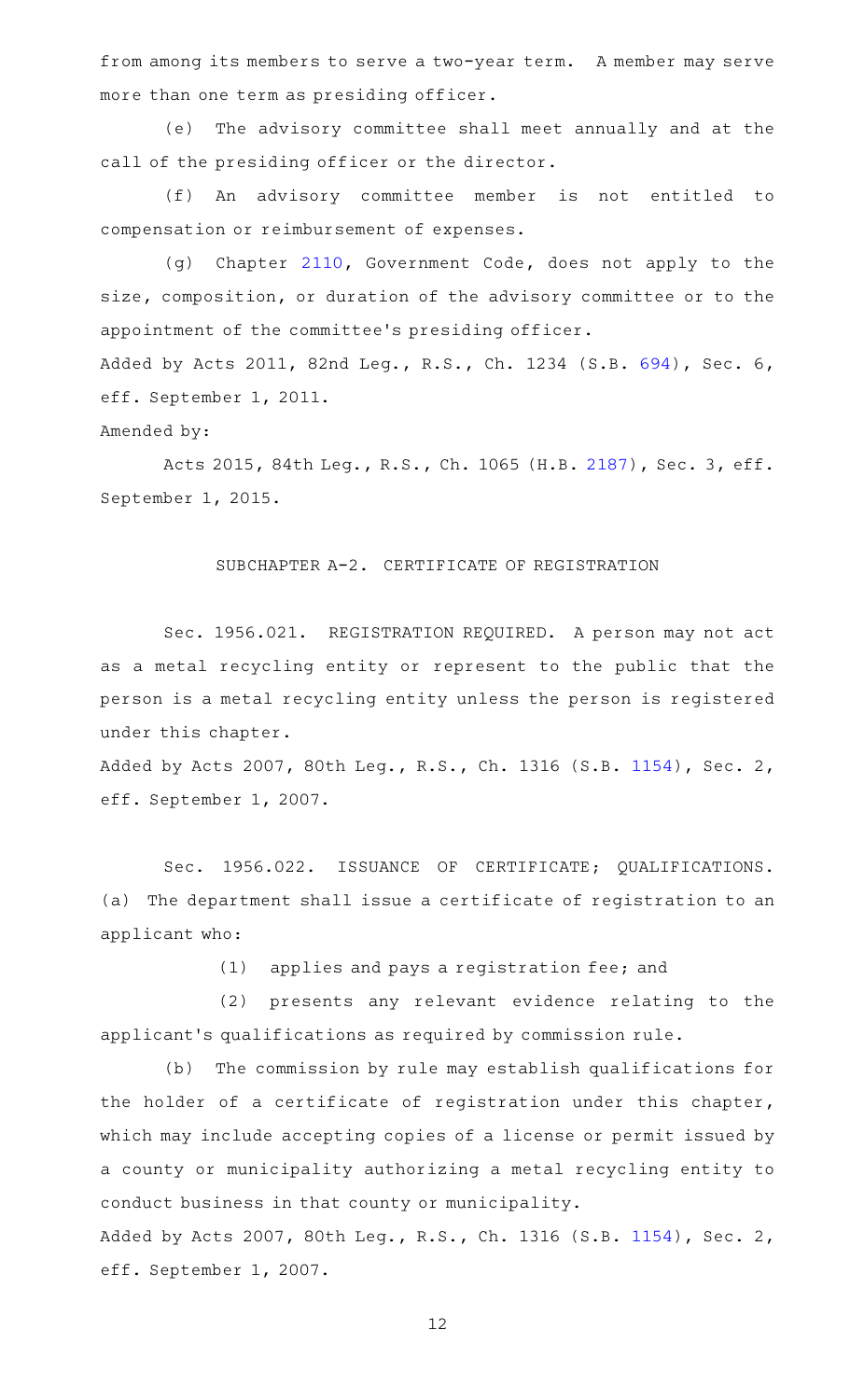Sec. 1956.023. TERM OF CERTIFICATE. (a) A certificate of registration is valid for two years after the date of issuance.

(b) The department shall adopt a system under which certificates of registration expire and are renewed on various dates.

(c) Not later than the 45th day before the date a person's certificate of registration is scheduled to expire, the department shall send written notice of the impending expiration to the person at the person's last known address according to the records of the department.

(d) A person whose certificate of registration has expired may not make a representation for which a certificate of registration is required under Section [1956.021](https://statutes.capitol.texas.gov/GetStatute.aspx?Code=OC&Value=1956.021) or perform collections services until the certificate has been renewed. Added by Acts 2007, 80th Leg., R.S., Ch. 1316 (S.B. [1154\)](http://www.legis.state.tx.us/tlodocs/80R/billtext/html/SB01154F.HTM), Sec. 2, eff. September 1, 2007.

Sec. 1956.024. RENEWAL OF CERTIFICATE. (a) To renew a certificate of registration, a person must submit an application for renewal in the manner prescribed by the department.

(b) A person who is otherwise eligible to renew a certificate of registration may renew an unexpired certificate by paying the required renewal fee to the department before the expiration date of the certificate.

(c)AAA person whose certificate of registration has been expired for 90 days or less may renew the certificate by paying to the department a renewal fee that is equal to 1-1/2 times the normally required renewal fee.

(d) A person whose certificate of registration has been expired for more than 90 days but less than one year may renew the certificate by paying to the department a renewal fee that is equal to two times the normally required renewal fee.

(e) A person whose certificate of registration has been expired for one year or more may not renew the certificate. The person may obtain a new certificate of registration by complying with the requirements and procedures, including the examination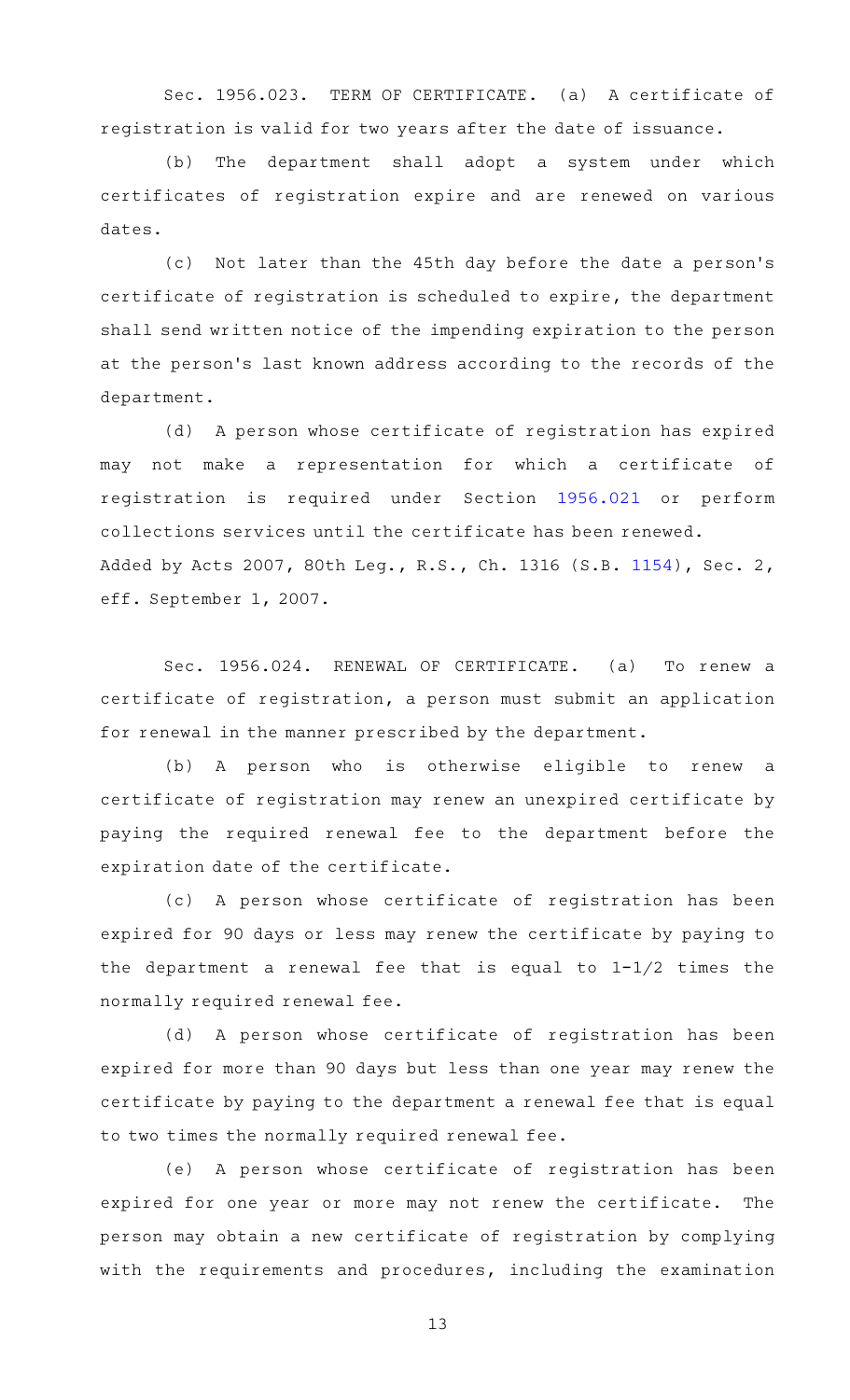requirements, for an original certificate.

Added by Acts 2007, 80th Leg., R.S., Ch. 1316 (S.B. [1154\)](http://www.legis.state.tx.us/tlodocs/80R/billtext/html/SB01154F.HTM), Sec. 2, eff. September 1, 2007.

SUBCHAPTER A-3. PRACTICE BY CERTIFICATE HOLDERS

Sec. 1956.031. NOTICE TO SELLERS. (a) A metal recycling entity shall at all times maintain in a prominent place in the entity's place of business, in open view to a seller of regulated material, a notice in two-inch lettering that:

(1) includes the following language:

"A PERSON ATTEMPTING TO SELL ANY REGULATED MATERIAL MUST PRESENT SUFFICIENT IDENTIFICATION AND WRITTEN PROOF OF OWNERSHIP REQUIRED BY STATE LAW."

"WARNING: STATE LAW PROVIDES A CRIMINAL PENALTY FOR A PERSON WHO INTENTIONALLY PROVIDES A FALSE DOCUMENT OF IDENTIFICATION OR OTHER FALSE INFORMATION TO A METAL RECYCLING ENTITY WHILE ATTEMPTING TO SELL ANY REGULATED MATERIAL."; and

(2) states the metal recycling entity's usual business hours.

(b) The notice required by this section may be contained on a sign that contains another notice if the metal recycling entity is required to display another notice under applicable law. Added by Acts 2007, 80th Leg., R.S., Ch. 1316 (S.B. [1154\)](http://www.legis.state.tx.us/tlodocs/80R/billtext/html/SB01154F.HTM), Sec. 2, eff. September 1, 2007.

Sec. 1956.032. INFORMATION REGARDING SELLER. (a) Except as provided by Subsection (f), a person attempting to sell regulated material to a metal recycling entity shall:

(1) display to the metal recycling entity the person's personal identification document;

(2) provide to the metal recycling entity the make, model, color, and license plate number of the motor vehicle used to transport the regulated material and the name of the state issuing the license plate;

(3) either:

(A) present written documentation evidencing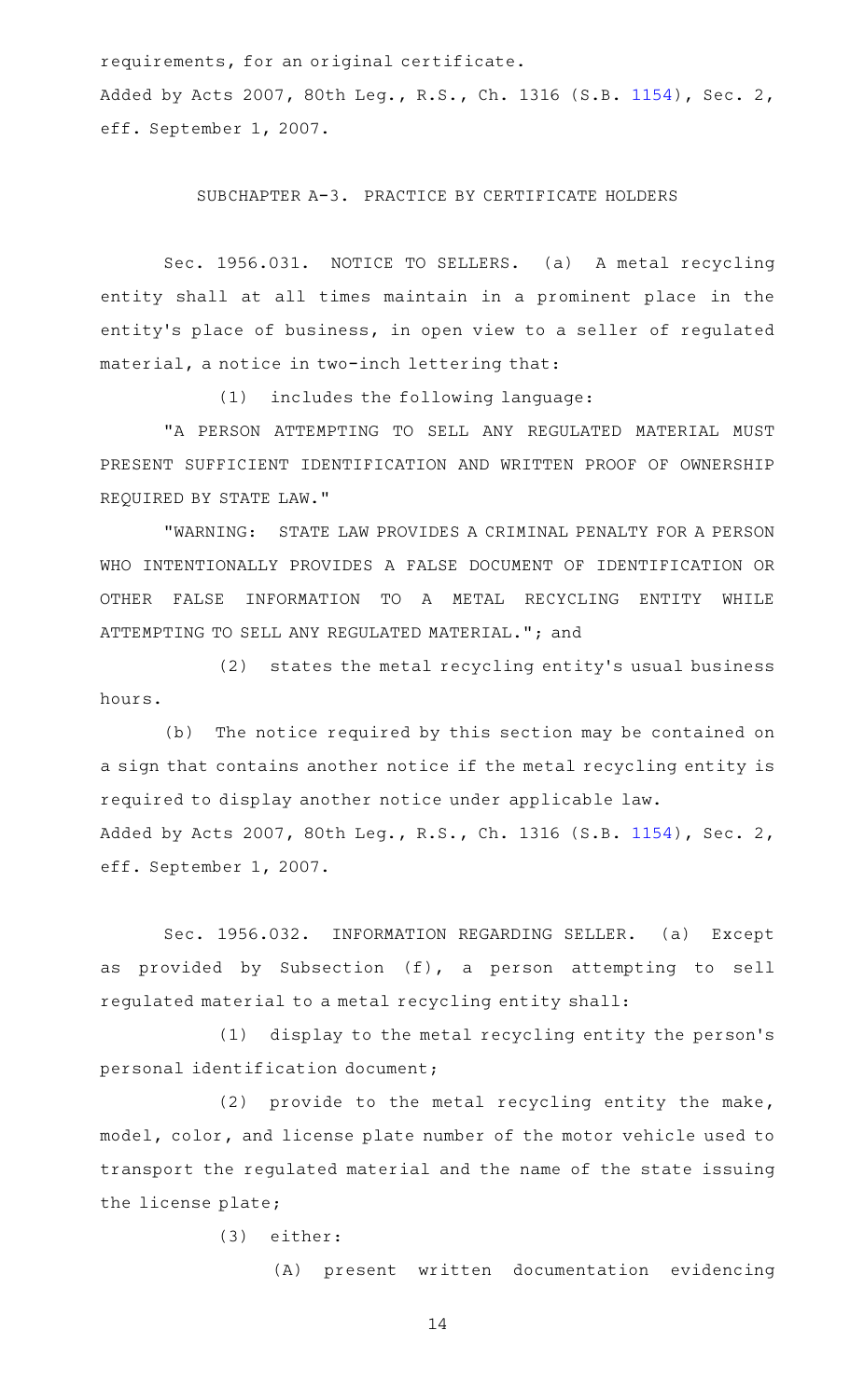that the person is the legal owner or is lawfully entitled to sell the regulated material; or

(B) sign a written statement provided by the metal recycling entity that the person is the legal owner of or is lawfully entitled to sell the regulated material offered for sale;

(4) if the regulated material includes condensing or evaporator coils for central heating or air conditioning units, display to the metal recycling entity:

(A) the person's air conditioning and refrigeration contractor license issued under Subchapter F or G, Chapter [1302](https://statutes.capitol.texas.gov/GetStatute.aspx?Code=OC&Value=1302);

(B) the person's air conditioning and refrigeration technician registration issued under Subchapter [K](https://statutes.capitol.texas.gov/GetStatute.aspx?Code=OC&Value=1302.501), Chapter [1302](https://statutes.capitol.texas.gov/GetStatute.aspx?Code=OC&Value=1302);

(C) a receipt, bill of sale, or other documentation showing that the seller purchased the coils the seller is attempting to sell; or

(D) a receipt, bill of sale, or other documentation showing that the seller has purchased a replacement central heating or air conditioning unit; and

(5) if the regulated material includes insulated communications wire that has been burned wholly or partly to remove the insulation, display to the metal recycling entity documentation acceptable under the rules adopted under Subsection (h) that states that the material was salvaged from a fire.

(b) A person required by a municipality to prepare a signed statement consisting of the information required by Subsection (a)(3) may use the statement required by the municipality to comply with Subsection (a)(3).

(c) The metal recycling entity or the entity's agent shall visually verify the accuracy of the identification presented by the seller at the time of the purchase of regulated material and make a copy of the identification to be maintained by the entity in the entity's records, except as otherwise provided by Subsection (f).

(d) The metal recycling entity or the entity's agent for recordkeeping purposes may photograph the seller 's entire face, not including any hat, and obtain the name of the seller 's employer.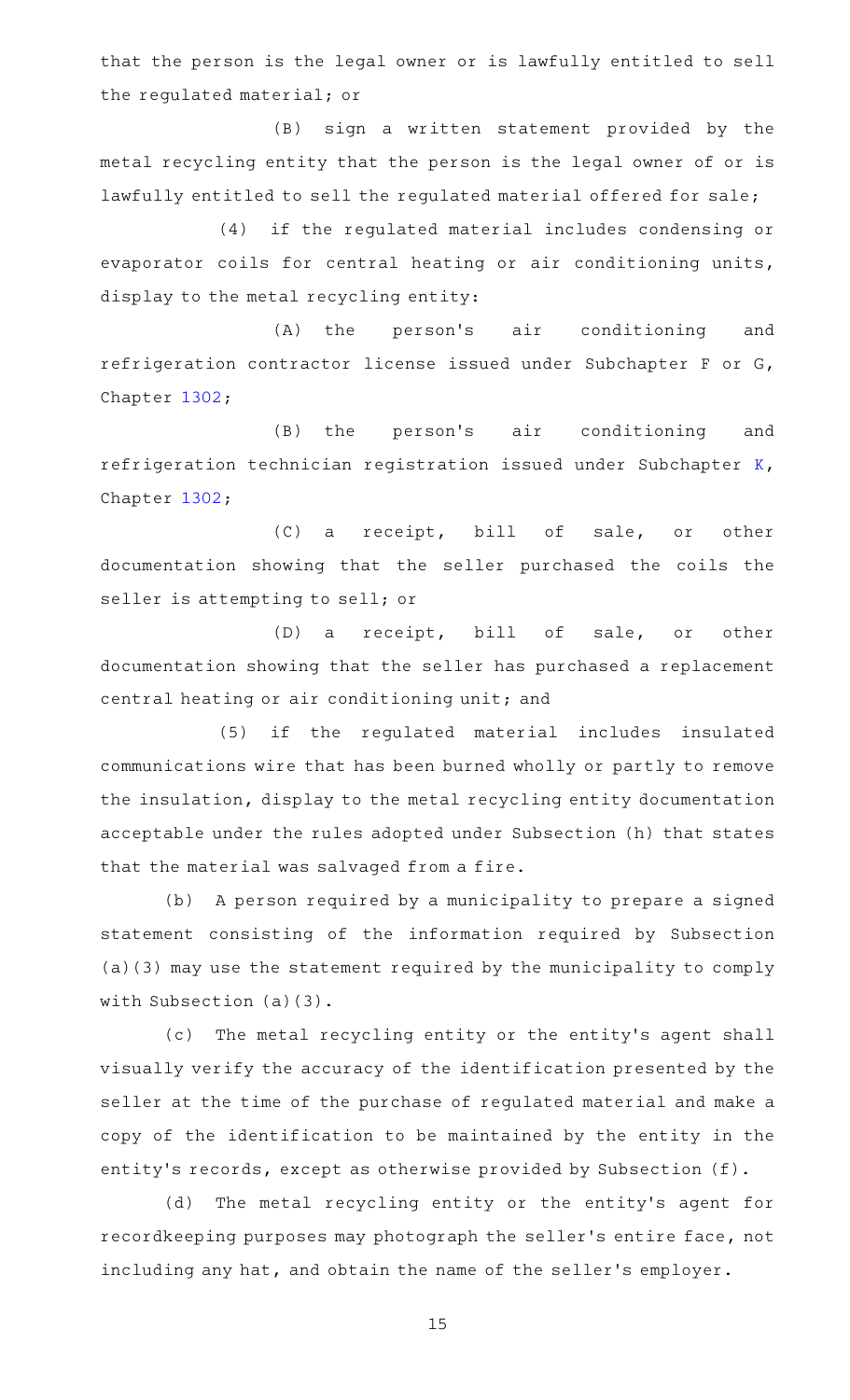(e) The metal recycling entity or the entity's agent for recordkeeping purposes may take a photograph of the motor vehicle of the seller in which the make, model, and license plate number of the motor vehicle are identifiable in lieu of the information required under Subsection (a)(3).

(f) The metal recycling entity is not required to make a copy of the identification as required under Subsection (c) or collect the information required under Subsection (a)(3) if:

(1) the seller signs the written statement as required under Subsection (a)(3);

(2) the seller has previously provided the information required under Subsection (a); and

(3) the previously provided information has not changed.

(g) Notwithstanding Section [1956.002,](https://statutes.capitol.texas.gov/GetStatute.aspx?Code=OC&Value=1956.002) the metal recycling entity shall verify the registration of a person attempting to sell regulated material who represents that the person is a metal recycling entity as follows:

(1) by using the database described by Section [1956.016](https://statutes.capitol.texas.gov/GetStatute.aspx?Code=OC&Value=1956.016); or

(2) by obtaining from the person a copy of the person's certificate of registration issued under Section [1956.022](https://statutes.capitol.texas.gov/GetStatute.aspx?Code=OC&Value=1956.022) in addition to the information required under Subsection (a).

(h) The commission shall adopt rules establishing the type of documentation that a seller of insulated communications wire described by Subsection (a)(5) must provide to a metal recycling entity to establish that the wire was salvaged from a fire. Added by Acts 2007, 80th Leg., R.S., Ch. 1316 (S.B. [1154\)](http://www.legis.state.tx.us/tlodocs/80R/billtext/html/SB01154F.HTM), Sec. 2,

Amended by:

eff. September 1, 2007.

Acts 2011, 82nd Leg., R.S., Ch. 1234 (S.B. [694](http://www.legis.state.tx.us/tlodocs/82R/billtext/html/SB00694F.HTM)), Sec. 7, eff. September 1, 2011.

Acts 2011, 82nd Leg., R.S., Ch. 1234 (S.B. [694](http://www.legis.state.tx.us/tlodocs/82R/billtext/html/SB00694F.HTM)), Sec. 8, eff. September 1, 2011.

Sec. 1956.0321. ADDITIONAL REQUIREMENTS REGARDING PURCHASE OF CATALYTIC CONVERTER. (a) In addition to the requirements of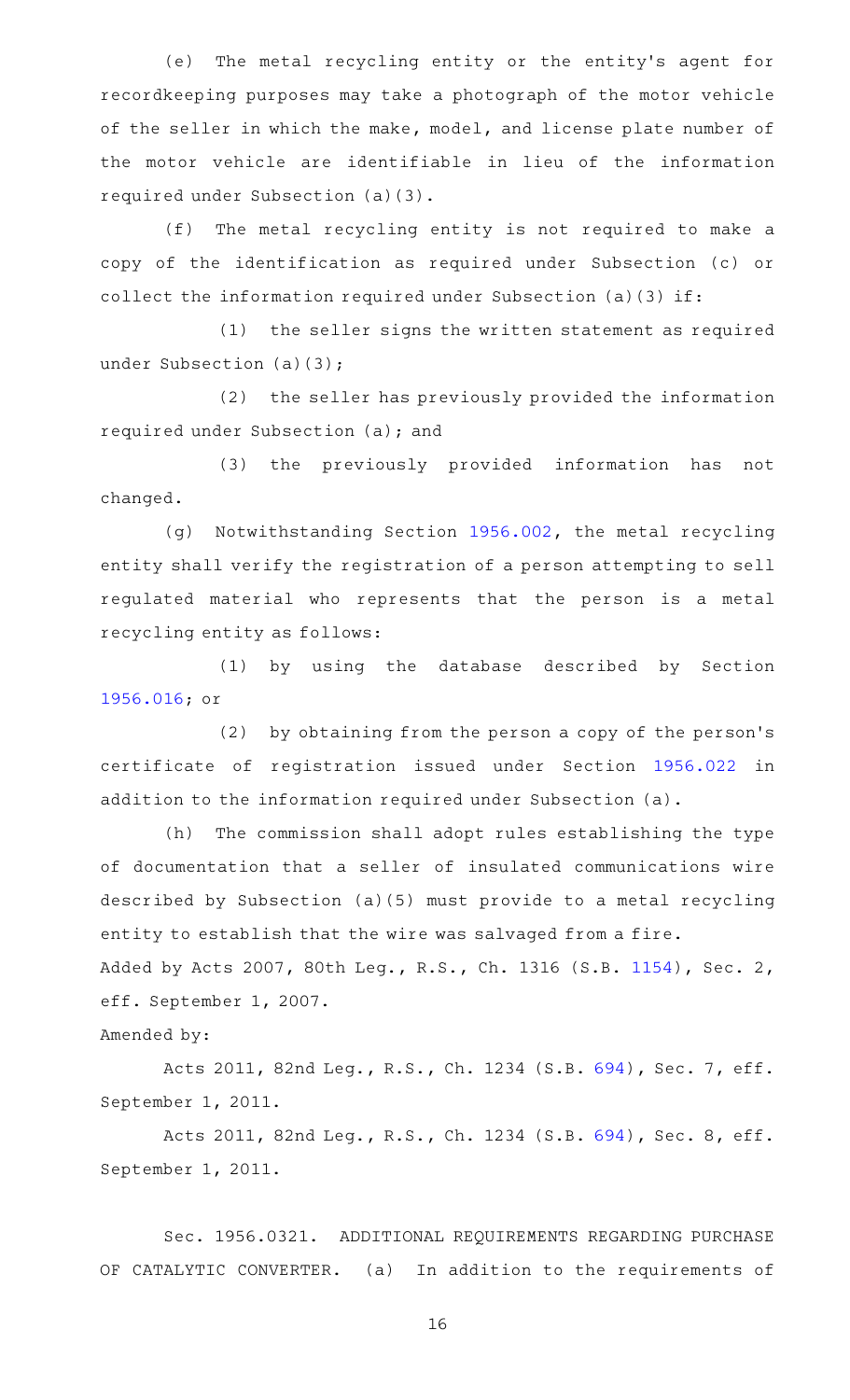Section [1956.032,](https://statutes.capitol.texas.gov/GetStatute.aspx?Code=OC&Value=1956.032) a person attempting to sell a catalytic converter to a metal recycling entity shall provide to the metal recycling entity:

(1) the year, make, model, and vehicle identification number for the vehicle from which the catalytic converter was removed; and

 $(2)$  a copy of the certificate of title or other documentation indicating that the person has an ownership interest in the vehicle described by Subdivision (1).

(b) A metal recycling entity may not purchase a catalytic converter from a seller who does not comply with the requirements of Subsection (a).

(c)AAA metal recycling entity may not purchase a catalytic converter unless the entity determines that the catalytic converter is consistent with the manufacturer's specifications for a catalytic converter from the vehicle for which the seller provided information under Subsection (a)(1).

(d) A metal recycling entity shall mark, in the manner prescribed by the commission by rule, each catalytic converter purchased by the entity with a unique number.

(e)AAA metal recycling entity shall keep an accurate electronic record or an accurate and legible written record of each purchase of a catalytic converter made in the course of the entity 's business. The record must be in English and include:

(1) the information required by Section  $1956.033$ ;

(2) the vehicle information provided under Subsection  $(a)(1);$ 

(3) a copy of the documentation described by Subsection  $(a)(2)$ ; and

(4) the unique number marked on the catalytic converter under Subsection (d).

Added by Acts 2021, 87th Leg., R.S., Ch. 1040 (H.B. [4110\)](http://www.legis.state.tx.us/tlodocs/87R/billtext/html/HB04110F.HTM), Sec. 2, eff. September 1, 2021.

Sec. 1956.033. RECORD OF PURCHASE. (a) Each metal recycling entity in this state shall keep an accurate electronic record or an accurate and legible written record of each purchase of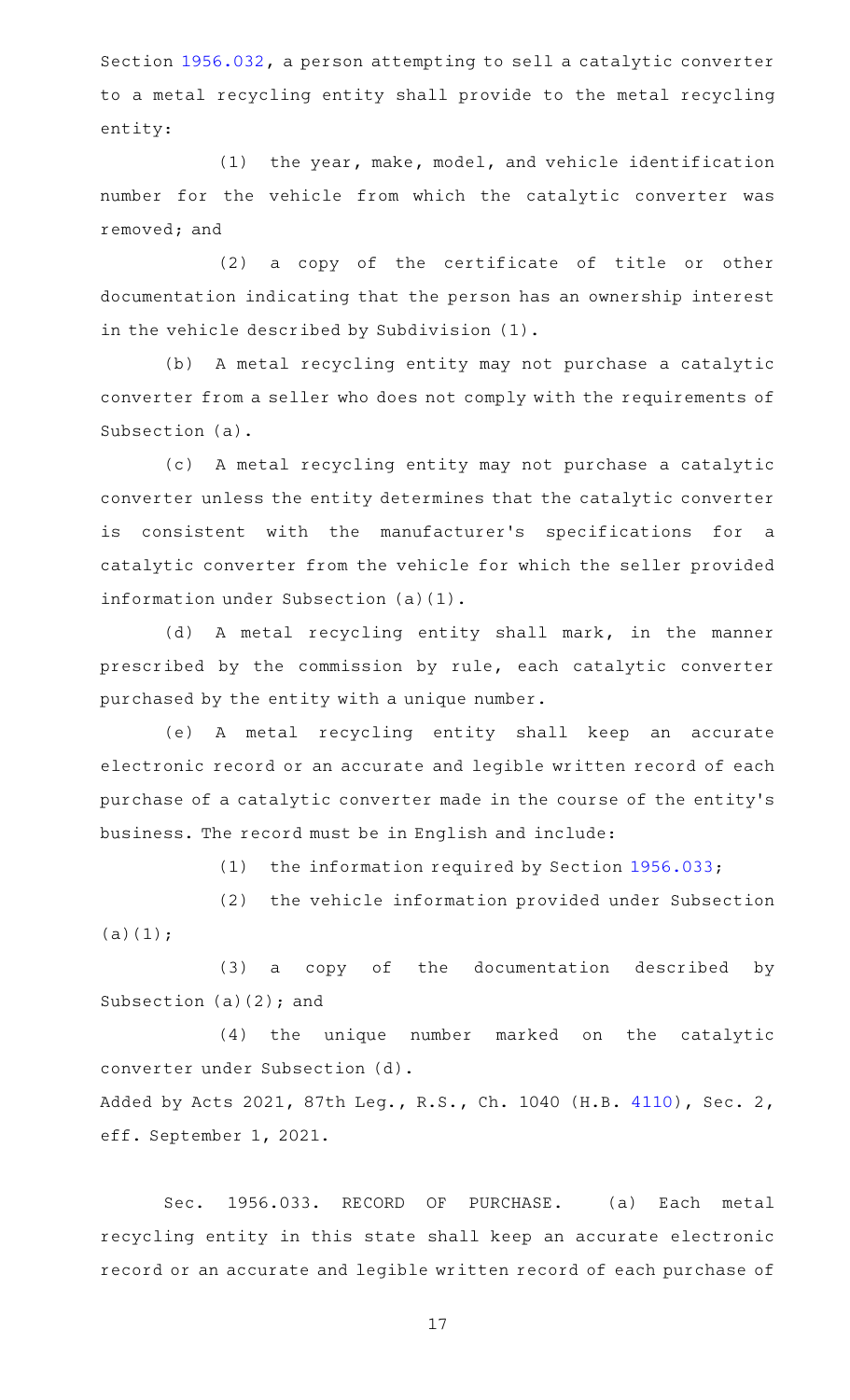regulated material made in the course of the entity 's business from an individual.

(b) The record must be in English and include:

 $(1)$  the place, date, and amount of the purchase;

(2) the name and address of the seller in possession of the regulated material purchased;

(3) the identifying number of the seller's personal identification document;

(4) a description made in accordance with the custom of the trade of the commodity type and quantity of regulated material purchased;

(5) the information required by Sections [1956.032](https://statutes.capitol.texas.gov/GetStatute.aspx?Code=OC&Value=1956.032)(a)(2) and (3);

(6) as applicable:

(A) the identifying number of the seller's air conditioning and refrigeration contractor license displayed under Section [1956.032](https://statutes.capitol.texas.gov/GetStatute.aspx?Code=OC&Value=1956.032)(a)(4)(A);

(B) a copy of the seller's air conditioning and refrigeration technician registration displayed under Section [1956.032](https://statutes.capitol.texas.gov/GetStatute.aspx?Code=OC&Value=1956.032)(a)(4)(B);

(C) a copy of the documentation described by Section [1956.032](https://statutes.capitol.texas.gov/GetStatute.aspx?Code=OC&Value=1956.032)(a)(4)(C); or

(D) a copy of the documentation described by Section [1956.032](https://statutes.capitol.texas.gov/GetStatute.aspx?Code=OC&Value=1956.032)(a)(4)(D);

 $(7)$  if applicable, a copy of the documentation described by Section [1956.032](https://statutes.capitol.texas.gov/GetStatute.aspx?Code=OC&Value=1956.032)(a)(5);

(8) a copy of the documentation described by Section [1956.032](https://statutes.capitol.texas.gov/GetStatute.aspx?Code=OC&Value=1956.032)(g);

(9) a copy of the documentation described by Section [1956.0381\(](https://statutes.capitol.texas.gov/GetStatute.aspx?Code=OC&Value=1956.0381)b); and

(10) if the regulated material purchased is a catalytic converter, a clear and legible thumbprint of the seller unless the seller presents to the metal recycling entity a valid cash transaction card issued under Section [1956.0382](https://statutes.capitol.texas.gov/GetStatute.aspx?Code=OC&Value=1956.0382).

Added by Acts 2007, 80th Leg., R.S., Ch. 1316 (S.B. [1154\)](http://www.legis.state.tx.us/tlodocs/80R/billtext/html/SB01154F.HTM), Sec. 2, eff. September 1, 2007.

Amended by: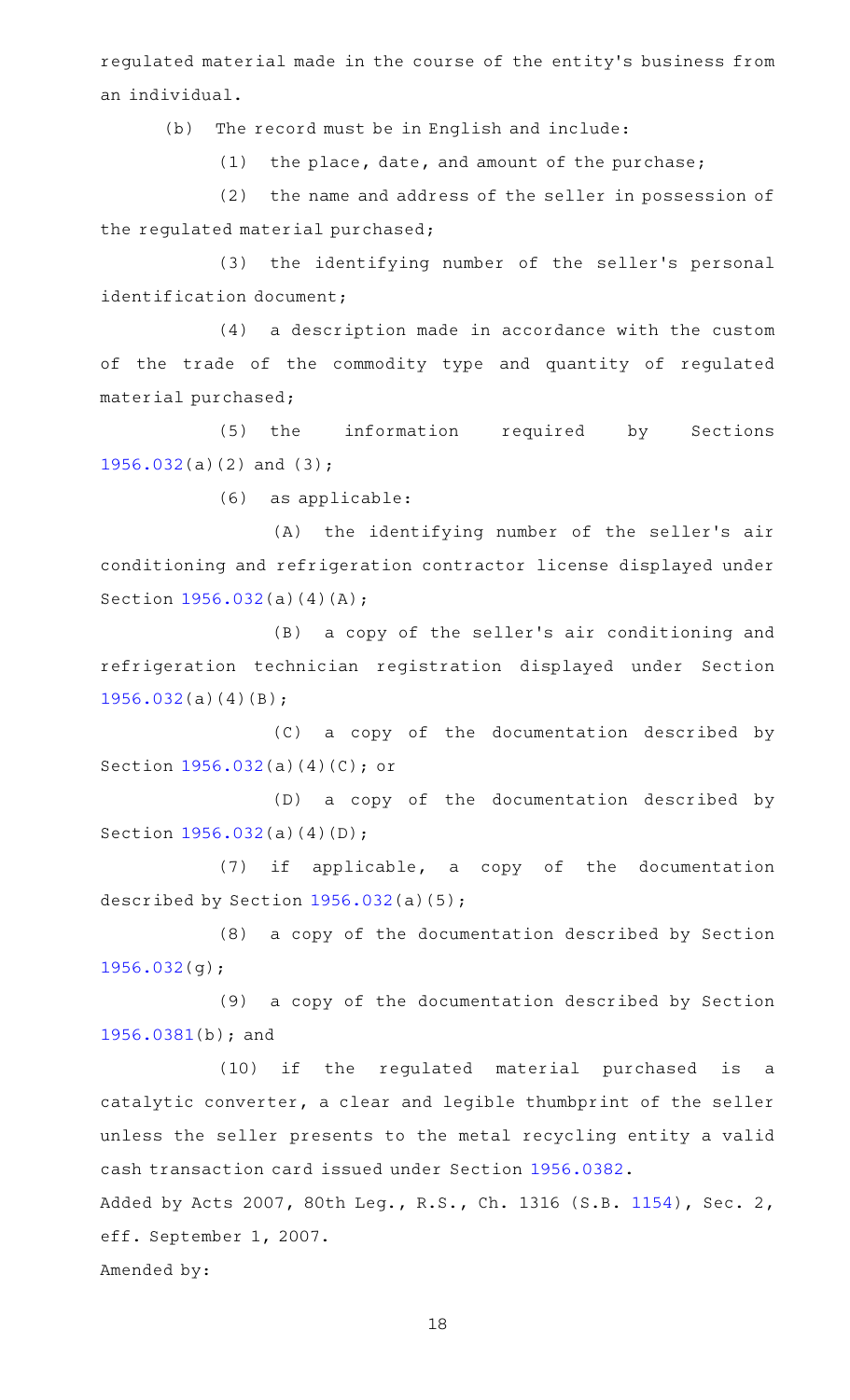Acts 2011, 82nd Leg., R.S., Ch. 1234 (S.B. [694](http://www.legis.state.tx.us/tlodocs/82R/billtext/html/SB00694F.HTM)), Sec. 9, eff. September 1, 2011.

Acts 2015, 84th Leg., R.S., Ch. 1065 (H.B. [2187](http://www.legis.state.tx.us/tlodocs/84R/billtext/html/HB02187F.HTM)), Sec. 4, eff. September 1, 2015.

Acts 2021, 87th Leg., R.S., Ch. 1040 (H.B. [4110](http://www.legis.state.tx.us/tlodocs/87R/billtext/html/HB04110F.HTM)), Sec. 3, eff. September 1, 2021.

Sec. 1956.0331. PHOTOGRAPH OR RECORDING REQUIREMENT FOR REGULATED METAL TRANSACTION. (a) In addition to the requirements of Sections [1956.032](https://statutes.capitol.texas.gov/GetStatute.aspx?Code=OC&Value=1956.032) and [1956.033](https://statutes.capitol.texas.gov/GetStatute.aspx?Code=OC&Value=1956.033), for each purchase by a metal recycling entity of an item of regulated metal, the entity shall obtain a digital photograph or video recording that accurately depicts the seller 's entire face and each type of regulated metal purchased.

(b) A metal recycling entity shall preserve a photograph or recording required under Subsection (a) as follows:

(1) for a video recording, until the 91st day after the date of the transaction; and

(2) for a digital photograph, until the 181st day after the date of the transaction.

(c) The photograph or recording must be made available for inspection as provided by Section [1956.035](https://statutes.capitol.texas.gov/GetStatute.aspx?Code=OC&Value=1956.035) not later than 72 hours after the time of purchase.

Added by Acts 2011, 82nd Leg., R.S., Ch. 1234 (S.B. [694\)](http://www.legis.state.tx.us/tlodocs/82R/billtext/html/SB00694F.HTM), Sec. 10, eff. September 1, 2011.

Sec. 1956.034. PRESERVATION OF RECORDS. A metal recycling entity shall preserve each record required by Sections [1956.032](https://statutes.capitol.texas.gov/GetStatute.aspx?Code=OC&Value=1956.032), [1956.0321,](https://statutes.capitol.texas.gov/GetStatute.aspx?Code=OC&Value=1956.0321) and [1956.033](https://statutes.capitol.texas.gov/GetStatute.aspx?Code=OC&Value=1956.033) until the second anniversary of the date the record was made. The records must be kept in an easily retrievable format and must be available for inspection as provided by Section [1956.035](https://statutes.capitol.texas.gov/GetStatute.aspx?Code=OC&Value=1956.035) not later than 72 hours after the time of purchase.

Added by Acts 2007, 80th Leg., R.S., Ch. 1316 (S.B. [1154\)](http://www.legis.state.tx.us/tlodocs/80R/billtext/html/SB01154F.HTM), Sec. 2, eff. September 1, 2007.

Amended by:

Acts 2011, 82nd Leg., R.S., Ch. 1234 (S.B. [694\)](http://www.legis.state.tx.us/tlodocs/82R/billtext/html/SB00694F.HTM), Sec. 11, eff.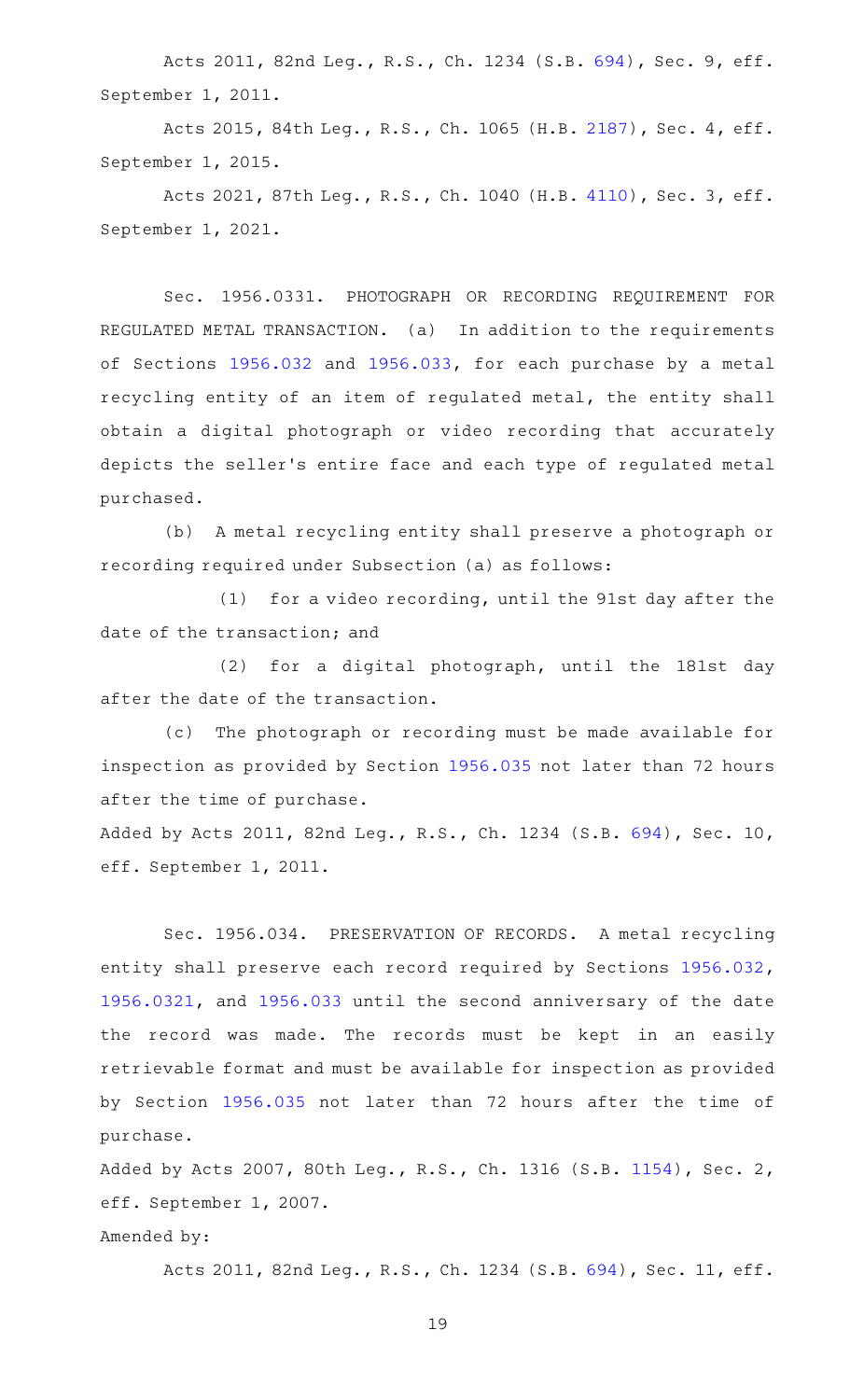September 1, 2011.

Acts 2021, 87th Leg., R.S., Ch. 1040 (H.B. [4110](http://www.legis.state.tx.us/tlodocs/87R/billtext/html/HB04110F.HTM)), Sec. 4, eff. September 1, 2021.

Sec. 1956.035. INSPECTION OF RECORDS. (a) On request, a metal recycling entity shall permit a peace officer of this state, a representative of the department, or a representative of a county, municipality, or other political subdivision that issues a license or permit under Section [1956.003](https://statutes.capitol.texas.gov/GetStatute.aspx?Code=OC&Value=1956.003)(b) to inspect, during the entity 's usual business hours:

(1) a record required by Section [1956.0321](https://statutes.capitol.texas.gov/GetStatute.aspx?Code=OC&Value=1956.0321) or [1956.033](https://statutes.capitol.texas.gov/GetStatute.aspx?Code=OC&Value=1956.033);

(2) a digital photograph or video recording required by Section [1956.0331;](https://statutes.capitol.texas.gov/GetStatute.aspx?Code=OC&Value=1956.0331)

(3) regulated material in the entity's possession; or

(4) an application for a cash transaction card submitted to the entity.

(b) The person seeking to inspect a record or material shall:

(1) inform the entity of the officer's status as a peace officer; or

 $(2)$  if the person is a representative of the department or a representative of a county, municipality, or other political subdivision, inform the entity of the person 's status and display to the entity an identification document or other appropriate documentation establishing the person's status as a representative of the department or of the appropriate county, municipality, or political subdivision.

Added by Acts 2007, 80th Leg., R.S., Ch. 1316 (S.B. [1154\)](http://www.legis.state.tx.us/tlodocs/80R/billtext/html/SB01154F.HTM), Sec. 2, eff. September 1, 2007.

Amended by:

Acts 2011, 82nd Leg., R.S., Ch. 1234 (S.B. [694\)](http://www.legis.state.tx.us/tlodocs/82R/billtext/html/SB00694F.HTM), Sec. 12, eff. September 1, 2011.

Acts 2015, 84th Leg., R.S., Ch. 1065 (H.B. [2187](http://www.legis.state.tx.us/tlodocs/84R/billtext/html/HB02187F.HTM)), Sec. 5, eff. September 1, 2015.

Acts 2021, 87th Leg., R.S., Ch. 1040 (H.B. [4110](http://www.legis.state.tx.us/tlodocs/87R/billtext/html/HB04110F.HTM)), Sec. 5, eff. September 1, 2021.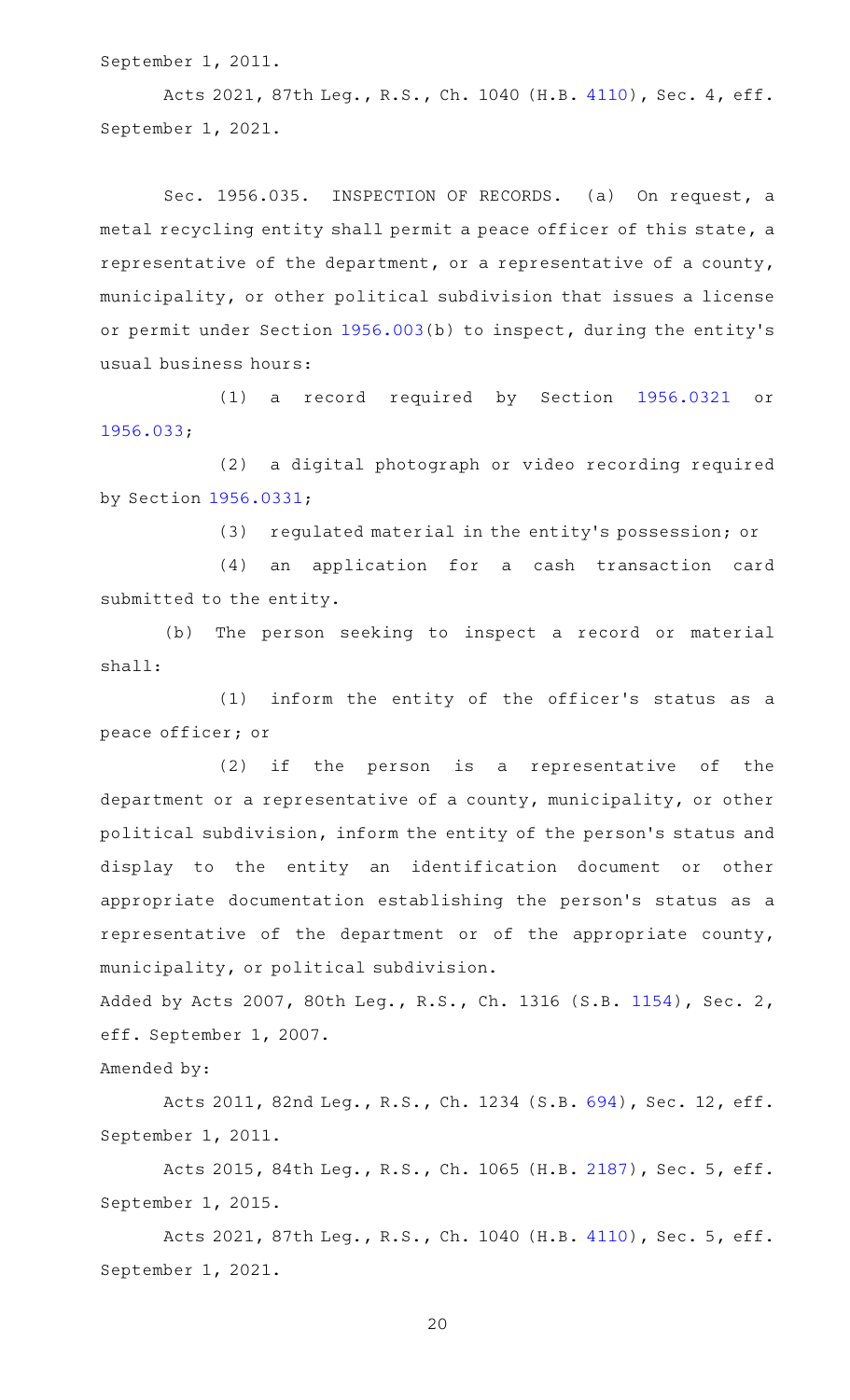Sec. 1956.036. FURNISHING OF REPORT TO DEPARTMENT. (a) Except as provided by Subsections (b) and (d), not later than the close of business on a metal recycling entity 's second working day after the date of the purchase or other acquisition of material for which a record is required under Section [1956.0321](https://statutes.capitol.texas.gov/GetStatute.aspx?Code=OC&Value=1956.0321) or [1956.033](https://statutes.capitol.texas.gov/GetStatute.aspx?Code=OC&Value=1956.033), the entity shall send an electronic transaction report to the department via the department's Internet website. Except as provided by Subsection (d-1), the report must contain the information required to be recorded under Sections [1956.0321](https://statutes.capitol.texas.gov/GetStatute.aspx?Code=OC&Value=1956.0321) and [1956.033](https://statutes.capitol.texas.gov/GetStatute.aspx?Code=OC&Value=1956.033).

(b) If a metal recycling entity purchases bronze material that is a cemetery vase, receptacle, memorial, or statuary or a pipe that can reasonably be identified as aluminum irrigation pipe, the entity shall:

 $(1)$  not later than the close of business on the entity's first working day after the purchase date, notify the department by telephone, by e-mail, or via the department 's Internet website; and

(2) not later than the close of business on the entity 's second working day after the purchase date, submit to the department electronically via the department 's Internet website or file with the department a report containing the information required to be recorded under Section [1956.033](https://statutes.capitol.texas.gov/GetStatute.aspx?Code=OC&Value=1956.033).

(c) Subsection (b) does not apply to a purchase from:

(1) the manufacturer or fabricator of the material or pipe;

(2) a seller bearing a bill of sale for the material or pipe; or

 $(3)$  the owner of the material or pipe.

(d) A metal recycling entity may submit the transaction report required under Subsection (a) by facsimile if:

 $(1)$  the entity submits to the department annually:

(A) an application requesting an exception to the electronic reporting requirement; and

(B) an affidavit stating that the entity does not have an available and reliable means of submitting the transaction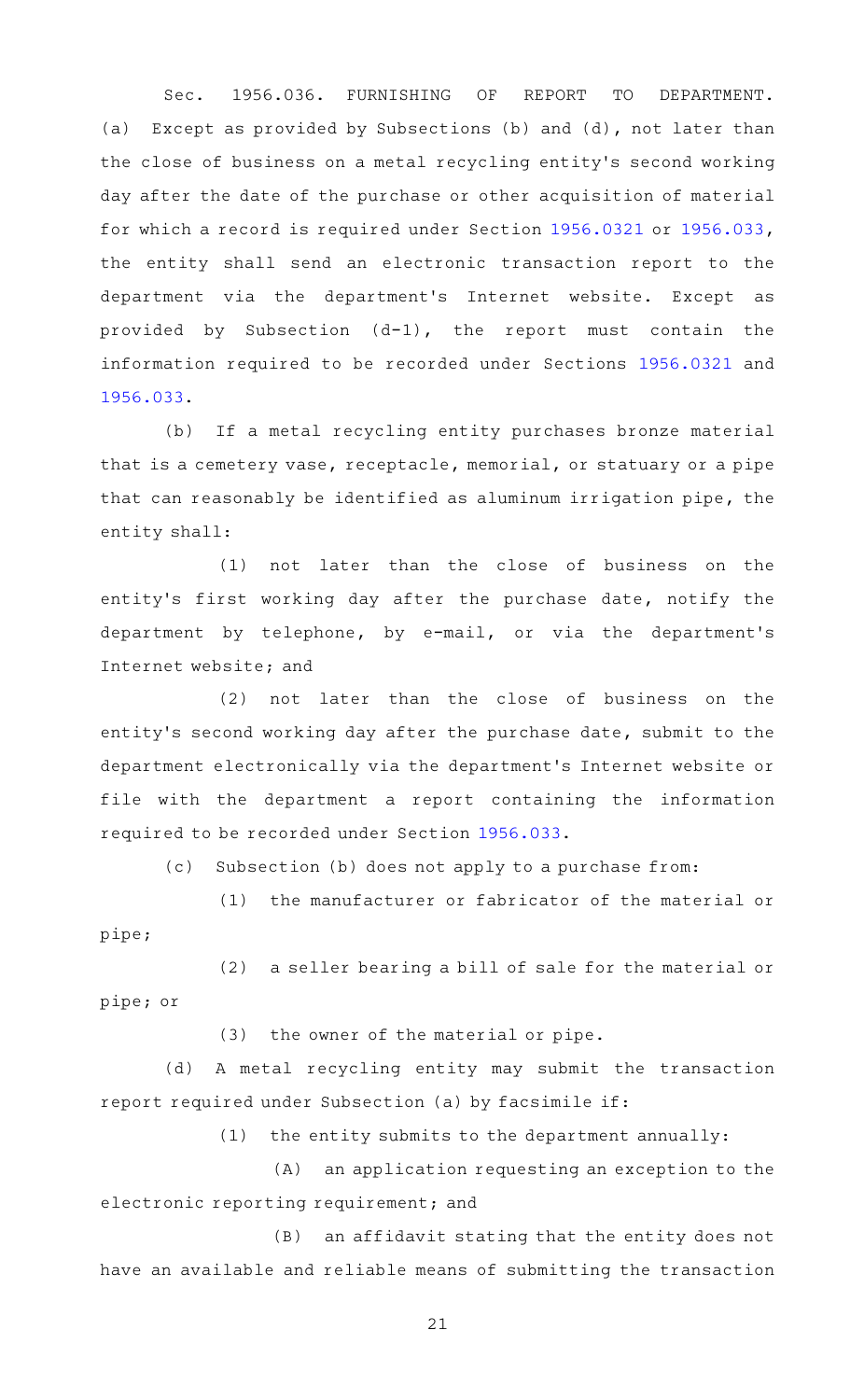report electronically; and

(2) the department approves the entity's application under this subsection.

(d-1) A metal recycling entity is not required to include in a transaction report required by this section:

 $(1)$  the amount of the purchase; or

(2) a copy of the documentation described by Section [1956.0381\(](https://statutes.capitol.texas.gov/GetStatute.aspx?Code=OC&Value=1956.0381)b).

(e) The department, after notice and an opportunity for a hearing, may prohibit a metal recycling entity from paying cash for a purchase of regulated material for a period determined by the department if the department finds that the entity has failed to comply with this section.

(f) A metal recycling entity shall report to the department by telephone, by e-mail, or through the department 's Internet website the entity's possession of an explosive device unknowingly purchased or otherwise obtained by the entity not later than the close of business on the entity 's first working day after the date the possession of the device is discovered. A metal recycling entity may also report to an appropriate law enforcement authority or the nearest military installation the possession of an explosive device that the entity unknowingly purchased or otherwise obtained so that the explosive device may be removed from the entity or disposed of as soon as possible.

Added by Acts 2007, 80th Leg., R.S., Ch. 1316 (S.B. [1154\)](http://www.legis.state.tx.us/tlodocs/80R/billtext/html/SB01154F.HTM), Sec. 2, eff. September 1, 2007.

Amended by:

Acts 2011, 82nd Leg., R.S., Ch. 1234 (S.B. [694\)](http://www.legis.state.tx.us/tlodocs/82R/billtext/html/SB00694F.HTM), Sec. 13, eff. September 1, 2011.

Acts 2015, 84th Leg., R.S., Ch. 1065 (H.B. [2187](http://www.legis.state.tx.us/tlodocs/84R/billtext/html/HB02187F.HTM)), Sec. 6, eff. September 1, 2015.

Acts 2017, 85th Leg., R.S., Ch. 191 (S.B. [208](http://www.legis.state.tx.us/tlodocs/85R/billtext/html/SB00208F.HTM)), Sec. 3, eff. September 1, 2017.

Acts 2021, 87th Leg., R.S., Ch. 1040 (H.B. [4110](http://www.legis.state.tx.us/tlodocs/87R/billtext/html/HB04110F.HTM)), Sec. 6, eff. September 1, 2021.

Sec. 1956.037. PLACEMENT OF ITEMS ON HOLD. (a) A metal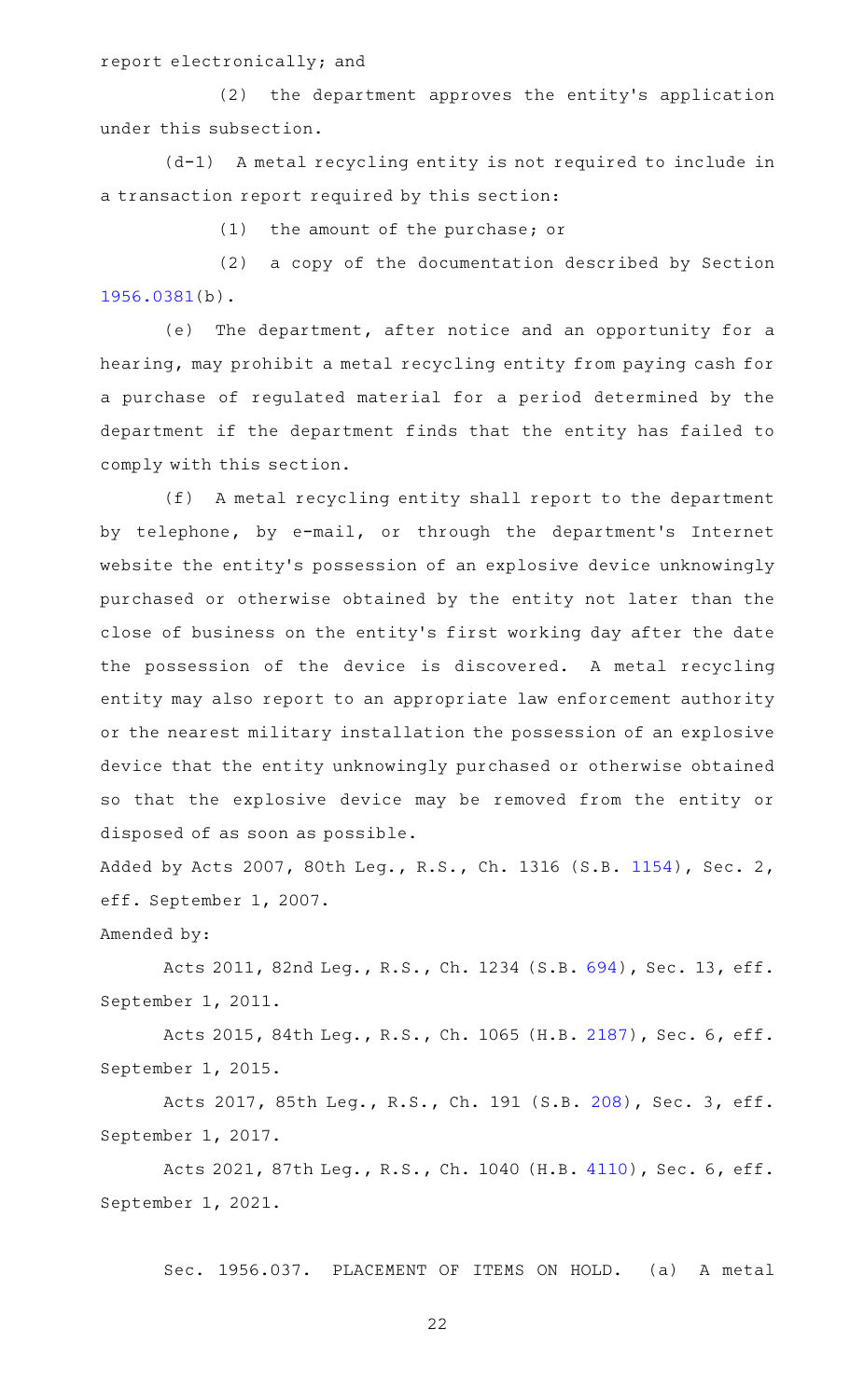recycling entity may not dispose of, process, sell, or remove from the premises an item of regulated metal unless:

 $(1)$  the entity acquired the item more than:

(A) eight days, excluding weekends and holidays, before the disposal, processing, sale, or removal, if the item is a cemetery vase, receptacle, or memorial made from a regulated material other than aluminum material;

(B) five days, excluding weekends and holidays, before the disposal, processing, sale, or removal, if the item is a catalytic converter; or

(C) 72 hours, excluding weekends and holidays, before the disposal, processing, sale, or removal, if the item is not an item described by Paragraph (A) or (B); or

(2) the entity purchased the item from a manufacturing, industrial, commercial, retail, or other seller that sells regulated material in the ordinary course of its business.

(b) A peace officer who has reasonable suspicion to believe that an item of regulated material in the possession of a metal recycling entity is stolen may place the item on hold by issuing to the entity a written notice that:

(1) specifically identifies the item alleged to be stolen and subject to the hold; and

(2) informs the entity of the requirements of Subsection (c).

(c) On receiving the notice, the entity may not, except as provided by Subsection (e), process or remove from the entity 's premises the identified item before the 60th day after the date the notice is issued unless the hold is released at an earlier time in writing by a peace officer of this state or a court order.

(d) After the holding period expires, the entity may dispose of the item unless disposition violates a court order.

(e) If a hold is placed on a purchase of regulated material, a metal recycling entity may not dispose of, process, sell, or remove from the premises any item from the purchased material unless the hold on the material is released.

Added by Acts 2007, 80th Leg., R.S., Ch. 1316 (S.B. [1154\)](http://www.legis.state.tx.us/tlodocs/80R/billtext/html/SB01154F.HTM), Sec. 2,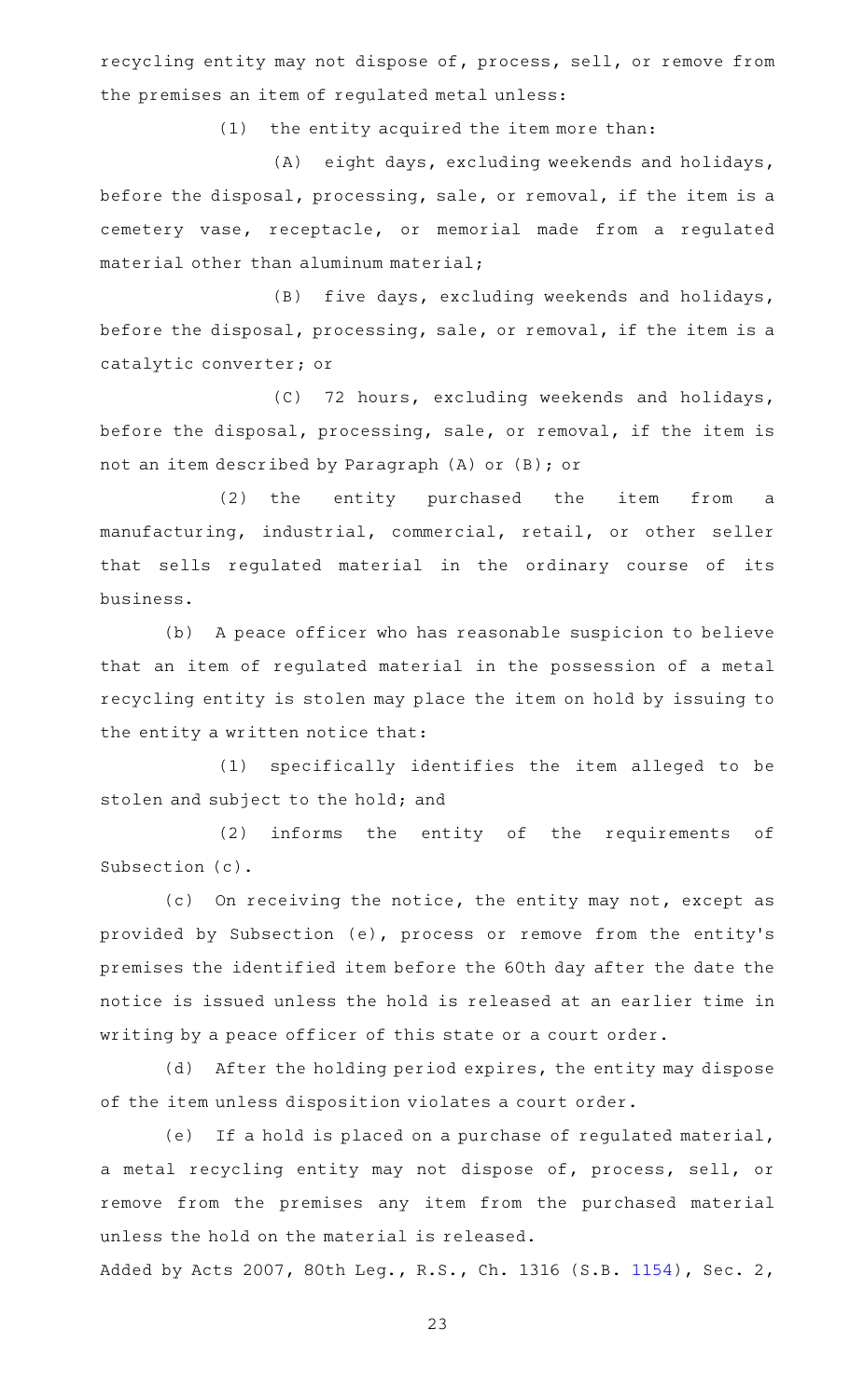eff. September 1, 2007.

Amended by:

Acts 2011, 82nd Leg., R.S., Ch. 1234 (S.B. [694\)](http://www.legis.state.tx.us/tlodocs/82R/billtext/html/SB00694F.HTM), Sec. 14, eff. September 1, 2011.

Acts 2021, 87th Leg., R.S., Ch. 1040 (H.B. [4110](http://www.legis.state.tx.us/tlodocs/87R/billtext/html/HB04110F.HTM)), Sec. 7, eff. September 1, 2021.

Sec. 1956.038. PROHIBITED ACTS. (a) A person may not, with the intent to deceive:

(1) display to a metal recycling entity a false or invalid personal identification document in connection with the person 's attempted sale of regulated material;

(2) make a false, material statement or representation to a metal recycling entity in connection with:

 $(A)$  that person's execution of a written statement required by Section [1956.032\(](https://statutes.capitol.texas.gov/GetStatute.aspx?Code=OC&Value=1956.032)a)(3); or

(B) the entity's efforts to obtain the information required under Section [1956.033\(](https://statutes.capitol.texas.gov/GetStatute.aspx?Code=OC&Value=1956.033)b);

(3) display or provide to a metal recycling entity any information required under Section [1956.032](https://statutes.capitol.texas.gov/GetStatute.aspx?Code=OC&Value=1956.032) that the person knows is false or invalid; or

(4) display another individual's personal identification document in connection with the sale of regulated material.

(a-1) A metal recycling entity may only pay for a purchase of regulated material in the manner provided by Section [1956.0381.](https://statutes.capitol.texas.gov/GetStatute.aspx?Code=OC&Value=1956.0381)

(b) A metal recycling entity may not pay for a purchase of regulated material in cash if:

 $(1)$  the entity does not hold a certificate of registration under Subchapter A-2 and, if applicable, a license or permit required by a county, municipality, or other political subdivision as authorized under Section [1956.003\(](https://statutes.capitol.texas.gov/GetStatute.aspx?Code=OC&Value=1956.003)b); or

(2) the entity has been prohibited by the department from paying cash under Section [1956.036\(](https://statutes.capitol.texas.gov/GetStatute.aspx?Code=OC&Value=1956.036)e).

(c) Notwithstanding Section [1956.003](https://statutes.capitol.texas.gov/GetStatute.aspx?Code=OC&Value=1956.003)(a) or any other law, a county, municipality, or other political subdivision may not adopt or enforce a rule, charter, or ordinance or issue an order or impose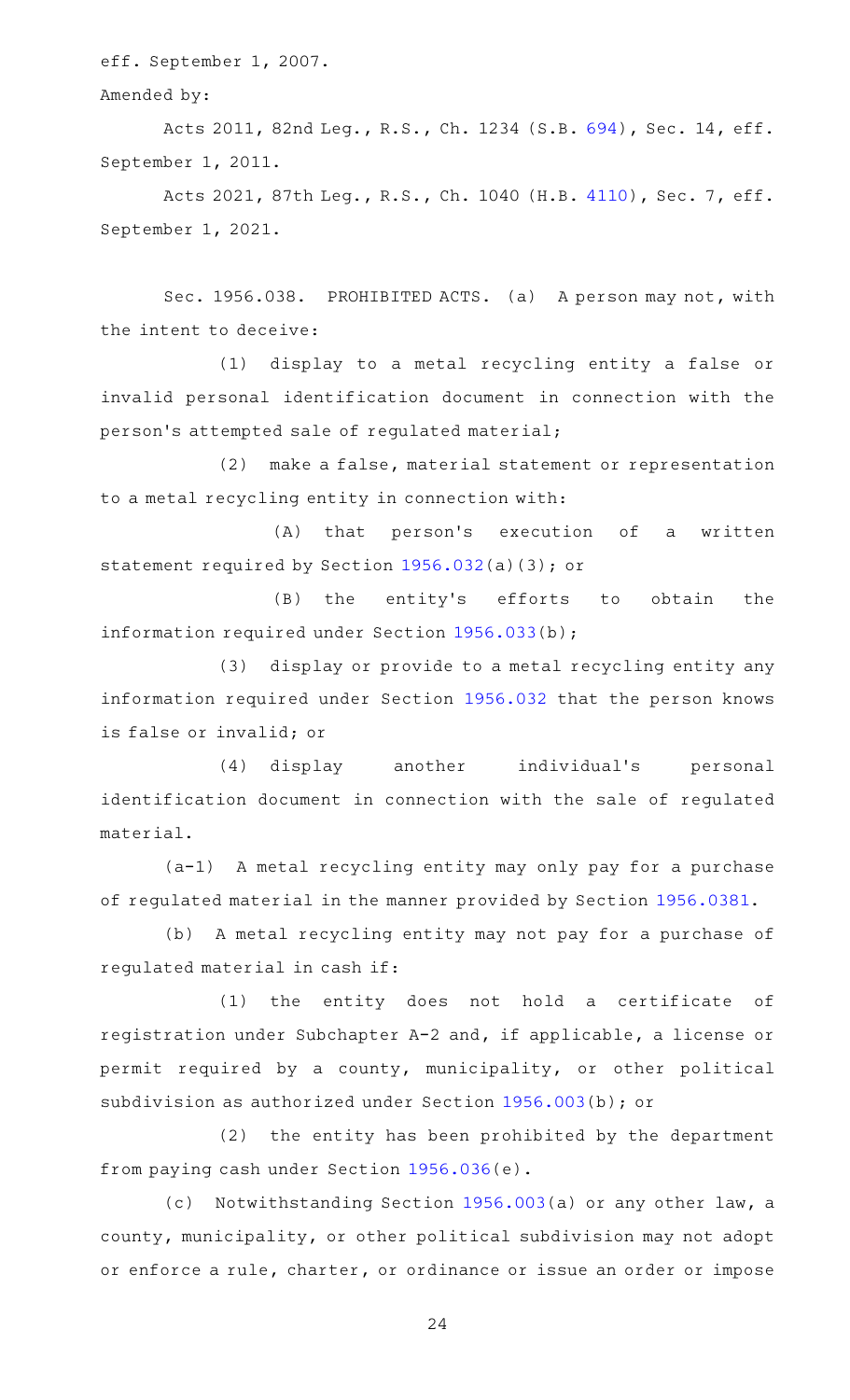standards that limit the use of cash by a metal recycling entity in a manner more restrictive than that provided by Subsection (b).

(d) Subsection (c) does not apply to a rule, charter, ordinance, or order of a county, municipality, or other political subdivision in effect on January 1, 2011.

(e) The department or a county, municipality, or other political subdivision may bring an action in the county in which a metal recycling entity is located to enjoin the business operations of the owner or operator of the metal recycling entity for a period of not less than 30 days and not more than 90 days if the owner or operator has not submitted an application for a certificate of registration or the appropriate license or permit required by a county, municipality, or other political subdivision.

(f) An action under Subsection (e) must be brought in the name of the state. If judgment is in favor of the state, the court shall:

(1) enjoin the owner or operator from maintaining or participating in the business of a metal recycling entity for a definite period of not less than 30 days and not more than 90 days, as determined by the court; and

(2) order that the place of business of the owner or operator be closed for the same period. Added by Acts 2007, 80th Leg., R.S., Ch. 1316 (S.B. [1154\)](http://www.legis.state.tx.us/tlodocs/80R/billtext/html/SB01154F.HTM), Sec. 2, eff. September 1, 2007.

Amended by:

Acts 2011, 82nd Leg., R.S., Ch. 1234 (S.B. [694\)](http://www.legis.state.tx.us/tlodocs/82R/billtext/html/SB00694F.HTM), Sec. 15, eff. September 1, 2011.

Acts 2015, 84th Leg., R.S., Ch. 1065 (H.B. [2187](http://www.legis.state.tx.us/tlodocs/84R/billtext/html/HB02187F.HTM)), Sec. 7, eff. September 1, 2015.

Sec. 1956.0381. PAYMENT BY METAL RECYCLING ENTITY. (a) A metal recycling entity may pay for a purchase of regulated material only by:

(1) cash if the seller has been issued a cash transaction card under Section [1956.0382](https://statutes.capitol.texas.gov/GetStatute.aspx?Code=OC&Value=1956.0382), unless the metal recycling entity is prohibited from paying in cash under Section [1956.038](https://statutes.capitol.texas.gov/GetStatute.aspx?Code=OC&Value=1956.038)(b);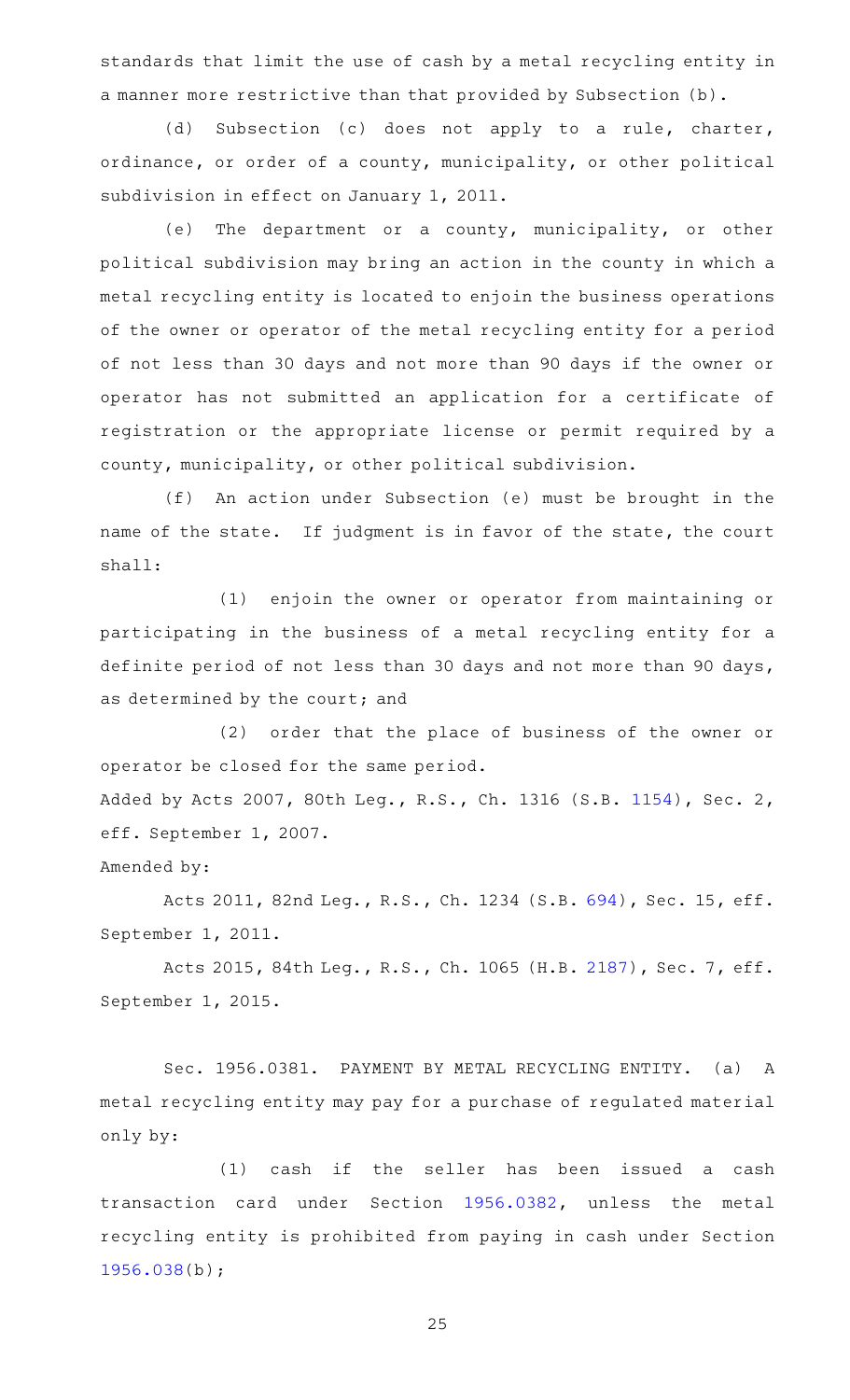(2) debit card if the seller has been issued a cash transaction card under Section [1956.0382;](https://statutes.capitol.texas.gov/GetStatute.aspx?Code=OC&Value=1956.0382)

- $(3)$  check;
- (4) money order; or
- (5) direct deposit by electronic funds transfer.

(b) A metal recycling entity shall include in the record of purchase required by Section [1956.033](https://statutes.capitol.texas.gov/GetStatute.aspx?Code=OC&Value=1956.033), as applicable, a copy of:

(1) the seller's cash transaction card or approved application for a cash transaction card if the entity paid for a purchase of regulated material by cash;

(2) the debit card receipt and the seller's cash transaction card or approved application for a cash transaction card if the entity paid for a purchase of regulated material by debit card; or

(3) the check if the entity paid for a purchase of regulated material by check.

Added by Acts 2015, 84th Leg., R.S., Ch. 1065 (H.B. [2187\)](http://www.legis.state.tx.us/tlodocs/84R/billtext/html/HB02187F.HTM), Sec. 8, eff. September 1, 2015.

Sec. 1956.0382. CASH TRANSACTION CARD. (a) A metal recycling entity may pay a seller for a purchase of regulated material by cash or debit card only if, before the entity issues payment:

(1) the seller presents to the entity a valid cash transaction card issued by the entity or by another metal recycling entity located in this state; or

(2) the entity obtains a copy of the seller's cash transaction card from the records of the entity.

(b) An application for the issuance or renewal of a cash transaction card must include:

 $(1)$  the name, address, sex, and birth date of the applicant;

(2) the identification number from the applicant's personal identification document;

(3) a digital photograph that accurately depicts the applicant 's entire face taken at the time the applicant completes the application;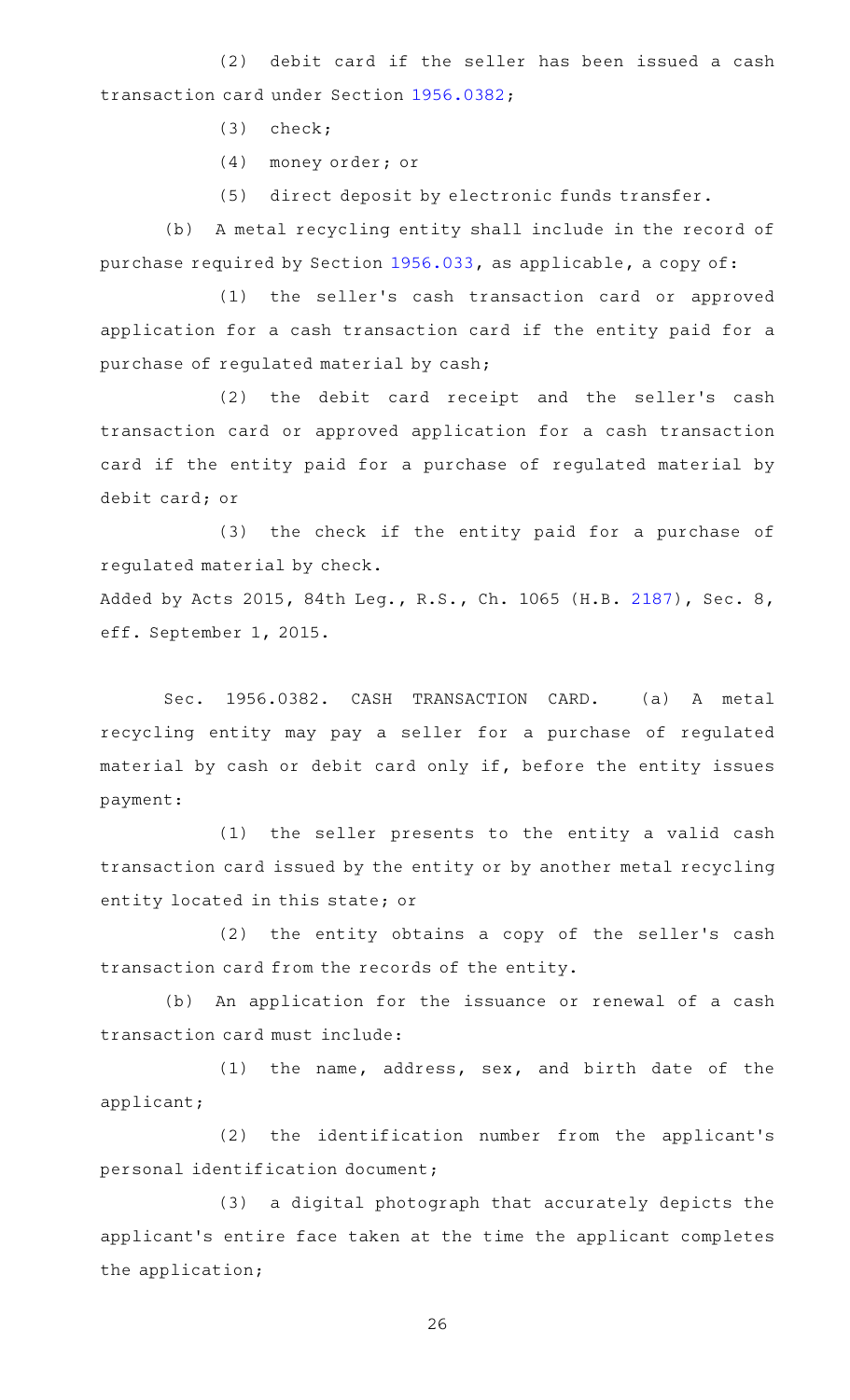$(4)$  a clear and legible thumbprint of the applicant; and

(5) the signature of the applicant.

(c) On receipt of an application that contains the information required by Subsection (b), a metal recycling entity may approve the application and issue a cash transaction card to the applicant. The individual approving the application on behalf of the metal recycling entity must sign the application.

(d) A cash transaction card must include:

(1) the name and address of the seller;

(2) a digital photograph of the seller that accurately depicts the seller 's entire face;

(3) an identifying number that is unique to the individual card; and

 $(4)$  the expiration date of the card, which may not be later than two years from the date the card was issued or renewed.

(e) A metal recycling entity must mail the issued cash transaction card to the address provided on the application for the card.

(f) A cash transaction card issued under this section is not transferable.

(g) A metal recycling entity shall preserve:

(1) each application for a cash transaction card the entity receives until the second anniversary of the date the application was received; and

(2) a copy of each cash transaction card the entity issues or renews until the second anniversary of the date the card was issued or renewed.

Added by Acts 2015, 84th Leg., R.S., Ch. 1065 (H.B. [2187\)](http://www.legis.state.tx.us/tlodocs/84R/billtext/html/HB02187F.HTM), Sec. 8, eff. September 1, 2015.

Sec. 1956.039. HOURS FOR PURCHASING MATERIAL. (a) Subject to Subsection (b), a county, municipality, or political subdivision may establish the hours during which a metal recycling entity may purchase regulated material.

(b) A metal recycling entity may not purchase from the general public regulated material: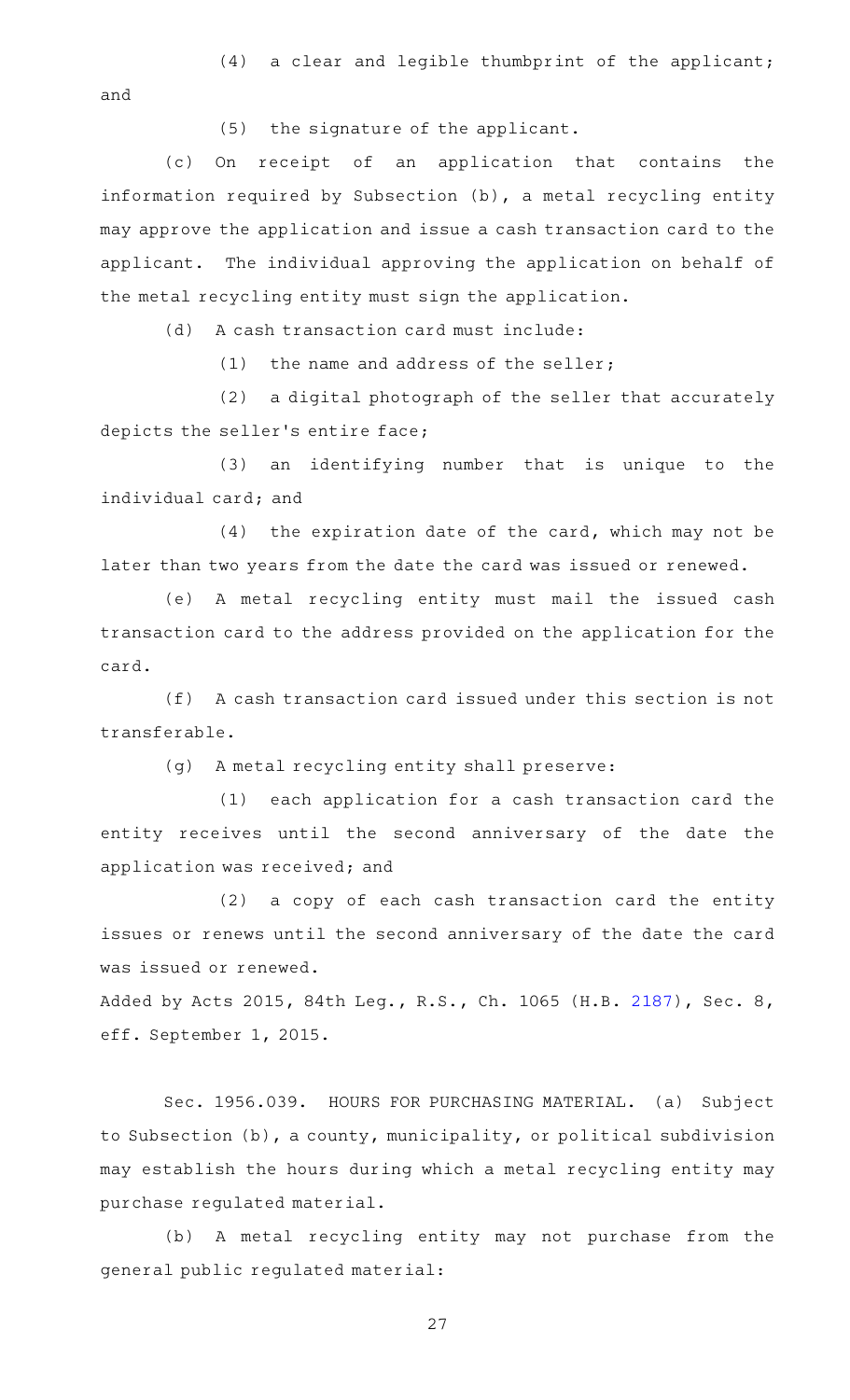$(1)$  more than 15 consecutive hours in one day; or

 $(2)$  later than 9 p.m.

Added by Acts 2007, 80th Leg., R.S., Ch. 1316 (S.B. [1154\)](http://www.legis.state.tx.us/tlodocs/80R/billtext/html/SB01154F.HTM), Sec. 2, eff. September 1, 2007.

Sec. 1956.040. CRIMINAL PENALTY. (a) A person commits an offense if the person knowingly violates Section [1956.038](https://statutes.capitol.texas.gov/GetStatute.aspx?Code=OC&Value=1956.038). Except as otherwise provided by this subsection, an offense under this subsection is a Class A misdemeanor unless it is shown on trial of the offense that the person has previously been convicted of a violation of this subchapter, in which event the offense is a state jail felony. An offense under this subsection involving a catalytic converter is a state jail felony unless it is shown on trial of the offense that the person has previously been convicted of a violation of this subchapter involving a catalytic converter, in which event the offense is a felony of the third degree.

(a-1) A person commits an offense if the person knowingly violates Section [1956.021,](https://statutes.capitol.texas.gov/GetStatute.aspx?Code=OC&Value=1956.021) [1956.023\(](https://statutes.capitol.texas.gov/GetStatute.aspx?Code=OC&Value=1956.023)d), [1956.036](https://statutes.capitol.texas.gov/GetStatute.aspx?Code=OC&Value=1956.036)(a), or [1956.039.](https://statutes.capitol.texas.gov/GetStatute.aspx?Code=OC&Value=1956.039)

(a-2) An offense under Subsection (a-1) is a Class A misdemeanor, except that any fine imposed may not exceed \$10,000. If it is shown on trial of an offense under Subsection (a-1) that the person has previously been convicted of a violation of that subsection, the offense is a state jail felony.

 $(a-3)$  It is an affirmative defense to prosecution of a violation of Section [1956.021](https://statutes.capitol.texas.gov/GetStatute.aspx?Code=OC&Value=1956.021) or [1956.023\(](https://statutes.capitol.texas.gov/GetStatute.aspx?Code=OC&Value=1956.023)d) that the person made a diligent effort to obtain or renew a certificate of registration at the time of the violation.

 $(a-4)$  A municipality or county may retain 10 percent of the money collected from a fine for a conviction of an offense under Subsection (a-1) as a service fee for that collection and the clerk of the court shall remit the remainder of the fine collected for conviction of an offense under Subsection (a-1) to the comptroller in the manner provided for the remission of fees to the comptroller under Subchapter  $B$ , Chapter  $133$ , Local Government Code. The comptroller shall deposit proceeds received under this subsection to the credit of an account in the general revenue fund, and those proceeds may be appropriated only to the department and used to: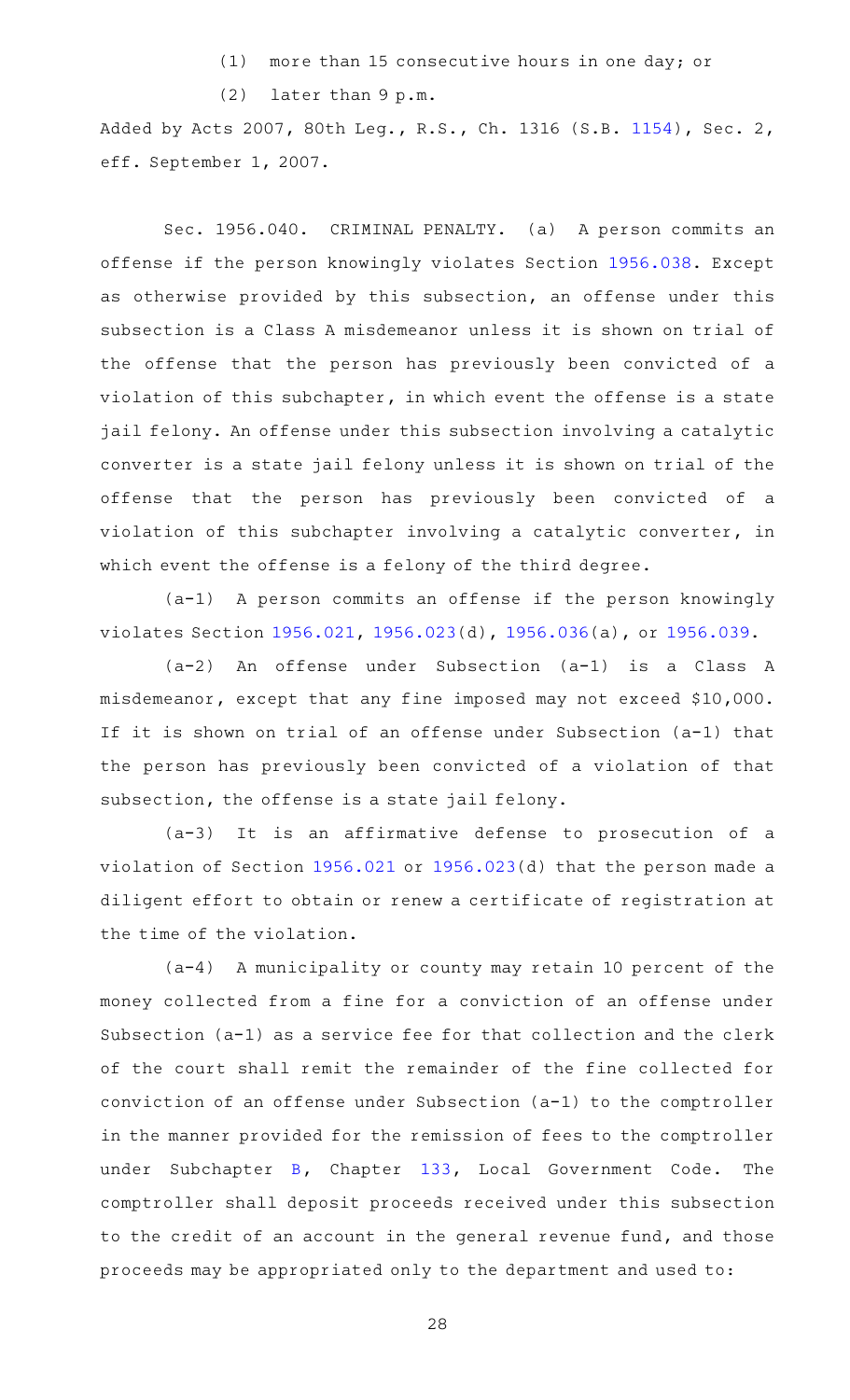(1) finance the department's administration of Subchapters A, A-1, A-2, and A-3; and

(2) fund grants distributed under the prevention of scrap metal theft grant program established under Subchapter [O](https://statutes.capitol.texas.gov/GetStatute.aspx?Code=GV&Value=411.421), Chapter [411,](https://statutes.capitol.texas.gov/GetStatute.aspx?Code=GV&Value=411) Government Code.

(b) A person commits an offense if the person knowingly buys:

(1) stolen regulated material; or

(2) insulated communications wire that has been burned wholly or partly to remove the insulation, unless the wire is accompanied by documentation acceptable under the rules adopted under Section [1956.032](https://statutes.capitol.texas.gov/GetStatute.aspx?Code=OC&Value=1956.032)(h) that states that the material was salvaged from a fire.

 $(b-1)$  Except as otherwise provided by Subsection (b-2), an offense under Subsection (b) is a Class A misdemeanor unless it is shown on trial of the offense that the person has previously been convicted under Subsection (b), in which event the offense is a state jail felony.

 $(b-2)$  An offense under Subsection  $(b)(1)$  in which the regulated material purchased was a catalytic converter is a state jail felony unless it is shown on trial of the offense that the person has previously been convicted of an offense under Subsection (b)(1) in which the regulated material purchased was a catalytic converter, in which event the offense is a felony of the third degree.

(c) A person commits an offense if the person knowingly sells stolen regulated material. An offense under this subsection is a state jail felony unless it is shown on trial of the offense that the person has previously been convicted under this subsection, in which event the offense is a third degree felony.

 $(c-1)$  A person commits an offense if the person knowingly sells an explosive device to a metal recycling entity.

(c-2)AAA metal recycling entity commits an offense if the entity knowingly buys an explosive device.

 $(c-3)$  Except as provided by Subsection  $(c-5)$ , an offense under Subsection (c-1) or (c-2) is a Class A misdemeanor.

(c-4)AAA metal recycling entity commits an offense if the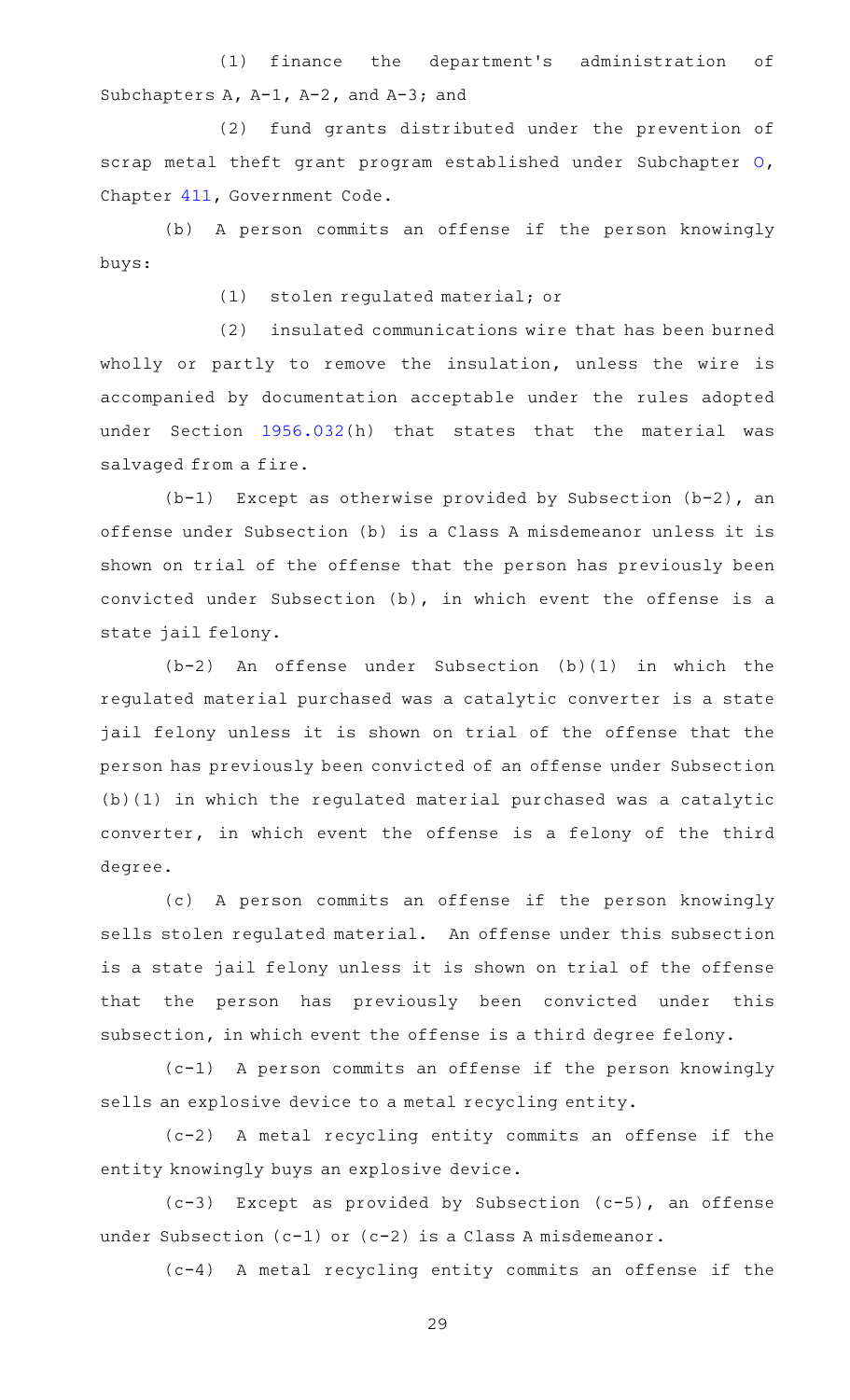entity knowingly stores or allows to be stored on the entity's premises an explosive device. Except as provided by Subsection (c-5), an offense under this subsection is a Class A misdemeanor. For purposes of this subsection, a metal recycling entity is considered to store an explosive device on the entity 's premises beginning not earlier than 72 hours after the time a person presents the explosive device to the entity for sale or an attempted sale and ending at the time the entity reports the presence of the explosive device on the entity's premises to the department. A metal recycling entity is not liable under this section for the time it takes for the department, a law enforcement agency, or a military installation to respond to the entity 's report that the entity possesses an explosive device.

 $(c-5)$  An offense under Subsection  $(c-1)$ ,  $(c-2)$ , or  $(c-4)$  is a felony of the second degree if it is shown at the trial of the offense that a person suffered death or serious bodily injury, as defined by Section [1.07](https://statutes.capitol.texas.gov/GetStatute.aspx?Code=PE&Value=1.07), Penal Code, as a result of the detonation of an explosive device.

(d) On the conviction of a metal recycling entity for an offense punishable under Subsection (b), a court, in addition to imposing any other applicable penalty, may order that the entity cease doing business as a metal recycling entity for a period not to exceed:

(1) 30 days from the date of the order for each violation that forms the basis of the conviction for a first offense; and

(2) 180 days from the date of the order for each violation that forms the basis of the conviction if it is shown on trial of the offense that the person has previously been convicted under this section.

 $(d-1)$  On conviction of an offense under Subsection (c-1), (c-2), or (c-4), the court may order the defendant to make restitution to:

 $(1)$  the state or a political subdivision of the state for the costs incurred by the state or subdivision for responding to the offense and any removal, cleaning, sanitizing, demolition, reconstruction, or other treatment required as a result of the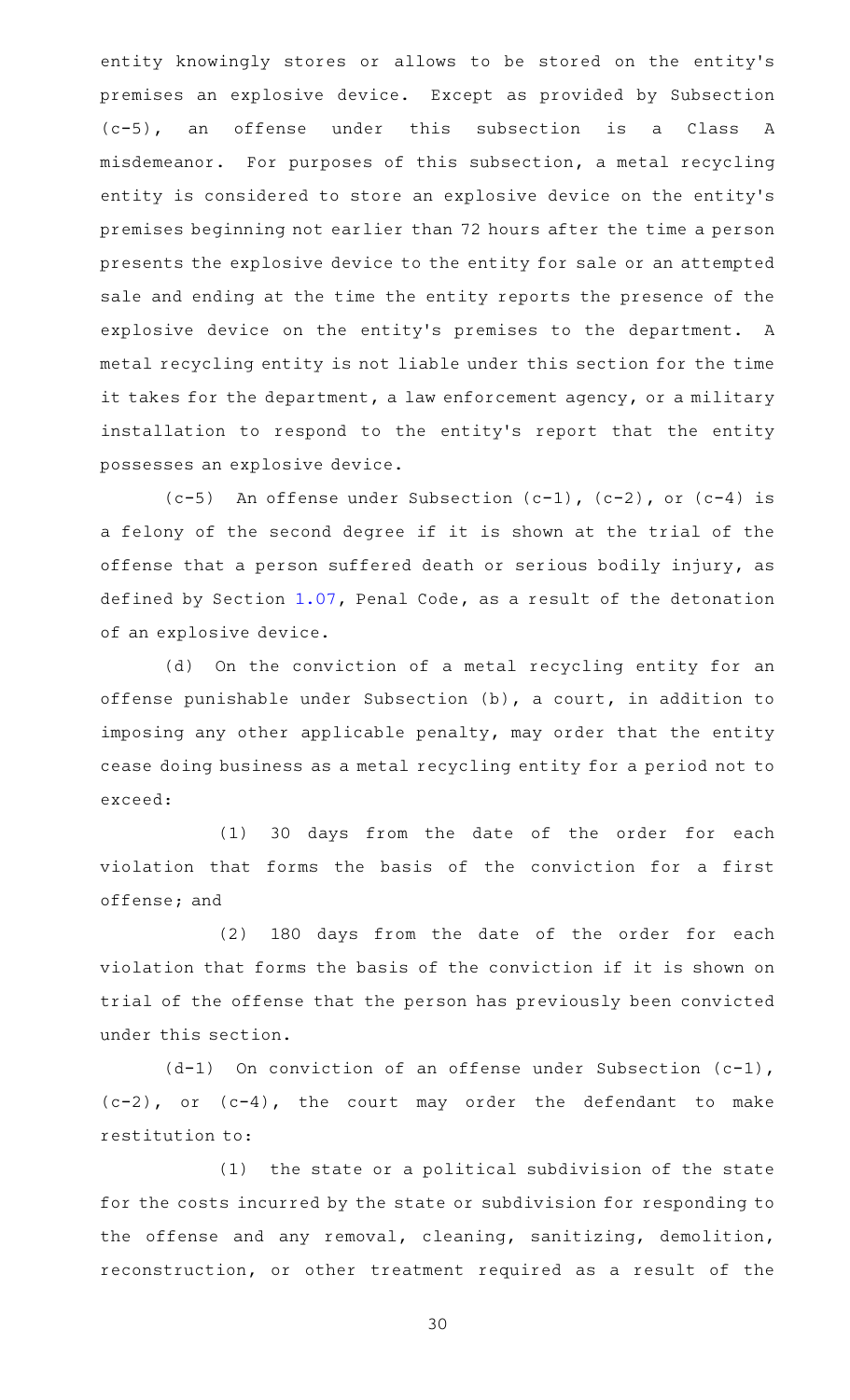offense; and

(2) the owner of any property damaged as a result of the offense.

(e) If conduct that constitutes an offense under this section also constitutes an offense under any other law, the actor may be prosecuted under this section or the other law.

Added by Acts 2007, 80th Leg., R.S., Ch. 1316 (S.B. [1154\)](http://www.legis.state.tx.us/tlodocs/80R/billtext/html/SB01154F.HTM), Sec. 2, eff. September 1, 2007.

Amended by:

Acts 2011, 82nd Leg., R.S., Ch. 1234 (S.B. [694\)](http://www.legis.state.tx.us/tlodocs/82R/billtext/html/SB00694F.HTM), Sec. 16, eff. September 1, 2011.

Acts 2013, 83rd Leg., R.S., Ch. 161 (S.B. [1093\)](http://www.legis.state.tx.us/tlodocs/83R/billtext/html/SB01093F.HTM), Sec. 22.002(27), eff. September 1, 2013.

Acts 2013, 83rd Leg., R.S., Ch. 864 (H.B. [555](http://www.legis.state.tx.us/tlodocs/83R/billtext/html/HB00555F.HTM)), Sec. 1, eff. September 1, 2013.

Acts 2017, 85th Leg., R.S., Ch. 191 (S.B. [208](http://www.legis.state.tx.us/tlodocs/85R/billtext/html/SB00208F.HTM)), Sec. 4, eff. September 1, 2017.

Acts 2021, 87th Leg., R.S., Ch. 1040 (H.B. [4110](http://www.legis.state.tx.us/tlodocs/87R/billtext/html/HB04110F.HTM)), Sec. 8, eff. September 1, 2021.

Sec. 1956.041. ADMINISTRATIVE PENALTY. (a) The commission, after notice and an opportunity for a hearing, may impose an administrative penalty on a person who:

 $(1)$  violates this subchapter or Subchapter A-2 or a rule or order of the commission under this chapter; or

(2) engages in conduct that would constitute an offense under Section [1956.040\(](https://statutes.capitol.texas.gov/GetStatute.aspx?Code=OC&Value=1956.040)c-2) or (c-4).

(b) Except as provided by Subsection  $(b-1)$ , the amount of the administrative penalty may not exceed \$1,000. Each day a violation occurs or continues to occur is a separate violation for the purpose of imposing a penalty under this section. In determining the amount of the administrative penalty under this section, the commission shall consider:

 $(1)$  the seriousness of the violation, including the nature, circumstances, extent, and gravity of the violation;

 $(2)$  the economic harm caused by the violation;

(3) the history of previous violations;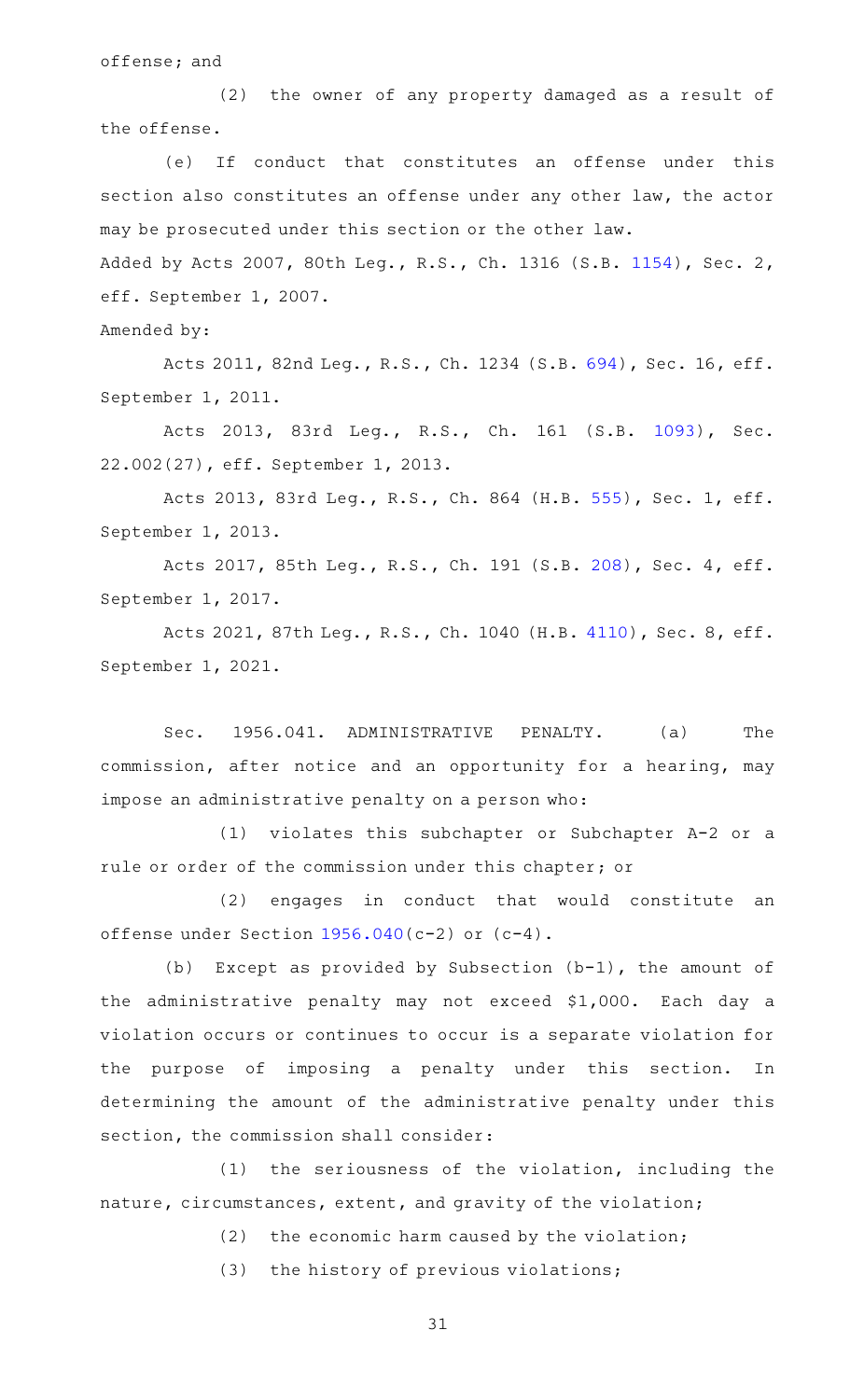- $(4)$  the amount necessary to deter a future violation;
- $(5)$  efforts to correct the violation; and
- (6) any other matter that justice may require.

 $(b-1)$  The amount of an administrative penalty for engaging in conduct described by Subsection (a)(2) or for a violation of Section  $1956.036(f)$  $1956.036(f)$  may not exceed \$1,000 for each violation. The aggregate penalty under this subsection for multiple violations may not exceed \$10,000.

 $(b-2)$  Repealed by Acts 2019, 86th Leg., R.S., Ch. 595 (S.B. [616\)](http://www.legis.state.tx.us/tlodocs/86R/billtext/html/SB00616F.HTM), Sec. 3.010(2), eff. September 1, 2019.

(c) Repealed by Acts 2019, 86th Leg., R.S., Ch. 595 (S.B. [616\)](http://www.legis.state.tx.us/tlodocs/86R/billtext/html/SB00616F.HTM), Sec. 3.010(2), eff. September 1, 2019.

(d) Repealed by Acts 2019, 86th Leg., R.S., Ch. 595 (S.B. [616\)](http://www.legis.state.tx.us/tlodocs/86R/billtext/html/SB00616F.HTM), Sec. 3.010(2), eff. September 1, 2019.

(e) Repealed by Acts 2019, 86th Leg., R.S., Ch. 595 (S.B. [616\)](http://www.legis.state.tx.us/tlodocs/86R/billtext/html/SB00616F.HTM), Sec. 3.010(2), eff. September 1, 2019.

(f) Repealed by Acts 2019, 86th Leg., R.S., Ch. 595 (S.B. [616\)](http://www.legis.state.tx.us/tlodocs/86R/billtext/html/SB00616F.HTM), Sec. 3.010(2), eff. September 1, 2019. Added by Acts 2015, 84th Leg., R.S., Ch. 1065 (H.B. [2187\)](http://www.legis.state.tx.us/tlodocs/84R/billtext/html/HB02187F.HTM), Sec. 8,

eff. September 1, 2015.

Amended by:

Acts 2017, 85th Leg., R.S., Ch. 191 (S.B. [208](http://www.legis.state.tx.us/tlodocs/85R/billtext/html/SB00208F.HTM)), Sec. 5, eff. September 1, 2017.

Acts 2019, 86th Leg., R.S., Ch. 595 (S.B. [616\)](http://www.legis.state.tx.us/tlodocs/86R/billtext/html/SB00616F.HTM), Sec. 3.010(2), eff. September 1, 2019.

SUBCHAPTER B. SALE OF CRAFTED PRECIOUS METAL TO DEALERS

Sec. 1956.051. DEFINITIONS. In this subchapter:

(1) "Commission" means the Finance Commission of Texas.

(2) "Commissioner" means the consumer credit commissioner.

(3) "Crafted precious metal" means jewelry, silverware, an art object, or another object, made wholly or partly from precious metal and used primarily for personal, family, or household purchases. The term does not include: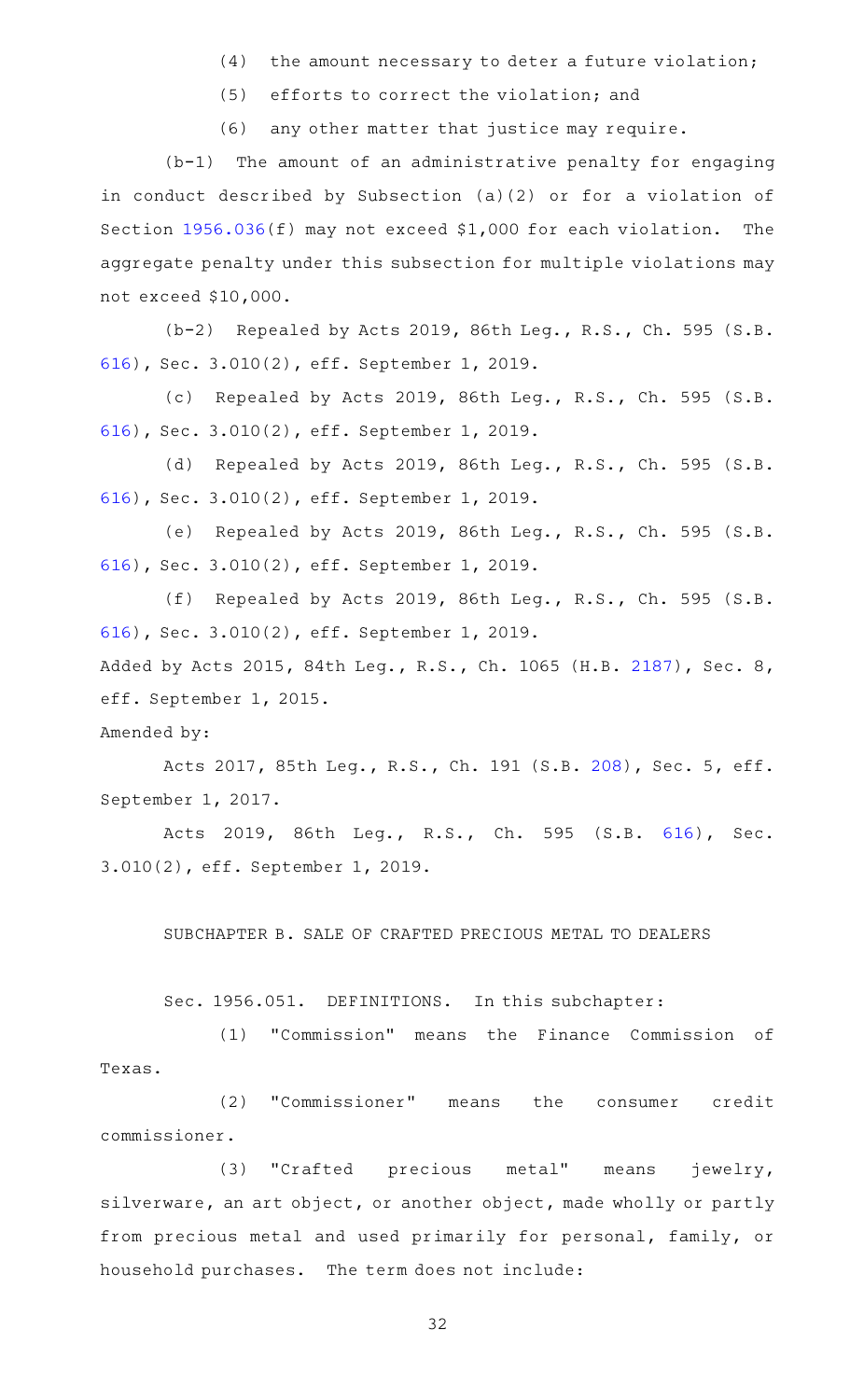- $(A)$  a coin;
- $(B)$  a bar;
- $(C)$  a commemorative medallion;

(D) an item selling at 105 percent or more of the scrap value of the item;

(E) an item made wholly or partly from precious metal and used for a dental, pharmaceutical, or medical application; or

(F) an item made wholly or partly from precious metal extracted, recovered, or salvaged from an industrial by-product or industrial waste product.

(4) "Dealer" means a person registered to engage in the business of purchasing and selling crafted precious metal, including purchases or sales made through the mail.

(5) "Department" means the Texas Department of Public Safety.

(5-a) "Jewelry store" means a retail establishment that derives 75 percent or more of its annual revenue from the sale to consumers of crafted precious metal or other items of personal adornment, including watches, bracelets, necklaces, brooches, rings, and earrings.

(6) "Precious metal" means gold, silver, platinum, palladium, iridium, rhodium, osmium, ruthenium, or an alloy of those metals.

Added by Acts 2001, 77th Leg., ch. 1421, Sec. 4, eff. June 1, 2003. Amended by:

Acts 2011, 82nd Leg., R.S., Ch. 1298 (H.B. [2490](http://www.legis.state.tx.us/tlodocs/82R/billtext/html/HB02490F.HTM)), Sec. 1, eff. September 1, 2011.

Acts 2021, 87th Leg., R.S., Ch. 604 (S.B. [1132](http://www.legis.state.tx.us/tlodocs/87R/billtext/html/SB01132F.HTM)), Sec. 1, eff. September 1, 2021.

Sec. 1956.0511. ADMINISTRATION BY COMMISSION. (a) Notwithstanding any other provision of this chapter, the commission shall administer and enforce this subchapter, unless the context clearly requires another state agency to perform a specific duty.

(b) To the extent of any conflict between this subchapter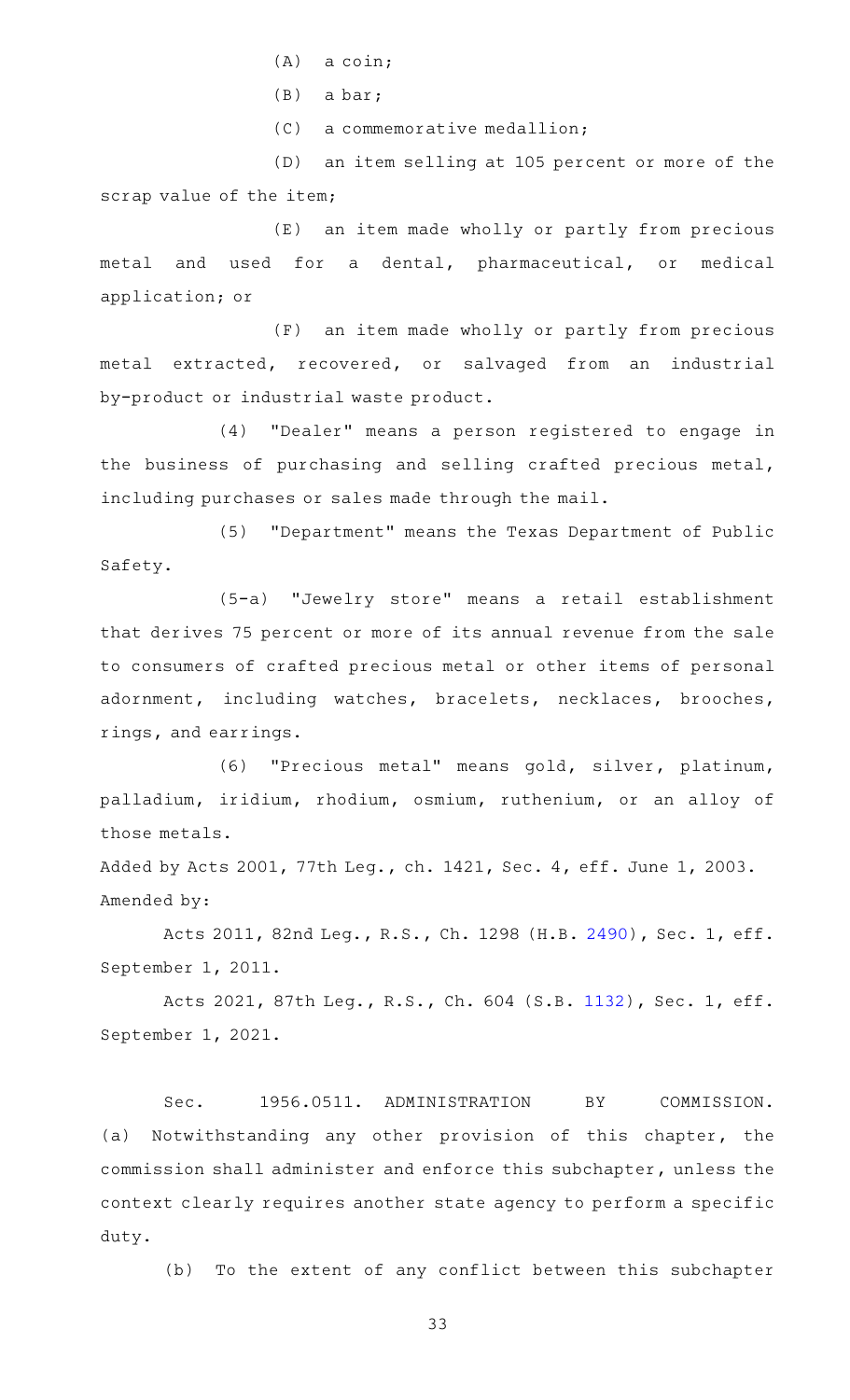and other provisions of this chapter, this subchapter prevails. Added by Acts 2011, 82nd Leg., R.S., Ch. 1298 (H.B. [2490\)](http://www.legis.state.tx.us/tlodocs/82R/billtext/html/HB02490F.HTM), Sec. 2, eff. September 1, 2011.

Sec. 1956.055. EXCEPTION: CRAFTED PRECIOUS METAL ACQUIRED FROM ANOTHER DEALER WHO PREVIOUSLY MADE REQUIRED REPORTS. This subchapter does not apply to crafted precious metal acquired in good faith in a transaction involving the stock-in-trade of another dealer who previously made the reports concerning that metal as required by this subchapter if:

(1) the selling dealer delivers to the acquiring dealer a written document stating that the reports have been made;

(2) the acquiring dealer submits a copy of the statement to the chief of police of the municipality or the sheriff of the county in which the selling dealer is located; and

(3) each dealer involved in the transaction retains a copy of the statement until the third anniversary of the date of the transaction.

Added by Acts 2001, 77th Leg., ch. 1421, Sec. 4, eff. June 1, 2003.

Sec. 1956.056. EXCEPTION: CRAFTED PRECIOUS METAL ACQUIRED IN DISSOLUTION OR LIQUIDATION SALE. This subchapter does not apply to crafted precious metal acquired in a nonjudicial sale, transfer, assignment, assignment for the benefit of creditors, or consignment of the assets or stock-in-trade, in bulk, or a substantial part of those assets, of an industrial or commercial enterprise, other than a dealer, for the voluntary dissolution or liquidation of the seller 's business, or for disposing of an excessive quantity of personal property, or property that has been acquired in a nonjudicial sale or transfer from an owner other than a dealer, the seller's entire household of personal property, or a substantial part of that property, if the dealer:

(1) gives written notice to the chief of police of the municipality or the sheriff of the county in which the dealer 's business is located that a reporting exemption is being claimed under this section;

(2) retains in the dealer's place of business, until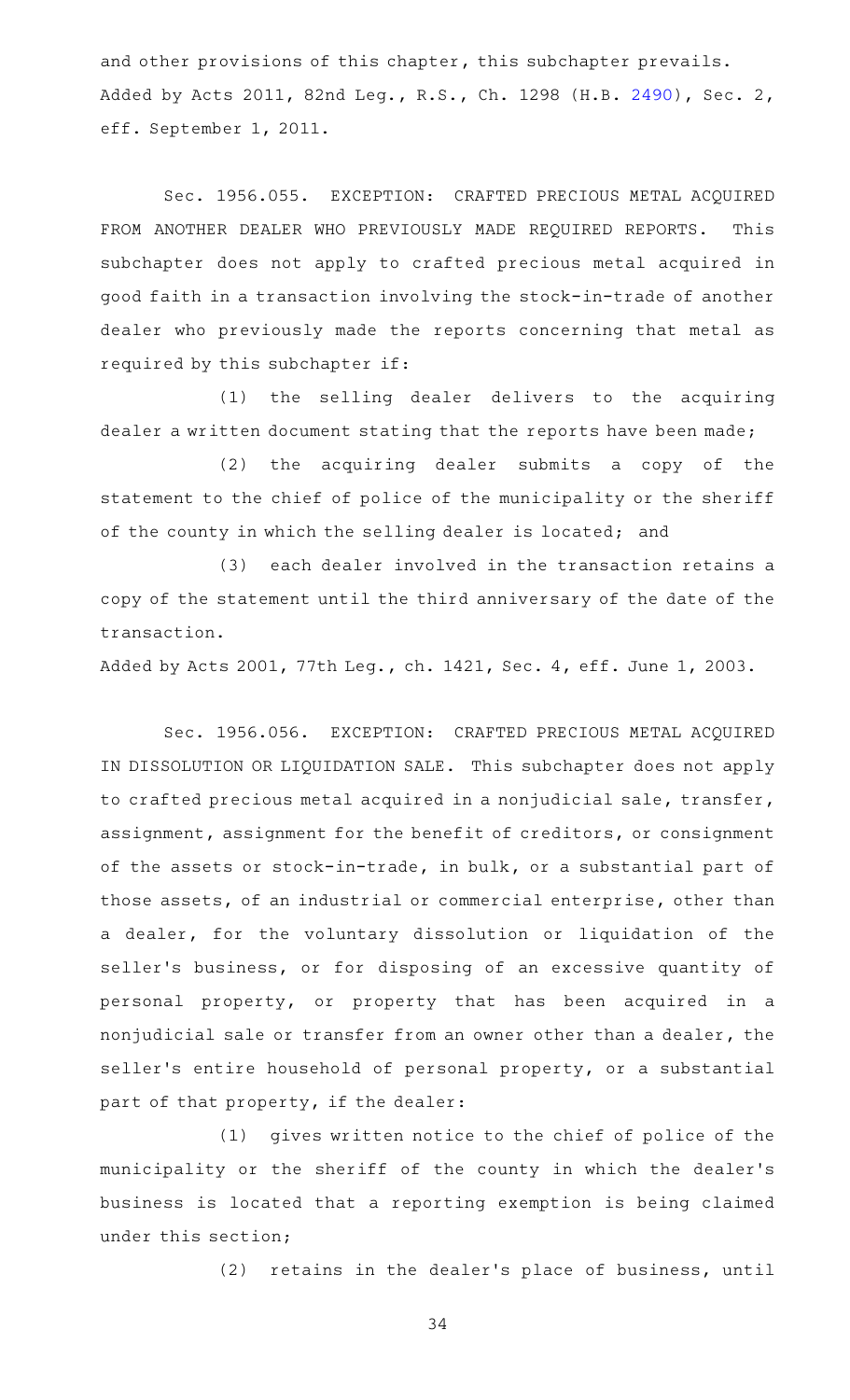the third anniversary of the date of the transaction, a copy of the bill of sale, receipt, inventory list, or other transfer document; and

(3) makes the record retained available for inspection by a peace officer.

Added by Acts 2001, 77th Leg., ch. 1421, Sec. 4, eff. June 1, 2003.

Sec. 1956.057. EXCEPTION: CRAFTED PRECIOUS METAL ACQUIRED IN JUDICIAL SALE. This subchapter does not apply to crafted precious metal acquired in a sale made:

(1) by any public officer in the officer's official capacity as a trustee in bankruptcy, executor, administrator, receiver, or public official acting under judicial process or authority; or

(2) on the execution of, or by virtue of, any process issued by a court.

Added by Acts 2001, 77th Leg., ch. 1421, Sec. 4, eff. June 1, 2003.

Sec. 1956.058. EXCEPTION: CRAFTED PRECIOUS METAL ACQUIRED AS PAYMENT FOR OTHER CRAFTED PRECIOUS METAL BY PERSON IN BUSINESS OF SELLING TO CONSUMERS. This subchapter does not apply to crafted precious metal acquired in good faith as part or complete payment for other crafted precious metal by a person whose principal business is primarily that of selling directly to the consumer crafted precious metal that has not been subject to a prior sale. Added by Acts 2001, 77th Leg., ch. 1421, Sec. 4, eff. June 1, 2003.

Sec. 1956.059. EXCEPTION: CRAFTED PRECIOUS METAL ACQUIRED FROM OR REPORTED TO GOVERNMENTAL AGENCY. This subchapter does not apply to crafted precious metal:

(1) acquired as surplus property from the United States, a state, a subdivision of a state, or a municipal corporation; or

(2) reported by a dealer as an acquisition or a purchase, or reported as destroyed or otherwise disposed of, to:

(A) a state agency under another law of this state; or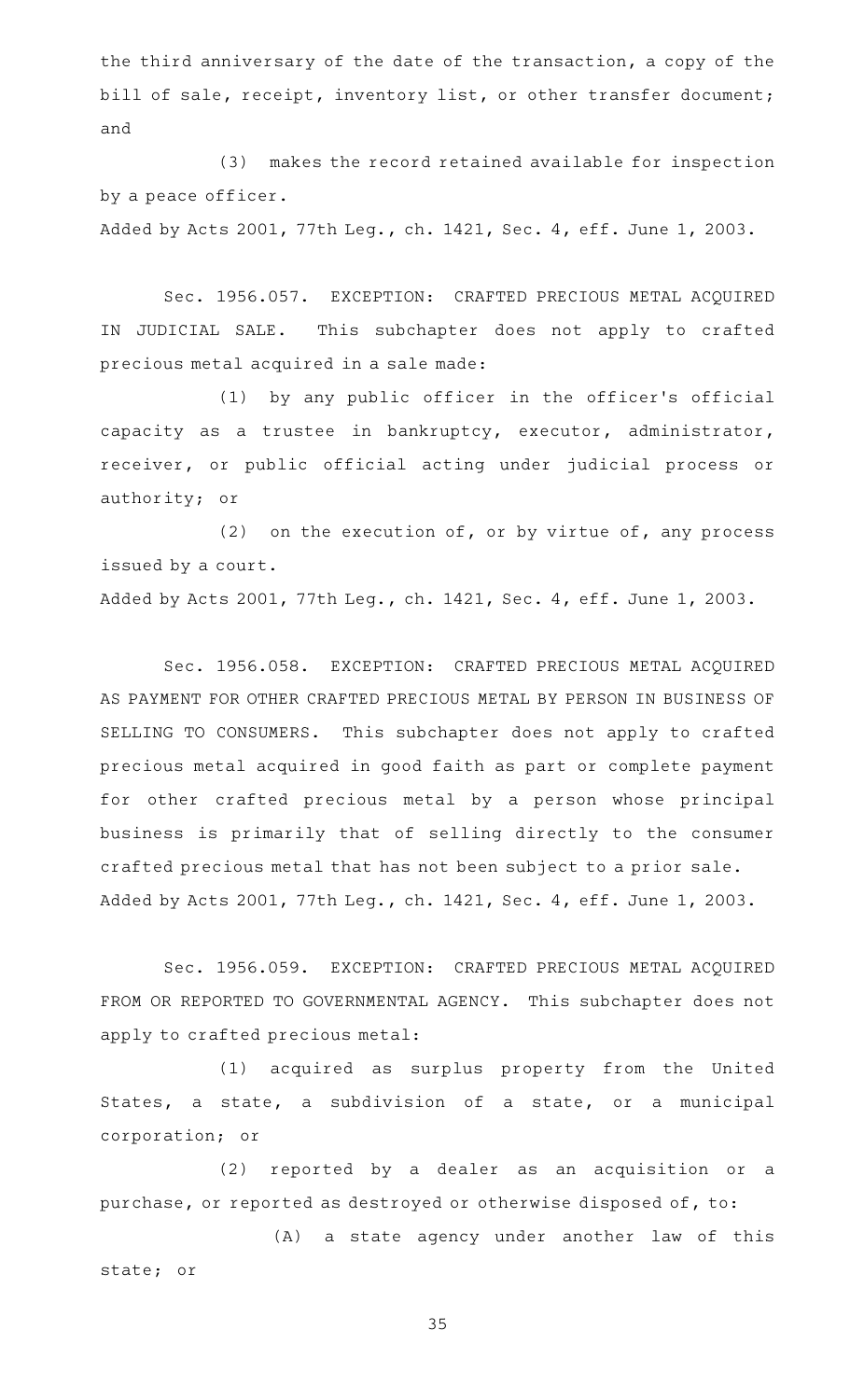(B) a municipal or county office or agency under another law of this state or a municipal ordinance. Added by Acts 2001, 77th Leg., ch. 1421, Sec. 4, eff. June 1, 2003.

Sec. 1956.060. EXCEPTION: CRAFTED PRECIOUS METAL ACQUIRED BY PERSON LICENSED UNDER TEXAS PAWNSHOP ACT. This subchapter does not apply to crafted precious metal acquired by:

(1) a person licensed under Chapter [371,](https://statutes.capitol.texas.gov/GetStatute.aspx?Code=FI&Value=371) Finance Code; or

(2) an entity affiliated with a person licensed under Chapter [371,](https://statutes.capitol.texas.gov/GetStatute.aspx?Code=FI&Value=371) Finance Code, if the entity 's recordkeeping practices satisfy the requirements of that chapter.

Added by Acts 2001, 77th Leg., ch. 1421, Sec. 4, eff. June 1, 2003. Amended by:

Acts 2011, 82nd Leg., R.S., Ch. 1298 (H.B. [2490](http://www.legis.state.tx.us/tlodocs/82R/billtext/html/HB02490F.HTM)), Sec. 3, eff. September 1, 2011.

Sec. 1956.061. EFFECT ON OTHER LAWS AND ORDINANCES. This subchapter does not:

(1) excuse noncompliance with another state law or municipal ordinance covering the reporting, holding, or releasing of crafted precious metal;

(2) prohibit a municipality from enacting, amending, or enforcing an ordinance relating to a dealer; or

(3) supersede a municipal ordinance except to the extent the ordinance does not require reporting for transactions involving crafted precious metal.

Added by Acts 2001, 77th Leg., ch. 1421, Sec. 4, eff. June 1, 2003.

Sec. 1956.0611. RULEMAKING. The commission may adopt rules necessary to implement and enforce this subchapter. Added by Acts 2011, 82nd Leg., R.S., Ch. 1298 (H.B. [2490\)](http://www.legis.state.tx.us/tlodocs/82R/billtext/html/HB02490F.HTM), Sec. 4, eff. September 1, 2011.

Sec. 1956.0612. REGISTRATION AS DEALER. (a) A person may not engage in the business of purchasing and selling crafted precious metal unless the person is registered with the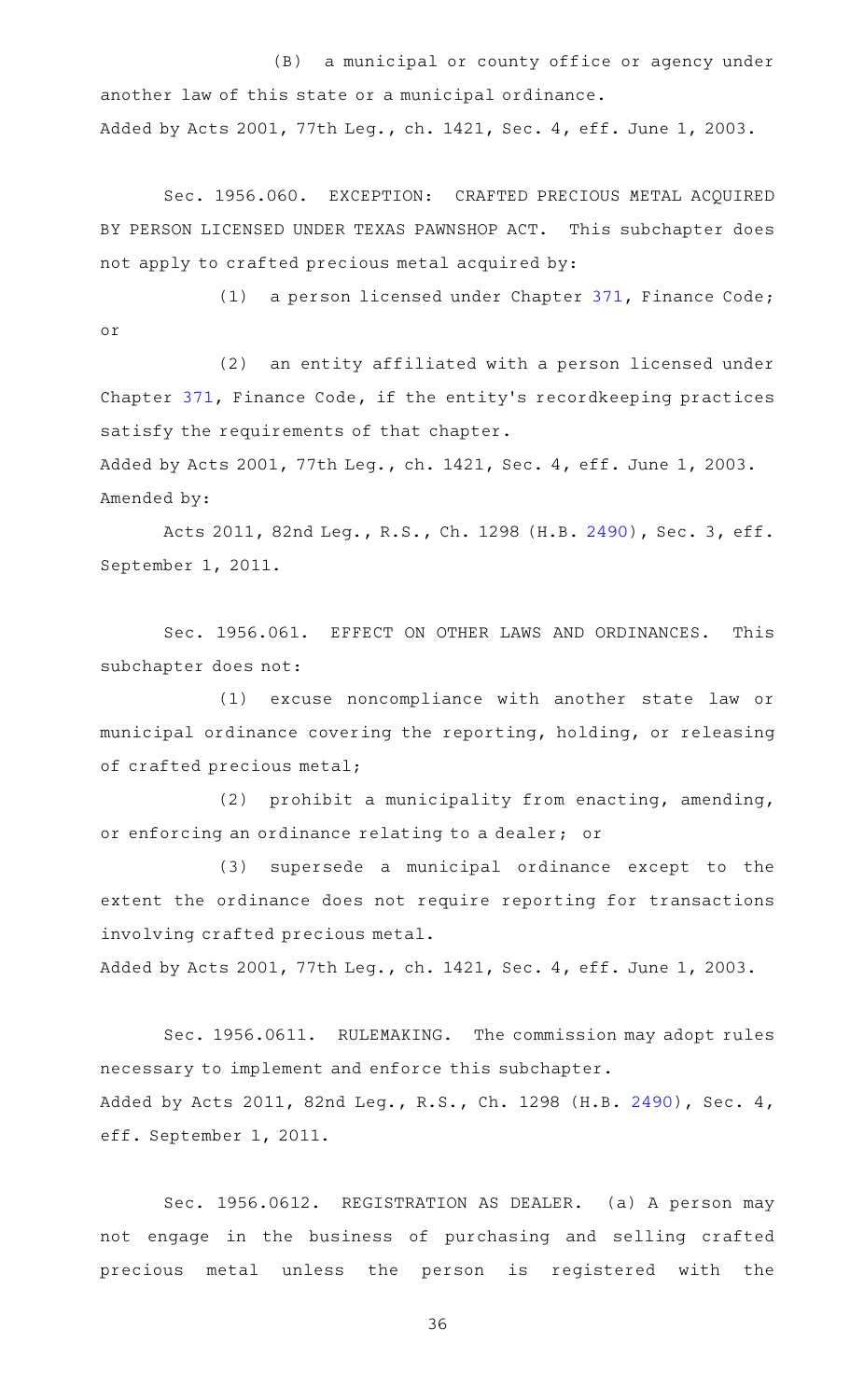commissioner as a dealer under this section.

(b) To register as a dealer, a person must provide to the commissioner:

 $(1)$  a list of each location in this state at which the person will conduct business as a dealer; and

(2) a processing fee for each location included on the list furnished under Subdivision (1).

(b-1) A registration issued under this section is valid for the period prescribed by commission rule adopted under Section [14.112](https://statutes.capitol.texas.gov/GetStatute.aspx?Code=FI&Value=14.112), Finance Code.

(c) The commissioner shall prescribe the processing fee in an amount necessary to cover the costs of administering this subchapter.

(d) The commission by rule shall establish a deadline for the submission of the information and fee required by Subsection (b) for initial issuance and renewal of registrations under this section.

(d-1) After the applicable deadline for initial or renewal registrations, a dealer may amend the registration required under Subsection (a) to reflect any change in the information provided by the registration.

(e) The commissioner shall make available to the public a list of dealers registered under this section.

(f) The commissioner may prescribe the registration form.

(g) A reference to a registration in another subchapter of this chapter does not apply to a person to the extent the person is registered under this subchapter.

(h) The commissioner may refuse to renew the registration of a person who fails to comply with an order issued by the commissioner to enforce this chapter.

Added by Acts 2011, 82nd Leg., R.S., Ch. 1298 (H.B. [2490\)](http://www.legis.state.tx.us/tlodocs/82R/billtext/html/HB02490F.HTM), Sec. 4, eff. January 1, 2012.

## Amended by:

Acts 2019, 86th Leg., R.S., Ch. 767 (H.B. [1442\)](http://www.legis.state.tx.us/tlodocs/86R/billtext/html/HB01442F.HTM), Sec. 92, eff. September 1, 2019.

Acts 2021, 87th Leg., R.S., Ch. 604 (S.B. [1132](http://www.legis.state.tx.us/tlodocs/87R/billtext/html/SB01132F.HTM)), Sec. 2, eff. September 1, 2021.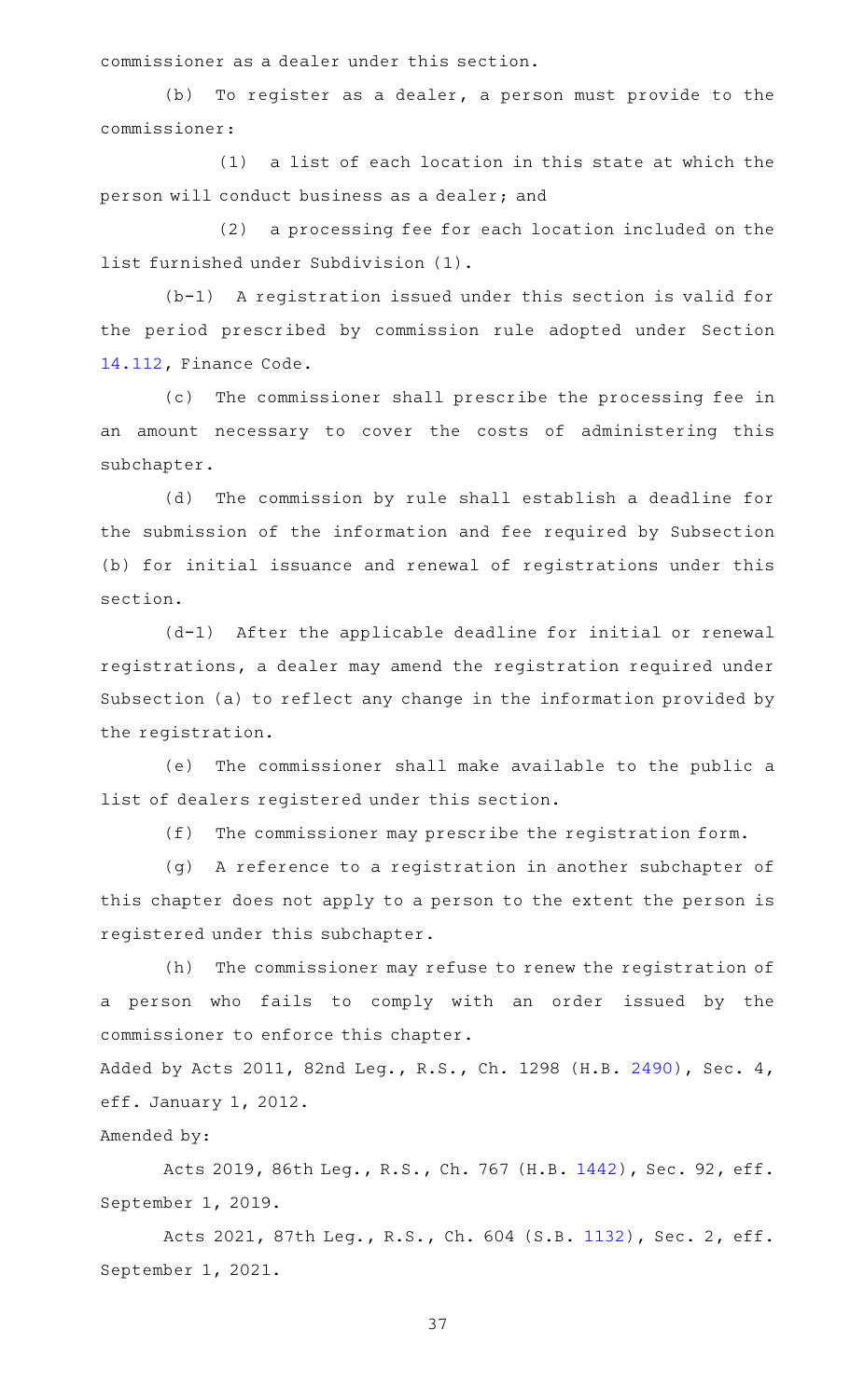Sec. 1956.0613. INVESTIGATION BY COMMISSIONER. The commissioner shall:

(1) monitor the operations of a dealer to ensure compliance with this subchapter; and

(2) receive and investigate complaints against a dealer or a person acting as a dealer. Added by Acts 2011, 82nd Leg., R.S., Ch. 1298 (H.B. [2490\)](http://www.legis.state.tx.us/tlodocs/82R/billtext/html/HB02490F.HTM), Sec. 4,

eff. September 1, 2011.

Amended by:

Acts 2021, 87th Leg., R.S., Ch. 604 (S.B. [1132](http://www.legis.state.tx.us/tlodocs/87R/billtext/html/SB01132F.HTM)), Sec. 3, eff. September 1, 2021.

Sec. 1956.06131. EXAMINATION BY COMMISSIONER. (a) At the times the commissioner considers necessary, the commissioner or the commissioner 's representative may:

(1) examine each place of business of each dealer; and

 $(2)$  investigate the dealer's transactions and records, including books, accounts, papers, and correspondence, to the extent the transactions and records pertain to the business regulated under this subchapter.

(b) A dealer shall:

(1) give the commissioner or the commissioner's representative free access to the dealer 's office, place of business, files, safes, and vaults; and

(2) allow the commissioner or the representative to make a copy of an item that may be investigated under Subsection (a)(2).

(c) The commissioner or the commissioner's representative shall examine under Subsection (a) at least 10 dealers each calendar year.

(d) This section does not apply with respect to a jewelry store.

Added by Acts 2021, 87th Leg., R.S., Ch. 604 (S.B. [1132](http://www.legis.state.tx.us/tlodocs/87R/billtext/html/SB01132F.HTM)), Sec. 4, eff. January 1, 2022.

Sec. 1956.0614. REVOCATION OF REGISTRATION. (a) The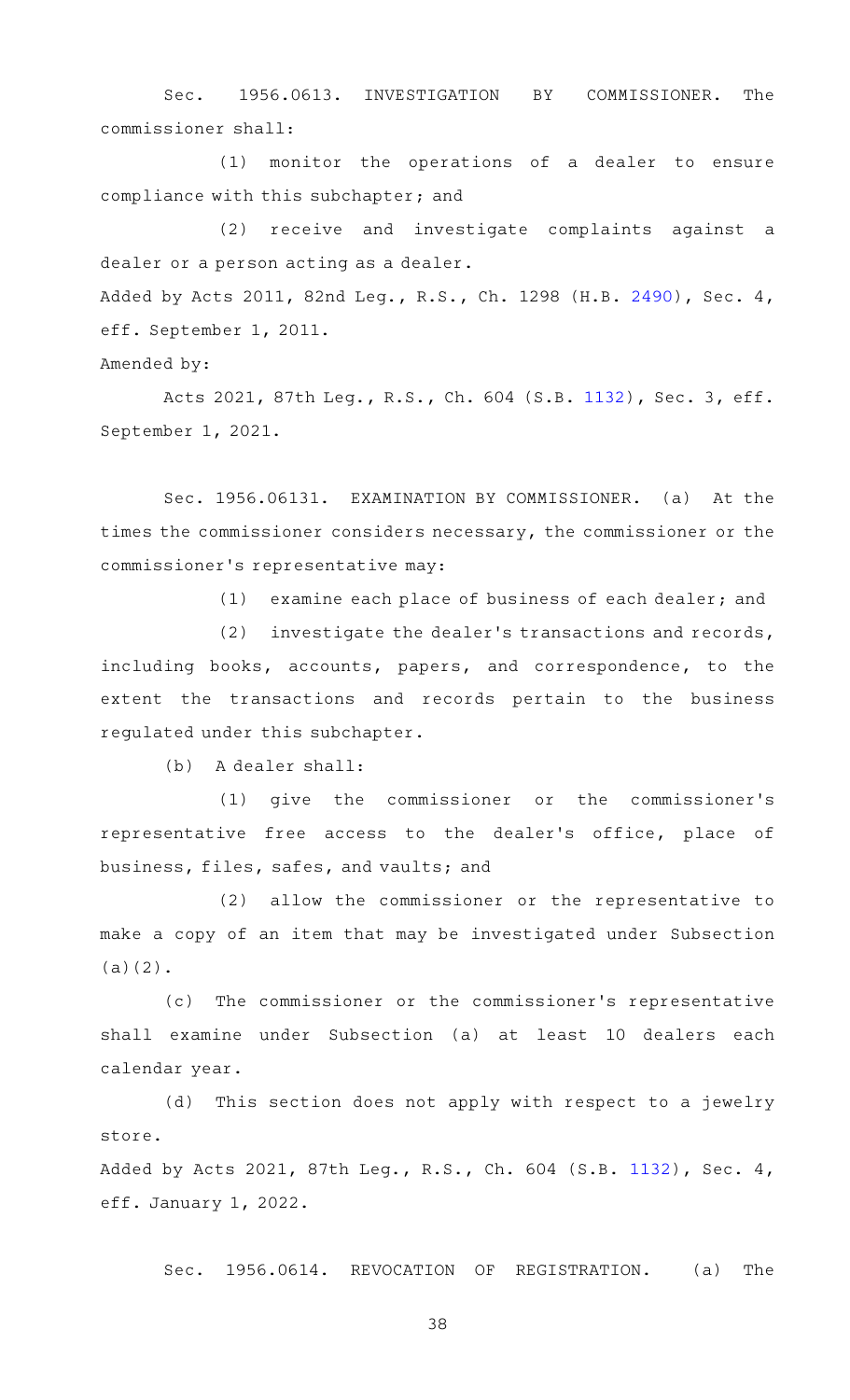commissioner may revoke the registration of a dealer if the commissioner concludes that the dealer has violated this chapter or an order issued by the commissioner to enforce this chapter. The commissioner shall recite the basis of the decision in an order revoking the registration.

(b) If the commissioner proposes to revoke a registration, the dealer is entitled to a hearing before the commissioner or a hearings officer, who shall propose a decision to the commissioner. The commissioner or hearings officer shall prescribe the time and place of the hearing. The hearing is governed by Chapter [2001,](https://statutes.capitol.texas.gov/GetStatute.aspx?Code=GV&Value=2001) Government Code.

(c)AAA dealer aggrieved by a ruling, order, or decision of the commissioner is entitled to appeal to a district court in the county in which the hearing was held. An appeal under this subsection is governed by Chapter [2001](https://statutes.capitol.texas.gov/GetStatute.aspx?Code=GV&Value=2001), Government Code. Added by Acts 2011, 82nd Leg., R.S., Ch. 1298 (H.B. [2490\)](http://www.legis.state.tx.us/tlodocs/82R/billtext/html/HB02490F.HTM), Sec. 4, eff. September 1, 2011.

Amended by:

Acts 2019, 86th Leg., R.S., Ch. 767 (H.B. [1442\)](http://www.legis.state.tx.us/tlodocs/86R/billtext/html/HB01442F.HTM), Sec. 93, eff. September 1, 2019.

Sec. 1956.0615. ADMINISTRATIVE PENALTY. The commissioner may assess an administrative penalty not to exceed \$500 against a person for each knowing and wilful violation of this chapter. Added by Acts 2011, 82nd Leg., R.S., Ch. 1298 (H.B. [2490\)](http://www.legis.state.tx.us/tlodocs/82R/billtext/html/HB02490F.HTM), Sec. 4, eff. September 1, 2011.

Sec. 1956.0616. NOTICE OF ENFORCEMENT ORDER. (a) As soon as practicable after an enforcement order against a dealer for a violation of this subchapter becomes final, including an order assessing an administrative penalty or an order to pay restitution under Section [14.251\(](https://statutes.capitol.texas.gov/GetStatute.aspx?Code=FI&Value=14.251)b)(3), Finance Code, the commissioner shall provide notice of the order to:

(1) the chief of police of the municipality in which the violation occurred; or

(2) the sheriff of the county in which the violation occurred, if the violation did not occur in a municipality.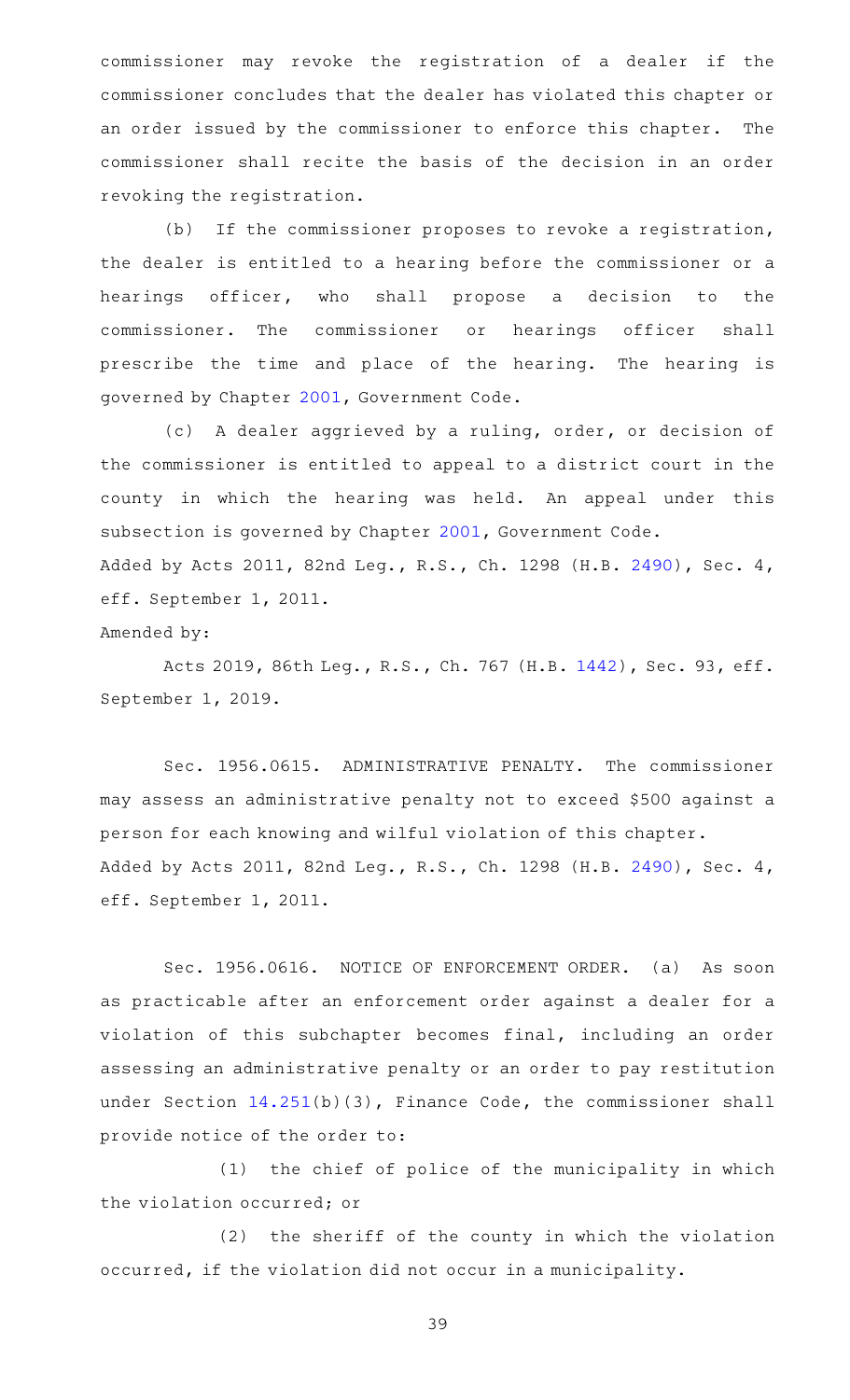$(b)$  The notice must include:

 $(1)$  a copy of the enforcement order;

(2) the information on complaint procedures described by Section [14.062](https://statutes.capitol.texas.gov/GetStatute.aspx?Code=FI&Value=14.062)(b), Finance Code; and

(3) any other information the commissioner considers necessary or proper to the enforcement of this subchapter. Added by Acts 2021, 87th Leg., R.S., Ch. 604 (S.B. [1132](http://www.legis.state.tx.us/tlodocs/87R/billtext/html/SB01132F.HTM)), Sec. 5, eff. September 1, 2021.

Sec. 1956.062. REPORT OF PURCHASE REQUIRED. (a) A dealer shall, as required by Section [1956.063](https://statutes.capitol.texas.gov/GetStatute.aspx?Code=OC&Value=1956.063), report all identifiable crafted precious metal that the dealer purchases, takes in trade, accepts for sale on consignment, or accepts for auction.

(b) Before crafted precious metal is offered for sale or exchange, a dealer must notify each person intending to sell or exchange the metal that, before the dealer may accept any of the person 's property, the person must file with the dealer a list describing all of the person 's crafted precious metal to be accepted by the dealer. The list must contain:

 $(1)$  the proposed seller's name and address;

(2) a complete and accurate description of the crafted precious metal; and

(3) the proposed seller's certification that the information is true and complete.

(c) The dealer shall record the proposed seller's driver's license number or department personal identification certificate number on physical presentation of the license or personal identification certificate by the seller. The record must accompany the list.

(d) The dealer shall:

 $(1)$  provide to a peace officer, on demand, the list required by Subsection (b); and

(2) mail or deliver a complete copy of the list to the chief of police or the sheriff as provided by Section [1956.063](https://statutes.capitol.texas.gov/GetStatute.aspx?Code=OC&Value=1956.063) not later than 48 hours after the list is filed with the dealer. Added by Acts 2001, 77th Leg., ch. 1421, Sec. 4, eff. June 1, 2003.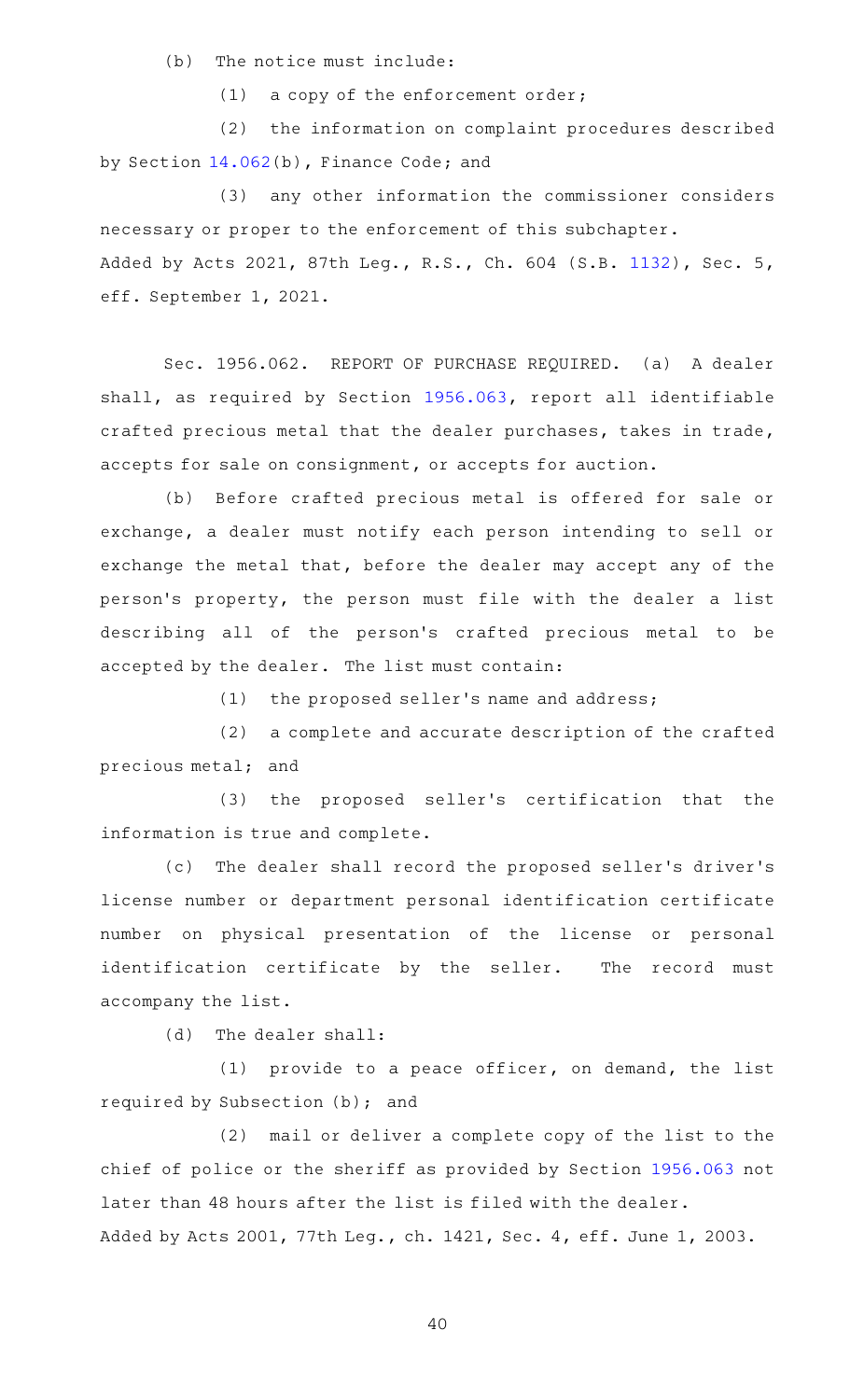Sec. 1956.063. FORM OF REPORT; FILING. (a) A report required by this subchapter must comply with this section unless a similar report is required by another state law or a municipal ordinance, in which event the required report must comply with the applicable law or ordinance.

(b) If a transaction regulated by this subchapter occurs in a municipality that maintains a police department, the original and a copy of the report required by this subchapter shall be submitted to the municipality 's chief of police. If the transaction does not occur in such a municipality, the original and a copy of the report shall be submitted to the sheriff of the county in which the transaction occurs.

(c) For each transaction regulated by this subchapter, the dealer shall submit a report on a preprinted and prenumbered form prescribed by the commissioner or in the manner described by Subsection (c-1). The form must include the following:

 $(1)$  the date of the transaction;

(2) a description of the crafted precious metal purchased by the dealer;

 $(3)$  the name and physical address of the dealer; and

(4) the name, physical description, and physical address of the seller or transferor.

(c-1)AAAAAdealer may submit a list required by Section [1956.062](https://statutes.capitol.texas.gov/GetStatute.aspx?Code=OC&Value=1956.062)(b) to satisfy the reporting requirement under this section if the list contains the information described by Subsection (c).

(d) The dealer shall retain a copy of the report until the third anniversary of the date the report is filed. Added by Acts 2001, 77th Leg., ch. 1421, Sec. 4, eff. June 1, 2003. Amended by:

Acts 2011, 82nd Leg., R.S., Ch. 1298 (H.B. [2490](http://www.legis.state.tx.us/tlodocs/82R/billtext/html/HB02490F.HTM)), Sec. 5, eff. September 1, 2011.

Acts 2019, 86th Leg., R.S., Ch. 767 (H.B. [1442\)](http://www.legis.state.tx.us/tlodocs/86R/billtext/html/HB01442F.HTM), Sec. 94, eff. September 1, 2019.

Sec. 1956.064. REQUIRED RETENTION OF CRAFTED PRECIOUS METAL. (a) A dealer may not melt, deface, alter, or dispose of crafted precious metal that is the subject of a report required by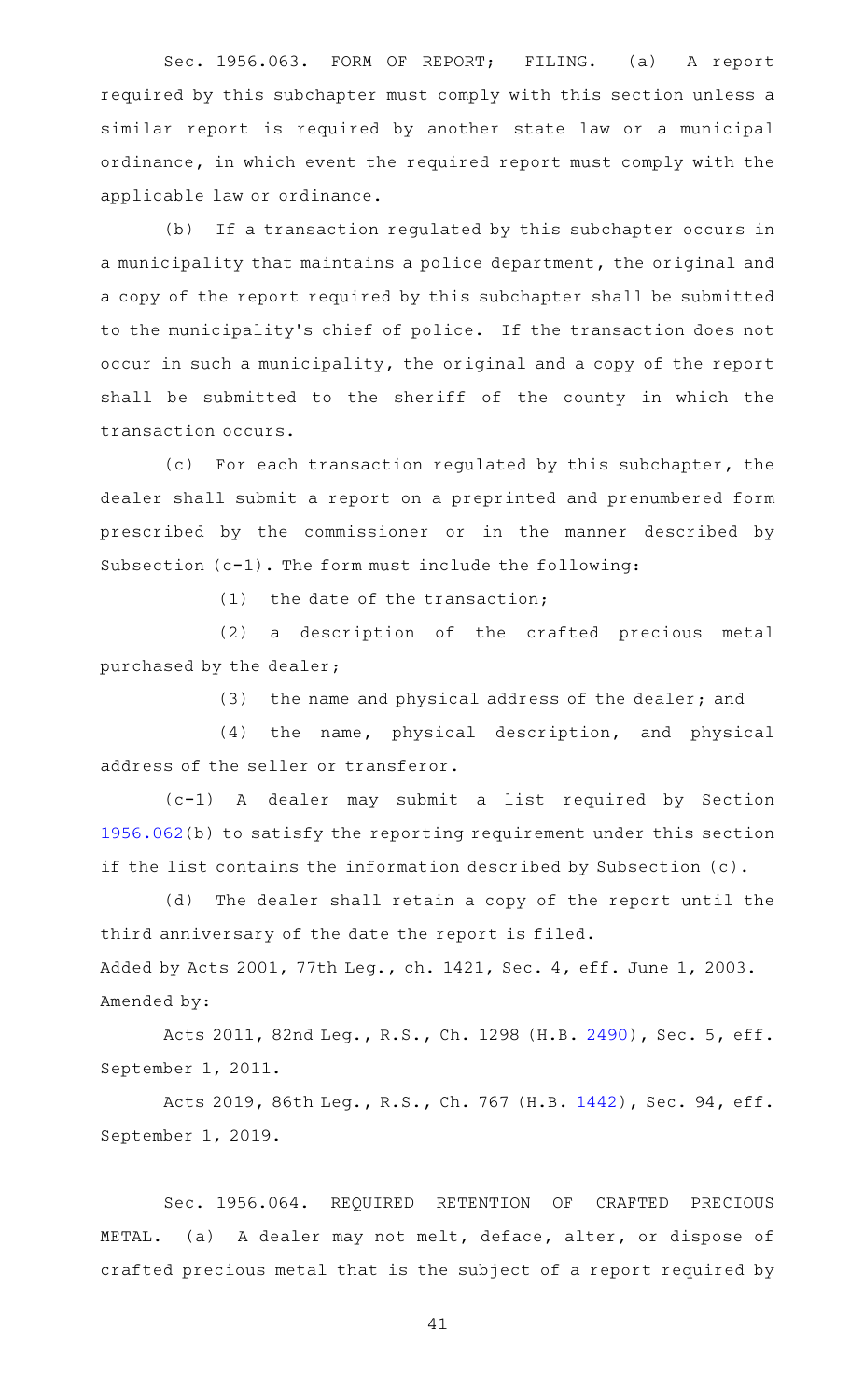this subchapter before the 11th day after the date the report is filed unless:

 $(1)$  the peace officer to whom the report is submitted, for good cause, authorizes disposition of the metal;

(2) the dealer obtains the name, address, and description of the buyer and retains a record of that information; or

(3) the dealer is a pawnbroker and the disposition is the redemption of pledged property by the pledgor.

(b) A peace officer who has reasonable suspicion to believe that an item of crafted precious metal in the possession of a dealer is stolen may place the item on hold for a period not to exceed 60 days by issuing to the dealer a written notice that:

(1) specifically identifies the item alleged to be stolen and subject to the hold; and

(2) informs the dealer of the requirements of Subsection (c).

(c) On receiving the notice, the dealer may not melt, deface, alter, or dispose of the identified crafted precious metal until the hold is released in writing by a peace officer of this state or a court order.

Added by Acts 2001, 77th Leg., ch. 1421, Sec. 4, eff. June 1, 2003. Amended by:

Acts 2011, 82nd Leg., R.S., Ch. 1298 (H.B. [2490](http://www.legis.state.tx.us/tlodocs/82R/billtext/html/HB02490F.HTM)), Sec. 6, eff. September 1, 2011.

Sec. 1956.065. INSPECTION OF CRAFTED PRECIOUS METAL BY PEACE OFFICER. (a) A dealer shall make crafted precious metal purchased by the dealer available for inspection by a peace officer during regular business hours while in the dealer 's possession.

(b) Information obtained under this section is confidential except for use in a criminal investigation or prosecution or a civil court proceeding.

Added by Acts 2001, 77th Leg., ch. 1421, Sec. 4, eff. June 1, 2003.

Sec. 1956.066. PURCHASE FROM MINOR. (a) A dealer may not purchase crafted precious metal from a person younger than 18 years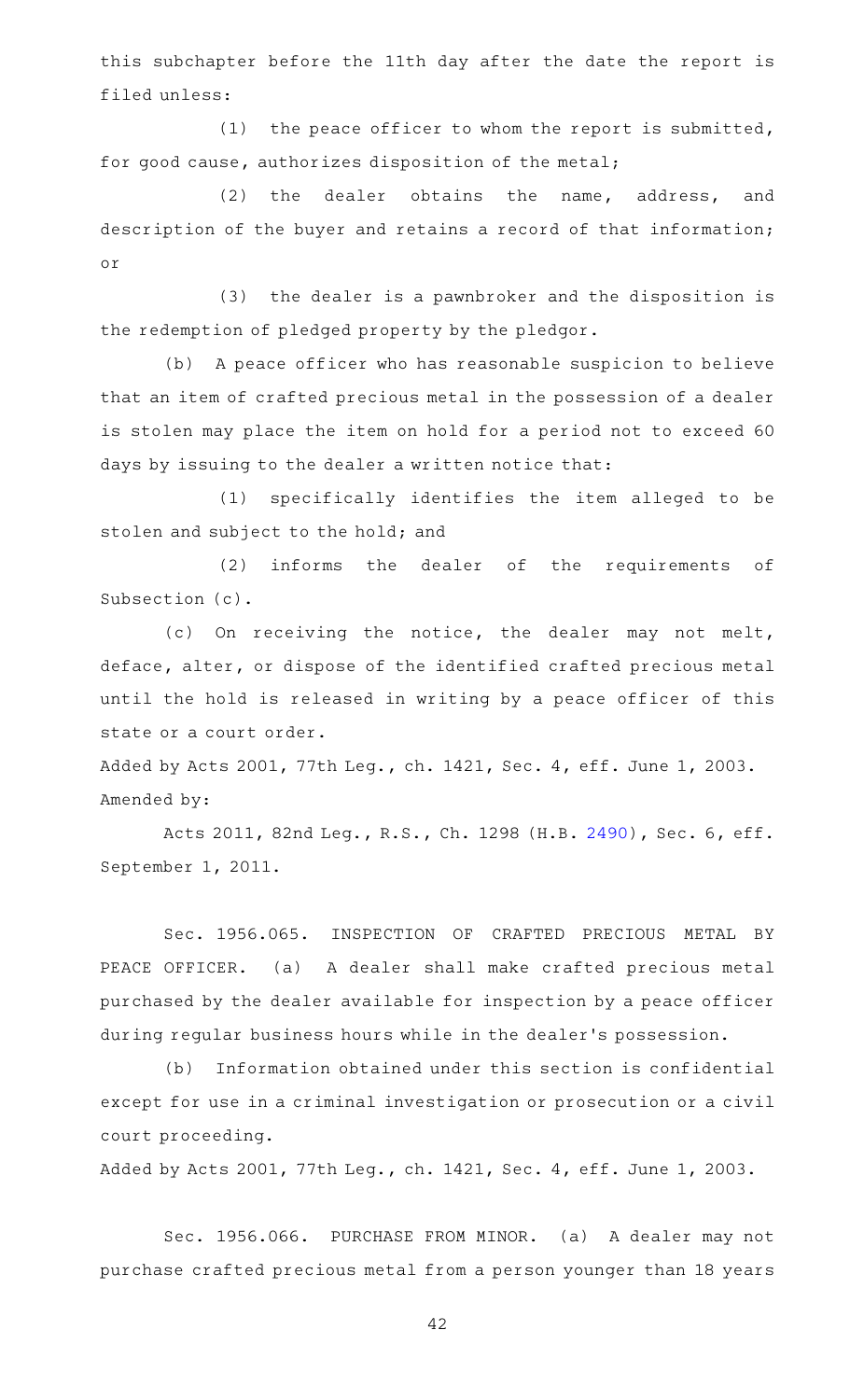of age unless the seller delivers to the dealer before the purchase a written statement from the seller 's parent or legal guardian consenting to the transaction.

(b) The dealer shall retain the statement with the records required to be kept under this subchapter. The dealer may destroy the statement after the later of:

 $(1)$  the date the item is sold; or

(2) the first anniversary of the date the dealer purchased the item.

Added by Acts 2001, 77th Leg., ch. 1421, Sec. 4, eff. June 1, 2003.

Sec. 1956.067. PURCHASE AT TEMPORARY LOCATION OF DEALER. (a) A dealer who conducts business at a temporary location for a period of less than one year may not engage in the business of buying precious metal or used items made of precious metal unless, within a 12-month period at least 30 days before the date on which each purchase is made, the dealer has filed:

 $(1)$  a registration statement with the department;

(2) a copy of the registration statement and a copy of the dealer 's certificate of registration issued under this subchapter with the local law enforcement agency of:

(A) the municipality in which the temporary location is located; or

(B) if the temporary location is not located in a municipality, the county in which the temporary location is located; and

 $(3)$  a copy of the dealer's certificate of registration issued under this subchapter with the county and, if applicable, the municipality in which the temporary location is located.

(b) The registration statement must contain:

 $(1)$  the name and address of the dealer;

(2) the location where business is to be conducted;

(3) if the dealer is an association, the name and address of each member of the association;

 $(4)$  if the dealer is a corporation, the name and address of each officer and director of the corporation; and

(5) other relevant information required by the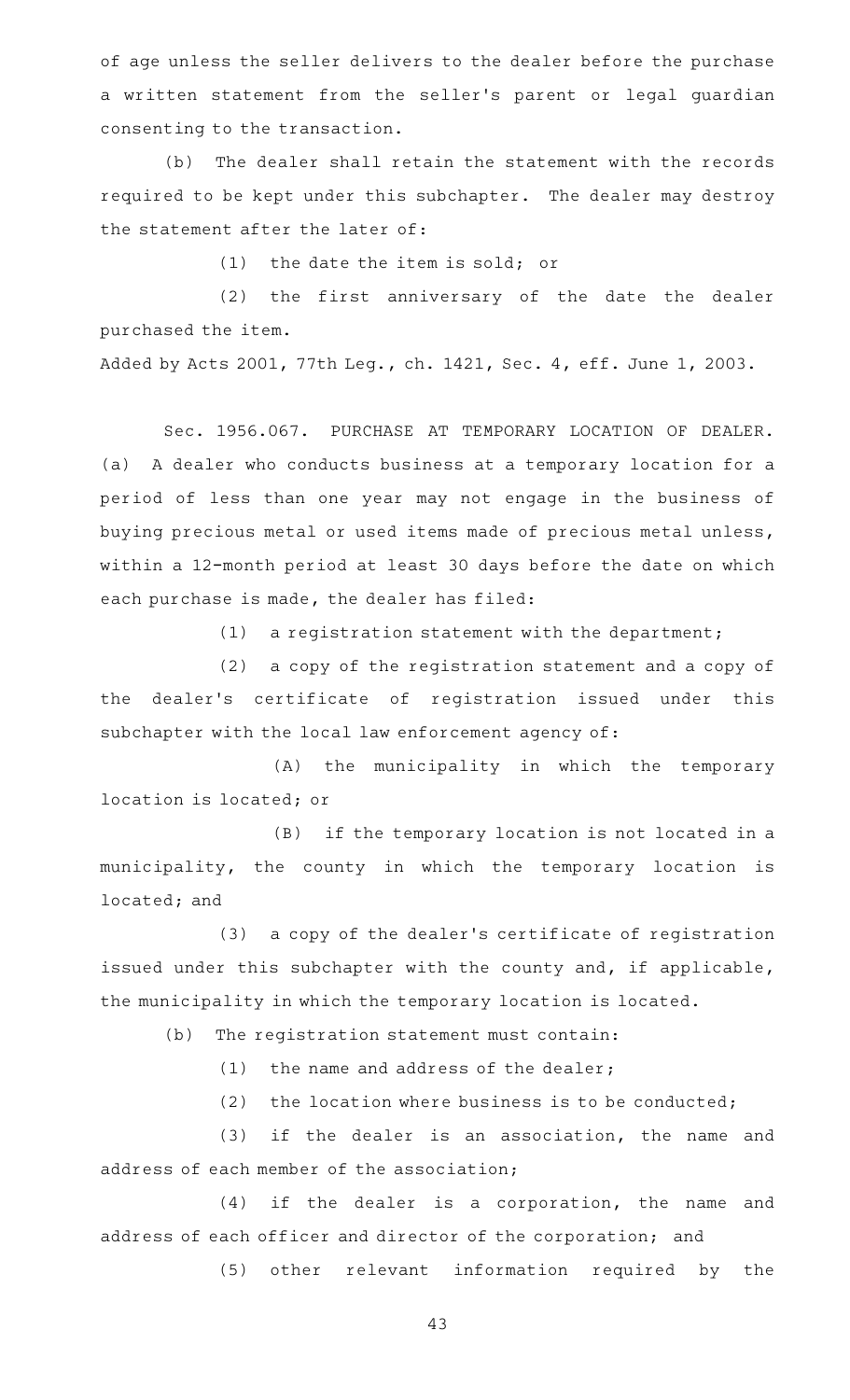department.

Added by Acts 2001, 77th Leg., ch. 1421, Sec. 4, eff. June 1, 2003. Amended by:

Acts 2011, 82nd Leg., R.S., Ch. 1298 (H.B. [2490](http://www.legis.state.tx.us/tlodocs/82R/billtext/html/HB02490F.HTM)), Sec. 7, eff. January 1, 2012.

Sec. 1956.068. PURCHASE OF MELTED ITEMS. A dealer, in the course of business, may not purchase from a person other than a manufacturer of or a regular dealer in crafted precious metal an object formed as the result of the melting of crafted precious metal.

Added by Acts 2001, 77th Leg., ch. 1421, Sec. 4, eff. June 1, 2003.

Sec. 1956.069. CRIMINAL PENALTY. (a) A person commits an offense if the person:

(1) fails to make or permit inspection of a report as required by Section [1956.062](https://statutes.capitol.texas.gov/GetStatute.aspx?Code=OC&Value=1956.062) or [1956.063](https://statutes.capitol.texas.gov/GetStatute.aspx?Code=OC&Value=1956.063);

(2) violates Section [1956.0612](https://statutes.capitol.texas.gov/GetStatute.aspx?Code=OC&Value=1956.0612) or [1956.064](https://statutes.capitol.texas.gov/GetStatute.aspx?Code=OC&Value=1956.064);

(3) fails to obtain or retain a statement as required by Section [1956.066](https://statutes.capitol.texas.gov/GetStatute.aspx?Code=OC&Value=1956.066);

(4) fails to file a registration statement as required by Section [1956.067](https://statutes.capitol.texas.gov/GetStatute.aspx?Code=OC&Value=1956.067); or

(5) purchases an object in violation of Section [1956.068](https://statutes.capitol.texas.gov/GetStatute.aspx?Code=OC&Value=1956.068).

(b) An offense under this section is a Class B misdemeanor. Added by Acts 2001, 77th Leg., ch. 1421, Sec. 4, eff. June 1, 2003. Amended by:

Acts 2011, 82nd Leg., R.S., Ch. 1298 (H.B. [2490](http://www.legis.state.tx.us/tlodocs/82R/billtext/html/HB02490F.HTM)), Sec. 8, eff. January 1, 2012.

# SUBCHAPTER C. RESTRICTIONS ON SALE OF CERTAIN ITEMS TO METAL RECYCLING ENTITIES

Sec. 1956.101. DEFINITIONS. In this subchapter:

(1) Repealed by Acts 2007, 80th Leg., R.S., Ch. 1316, Sec. 5, eff. September 1, 2007.

(2) "Motor vehicle" has the meaning assigned by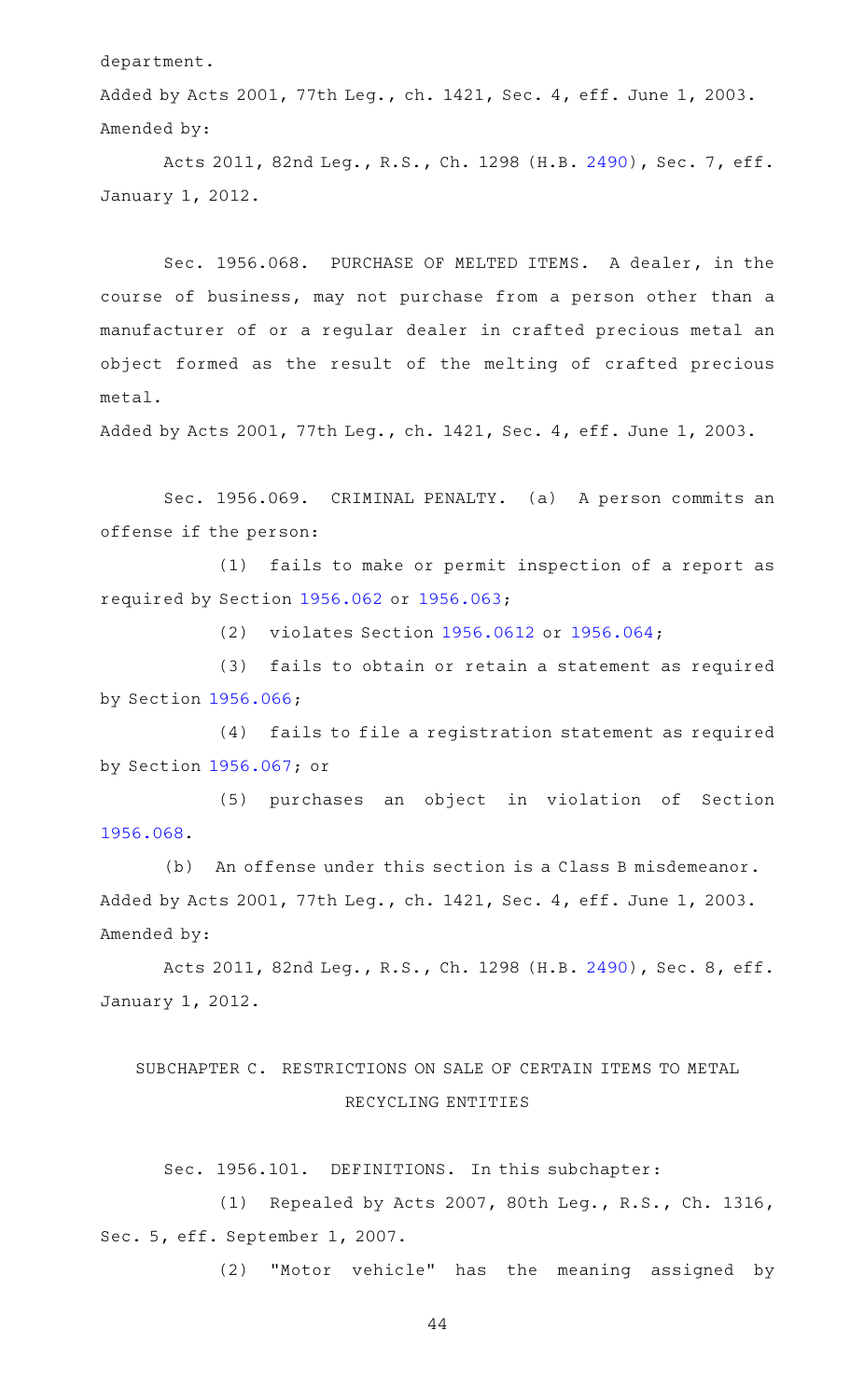Section [541.201,](https://statutes.capitol.texas.gov/GetStatute.aspx?Code=TN&Value=541.201) Transportation Code.

(3) "PCB-containing capacitor" means a capacitor that contains polychlorinated biphenyls and is regulated under the federal Toxic Substances Control Act (15 U.S.C. Section 2601 et seq.).

(4) "Person" means an individual, corporation, partnership, sole proprietorship, or other business entity. Added by Acts 2001, 77th Leg., ch. 1421, Sec. 4, eff. June 1, 2003. Amended by:

Acts 2007, 80th Leg., R.S., Ch. 1316 (S.B. [1154](http://www.legis.state.tx.us/tlodocs/80R/billtext/html/SB01154F.HTM)), Sec. 5, eff. September 1, 2007.

Sec. 1956.102. EXCEPTION. This subchapter does not apply to a sale or transfer by or on behalf of a metal recycling entity. Added by Acts 2001, 77th Leg., ch. 1421, Sec. 4, eff. June 1, 2003.

Sec. 1956.103. RESTRICTIONS ON TRANSFER OF CERTAIN PROPERTY. (a) A person may not sell or otherwise transfer to a metal recycling entity:

(1) a lead-acid battery, fuel tank, or PCB-containing capacitor that is included with another type of scrap, used, or obsolete metal without first obtaining from the metal recycling entity a written and signed acknowledgment that the scrap, used, or obsolete metal includes one or more lead-acid batteries, fuel tanks, or PCB-containing capacitors;

(2) any of the following items that contain or enclose a lead-acid battery, fuel tank, or PCB-containing capacitor or of which a lead-acid battery, fuel tank, or PCB-containing capacitor is a part:

 $(A)$  a motor vehicle;

(B) a motor vehicle that has been junked, flattened, dismantled, or changed so that it has lost its character as a motor vehicle;

(C) an appliance; or

(D) any other item of scrap, used, or obsolete metal;

(3) a motor vehicle or a motor vehicle that has been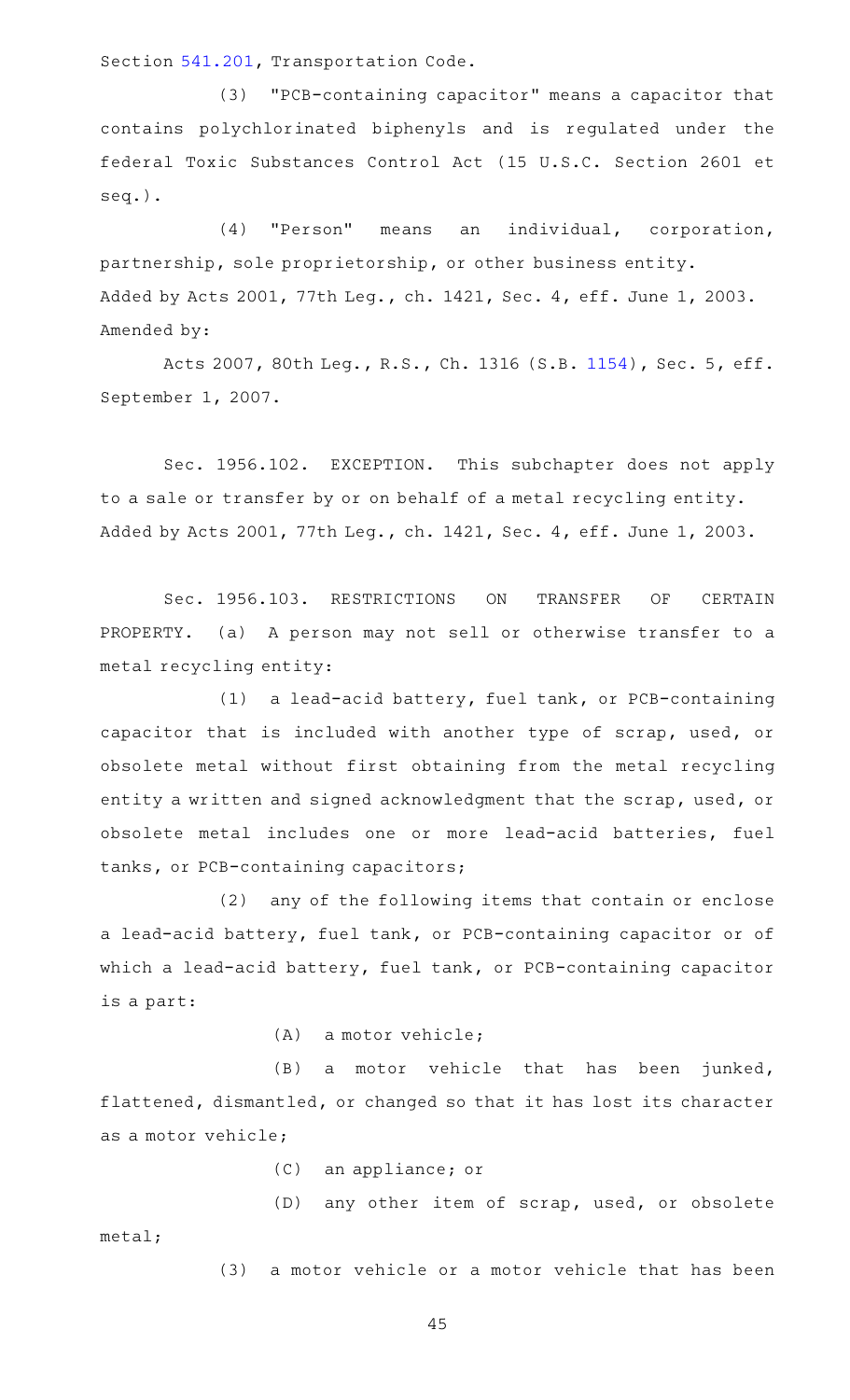junked, flattened, dismantled, or changed so that it has lost its character as a motor vehicle if the motor vehicle includes, contains, or encloses a tire or scrap tire; or

(4) a metal alcoholic beverage keg, regardless of condition, unless the seller is the manufacturer of the keg, the brewer or distiller of the beverage that was contained in the keg, or an authorized representative of the manufacturer, brewer, or distiller.

(b) Subsection (a)(3) does not apply to the sale or other transfer of a motor vehicle or a junked, flattened, dismantled, or changed motor vehicle from another state.

(c) Subsection (a) does not apply to a fuel tank that has been completely drained and rendered unusable in accordance with Texas Commission on Environmental Quality rules regardless of whether the fuel tank is attached to a motor vehicle. Added by Acts 2001, 77th Leg., ch. 1421, Sec. 4, eff. June 1, 2003.

Amended by:

Acts 2005, 79th Leg., Ch. 47 (S.B. [1298\)](http://www.legis.state.tx.us/tlodocs/79R/billtext/html/SB01298F.HTM), Sec. 1, eff. September 1, 2005.

Acts 2011, 82nd Leg., R.S., Ch. 1234 (S.B. [694\)](http://www.legis.state.tx.us/tlodocs/82R/billtext/html/SB00694F.HTM), Sec. 17, eff. September 1, 2011.

Sec. 1956.104. NOTICE OF RESTRICTIONS. A metal recycling entity shall post in a conspicuous location a notice that:

(1) is readily visible to a person selling material to the metal recycling entity;

 $(2)$  is at least 24 inches horizontally by 18 inches vertically; and

(3) contains the following language:

# TEXAS LAW PROHIBITS:

1. THE SALE OF A WHOLE, FLATTENED, OR JUNKED MOTOR VEHICLE, AN APPLIANCE, OR ANY OTHER SCRAP METAL ITEM CONTAINING A LEAD-ACID BATTERY, FUEL TANK THAT HAS NOT BEEN COMPLETELY DRAINED AND RENDERED UNUSABLE, OR PCB-CONTAINING CAPACITOR; AND

2. THE SALE OF LEAD-ACID BATTERIES, FUEL TANKS THAT HAVE NOT BEEN COMPLETELY DRAINED AND RENDERED UNUSABLE, OR PCB-CONTAINING CAPACITORS INCLUDED WITH OTHER SCRAP METALS WITHOUT OUR PRIOR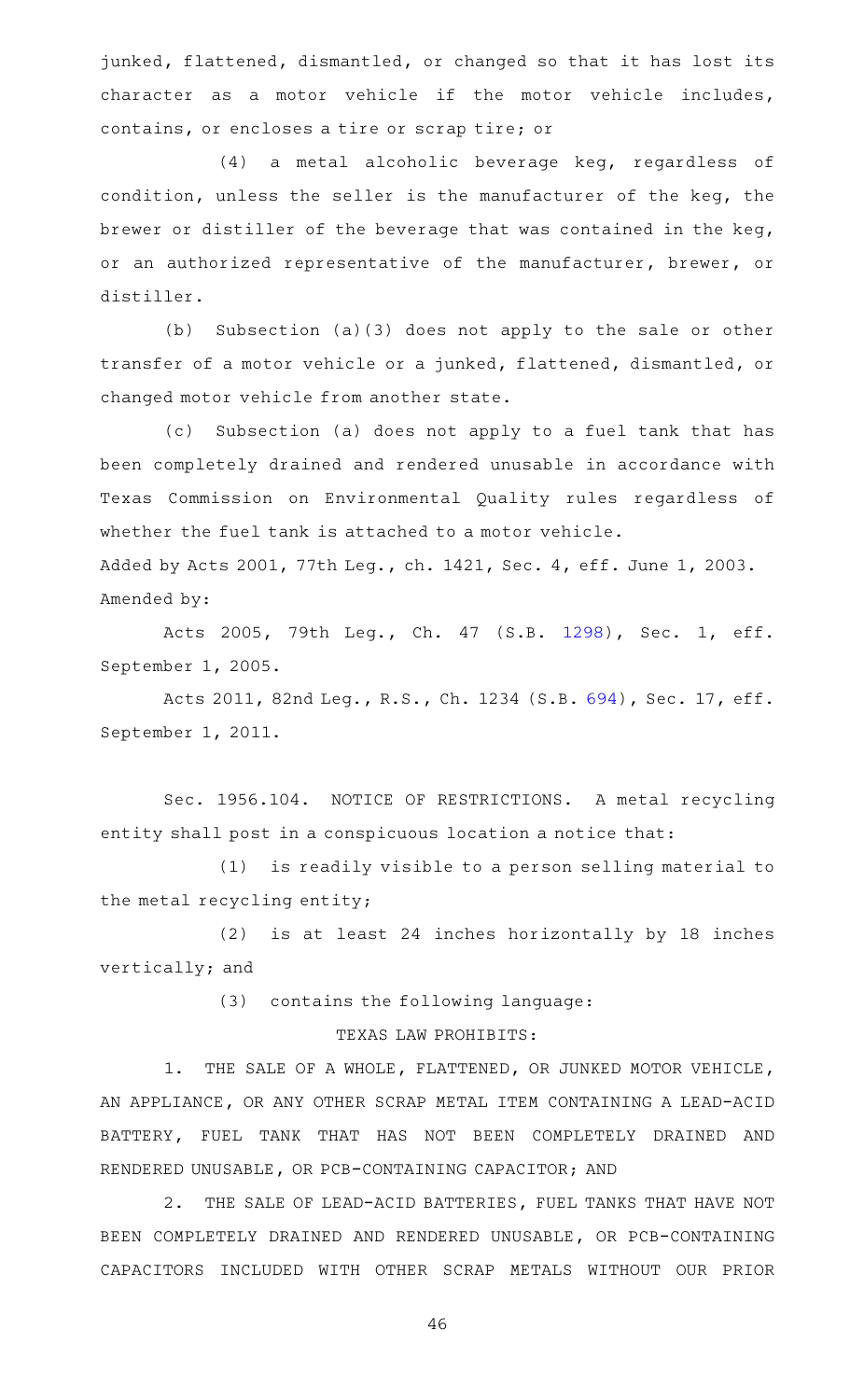WRITTEN ACKNOWLEDGMENT.

VIOLATION OF THIS LAW IS A MISDEMEANOR. Added by Acts 2001, 77th Leg., ch. 1421, Sec. 4, eff. June 1, 2003. Amended by:

Acts 2005, 79th Leg., Ch. 47 (S.B. [1298\)](http://www.legis.state.tx.us/tlodocs/79R/billtext/html/SB01298F.HTM), Sec. 2, eff. September 1, 2005.

Sec. 1956.105. CRIMINAL PENALTY. (a) A person commits an offense if the person violates this subchapter.

(b) An offense under this section is a misdemeanor punishable by:

(1) a fine of not more than  $$1,000$ ;

 $(2)$  confinement in the county jail for not more than 60 days; or

(3) both the fine and the confinement. Added by Acts 2001, 77th Leg., ch. 1421, Sec. 4, eff. June 1, 2003.

SUBCHAPTER D. DISCIPLINARY PROCEDURES

Sec. 1956.151. DENIAL OF CERTIFICATE; DISCIPLINARY ACTION. The commission shall deny an application for a certificate of registration, suspend or revoke a certificate of registration, or reprimand a person who is registered under this chapter if the person:

(1) obtains a certificate of registration by means of fraud, misrepresentation, or concealment of a material fact;

(2) sells, barters, or offers to sell or barter a certificate of registration;

(3) violates a provision of this chapter or a rule adopted under this chapter; or

(4) violates Section [1956.021.](https://statutes.capitol.texas.gov/GetStatute.aspx?Code=OC&Value=1956.021)

Added by Acts 2007, 80th Leg., R.S., Ch. 1316 (S.B. [1154\)](http://www.legis.state.tx.us/tlodocs/80R/billtext/html/SB01154F.HTM), Sec. 4, eff. September 1, 2007.

Amended by:

Acts 2011, 82nd Leg., R.S., Ch. 1234 (S.B. [694\)](http://www.legis.state.tx.us/tlodocs/82R/billtext/html/SB00694F.HTM), Sec. 18, eff. September 1, 2011.

Acts 2019, 86th Leg., R.S., Ch. 595 (S.B. [616](http://www.legis.state.tx.us/tlodocs/86R/billtext/html/SB00616F.HTM)), Sec. 3.003,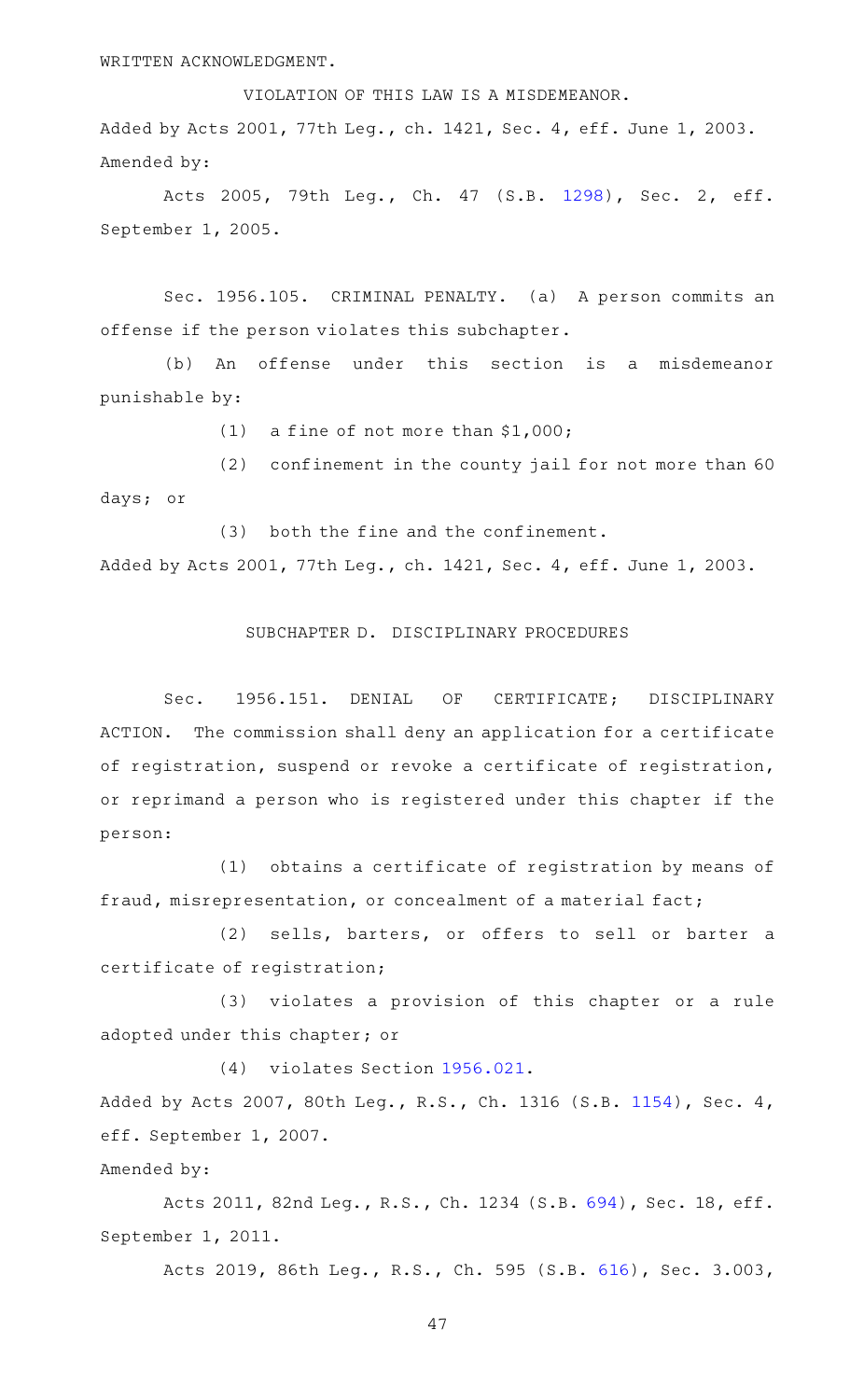eff. September 1, 2019.

Sec. 1956.153. HEARING. (a) A person whose application for a certificate of registration is denied, whose certificate of registration is suspended or revoked, or who is reprimanded is entitled to a hearing before the department if the person submits to the department a written request for the hearing.

(b) A hearing is governed by department rules for a contested hearing and by Chapter [2001,](https://statutes.capitol.texas.gov/GetStatute.aspx?Code=GV&Value=2001) Government Code. Added by Acts 2007, 80th Leg., R.S., Ch. 1316 (S.B. [1154\)](http://www.legis.state.tx.us/tlodocs/80R/billtext/html/SB01154F.HTM), Sec. 4, eff. September 1, 2007.

# SUBCHAPTER E. OTHER PENALTIES AND ENFORCEMENT PROVISIONS

Sec. 1956.201. ENFORCEMENT PROCEEDINGS; INJUNCTION. (a) The department, the attorney general, or the district, county, or city attorney for the county or municipality in which an alleged violation of this chapter occurs may, on receipt of a verified complaint, bring an appropriate administrative or judicial proceeding to enforce this chapter or a rule adopted under this chapter.

(b) The attorney general or an attorney representing the state may initiate an action for an injunction to prohibit a person from violating this chapter or a rule adopted under this chapter. Added by Acts 2007, 80th Leg., R.S., Ch. 1316 (S.B. [1154\)](http://www.legis.state.tx.us/tlodocs/80R/billtext/html/SB01154F.HTM), Sec. 4, eff. September 1, 2007.

Sec. 1956.202. CIVIL PENALTY. (a) Except as provided by Subsection (d), a person who violates this chapter or a rule adopted under this chapter is liable to this state for a civil penalty of not more than \$1,000 for each violation.

 $(b)$  The amount of the penalty shall be based on:

- $(1)$  the seriousness of the violation;
- $(2)$  the history of previous violations;
- $(3)$  the amount necessary to deter a future violation;

and

(4) any other matter that justice may require.